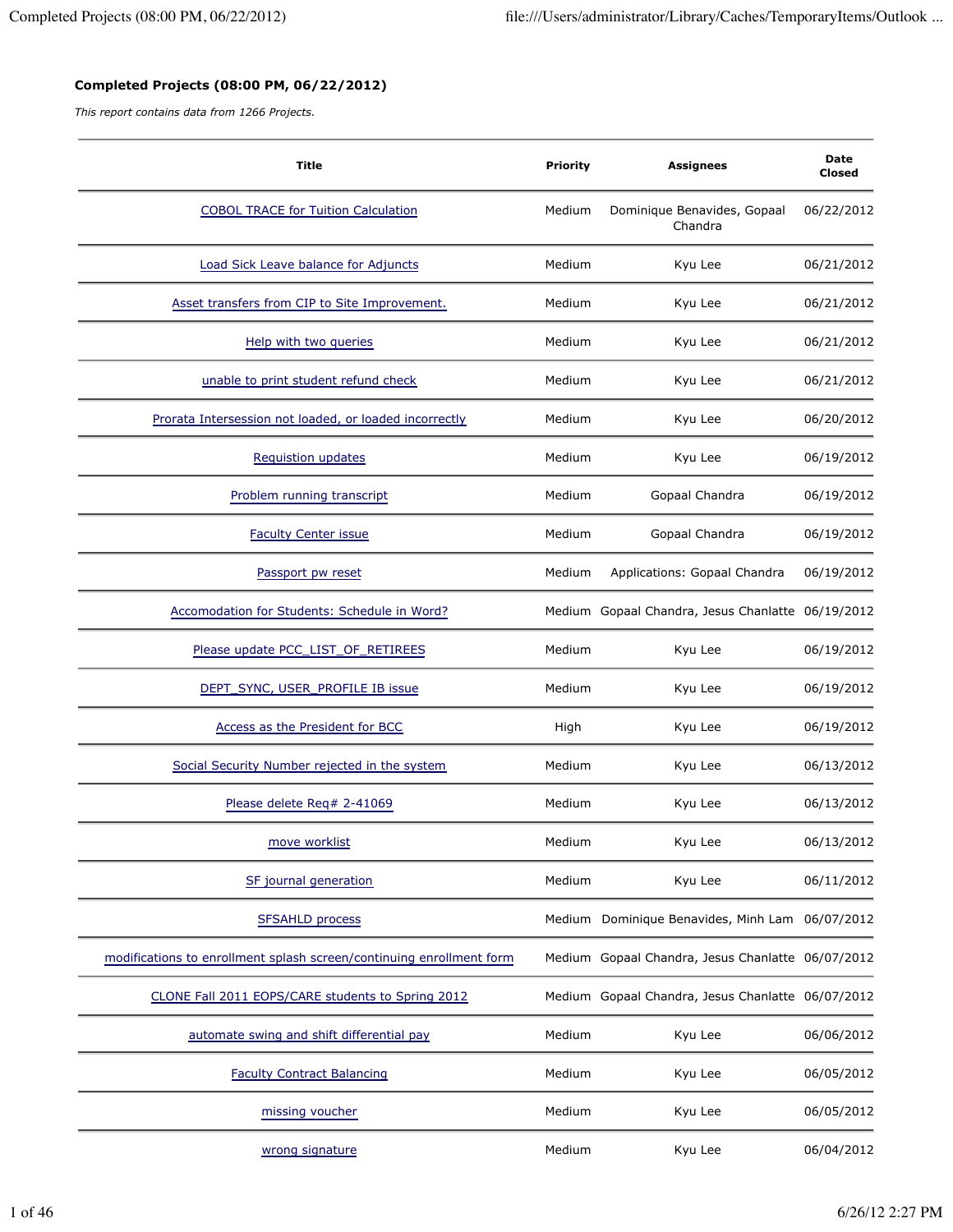| return worklist to MaryBeth                                           | Medium | Kyu Lee                                                 | 06/04/2012 |
|-----------------------------------------------------------------------|--------|---------------------------------------------------------|------------|
| CalPERS - Furlough Legislation Step 2 - ACTION REQUIRED               | Medium | Kyu Lee                                                 | 06/04/2012 |
| PERS Reporting modification                                           | Medium | Kyu Lee                                                 | 06/04/2012 |
| missing signature                                                     | Medium | Kyu Lee                                                 | 06/04/2012 |
| Cancel and disencumber PO                                             | Medium | Kyu Lee                                                 | 06/04/2012 |
| Important: Census Roster Issue                                        | High   | Gopaal Chandra                                          | 06/04/2012 |
| missing voucher No. SF32776, SF32768                                  | Medium | Kyu Lee                                                 | 06/01/2012 |
| move work list                                                        | Medium | Kyu Lee                                                 | 05/31/2012 |
| <b>Schedule Waitlist Process</b>                                      |        | Medium Gopaal Chandra, Jesus Chanlatte 05/29/2012       |            |
| MIS SX program debug - (RD grade for DR grade)                        | Medium | Gopaal Chandra                                          | 05/21/2012 |
| Create an Open Account origin                                         | Medium | Kyu Lee                                                 | 05/21/2012 |
| 2 Missing Requistions                                                 | Medium | Kyu Lee                                                 | 05/21/2012 |
| 2-66998, 2-67012, 2-67020, 2-67000, 2-6701, 2-67017                   | Medium | Kyu Lee                                                 | 05/21/2012 |
| won't be able to cancel PO#3-57209 successfully from the PROMT system | Medium | Kyu Lee                                                 | 05/21/2012 |
| unable to print refund check                                          | Medium | Kyu Lee                                                 | 05/21/2012 |
| Request Fall 2012 (1124) term be inlcuded in the nightly SCISFI run   |        | Medium Gopaal Chandra, Jesus Chanlatte 05/21/2012       |            |
| Dispatch/Printing of PO process not working                           | Medium | Kyu Lee                                                 | 05/14/2012 |
| update tuition calculation nightly run control                        | High   | Dominique Benavides, Gopaal<br>Chandra, Jesus Chanlatte | 05/14/2012 |
| pay cycle reset                                                       | Medium | Kyu Lee                                                 | 05/11/2012 |
| Set-up Furlough auto load process for RCL paygroup                    | Medium | Kyu Lee                                                 | 05/10/2012 |
| Unable to enter Benefits and Retirement Programs for new RCL hire     | Medium | Kyu Lee                                                 | 05/10/2012 |
| promt                                                                 | Medium | Kyu Lee                                                 | 05/10/2012 |
| PROBLEMS WITH PROMT                                                   | Medium | Kit Hui, Kyu Lee                                        | 05/09/2012 |
| PD430 process error on cost center 415                                | Medium | Kyu Lee                                                 | 05/08/2012 |
| cannot pay tuition online                                             |        | Medium Dominique Benavides, Frank Chez 05/07/2012       |            |
| Fall 2011 ProRata Rate increase calculation Project                   | Medium | Kyu Lee                                                 | 05/03/2012 |
|                                                                       |        |                                                         |            |
| transfer worklist                                                     | Medium | Kyu Lee                                                 | 05/03/2012 |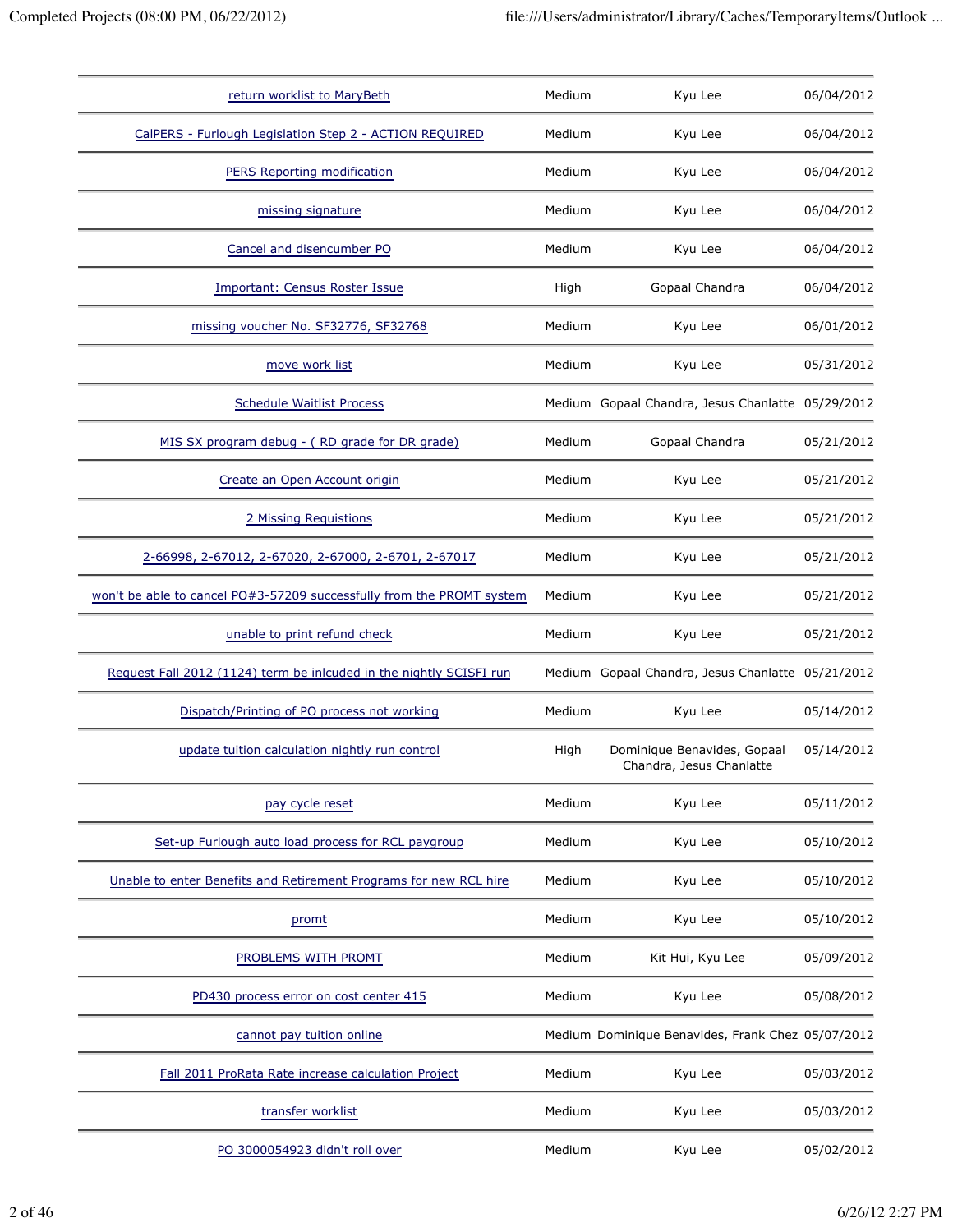| <b>MBB's worklist?</b>                                            | Medium | Kyu Lee | 05/02/2012 |
|-------------------------------------------------------------------|--------|---------|------------|
| Requisitions in pending status                                    | Medium | Kyu Lee | 04/30/2012 |
| Request to Cancel Req. # 2-67377                                  | Medium | Kyu Lee | 04/30/2012 |
| Two Stale Checks are included in AP Cycle                         | Medium | Kyu Lee | 04/30/2012 |
| Old req in worklist                                               | Medium | Kyu Lee | 04/25/2012 |
| Req#2-67383 has never been sourced to a PO                        | Medium | Kyu Lee | 04/25/2012 |
| Employee iin Wrong Paygroup                                       | Medium | Kyu Lee | 04/25/2012 |
| move my worklist back to me                                       | Medium | Kyu Lee | 04/25/2012 |
| <b>PERSON BASIC sync</b>                                          | Medium | Kyu Lee | 04/20/2012 |
| Switzerland not in county code                                    | Medium | Kyu Lee | 04/20/2012 |
| Purchase Oder 3000055906                                          | Medium | Kyu Lee | 04/20/2012 |
| transfer worklist to Ava Lee-Pang                                 | Medium | Kyu Lee | 04/20/2012 |
| Furlough Day Deduction/April 2012                                 | Medium | Kyu Lee | 04/17/2012 |
| Requisition # 2000066875 is not sourced to a PO                   | Medium | Kyu Lee | 04/13/2012 |
| Requisition budget error                                          | Medium | Kyu Lee | 04/13/2012 |
| <b>Security Query page Access</b>                                 | Medium | Kyu Lee | 04/13/2012 |
| Union due Rate change                                             | Medium | Kyu Lee | 04/13/2012 |
| Prompt System Access Request, Jennifer Stonestreet                | Medium | Kyu Lee | 04/11/2012 |
| cancel approved requisition #66929                                | Medium | Kyu Lee | 04/11/2012 |
| cancel approved req # 67047                                       | Medium | Kyu Lee | 04/11/2012 |
| Update Bousquet, Giselle 10003316 Dept ID                         | Medium | Kyu Lee | 04/11/2012 |
| need query/report                                                 | Medium | Kyu Lee | 04/10/2012 |
| Reversal entered incorrectly                                      | Medium | Kyu Lee | 04/05/2012 |
| <b>Error message for Employee</b>                                 | Medium | Kyu Lee | 04/05/2012 |
| PO 51750 / Req 53904 / Beliveau Engineering                       | Medium | Kyu Lee | 04/05/2012 |
| URGENT -I'm getting this error when trying to Calc PCT pay group. | Medium | Kyu Lee | 04/02/2012 |
| req 65013 approved but now showing budget check                   | Medium | Kyu Lee | 04/02/2012 |
| nVision Report error, Report ID COS LA                            | Medium | Kyu Lee | 04/02/2012 |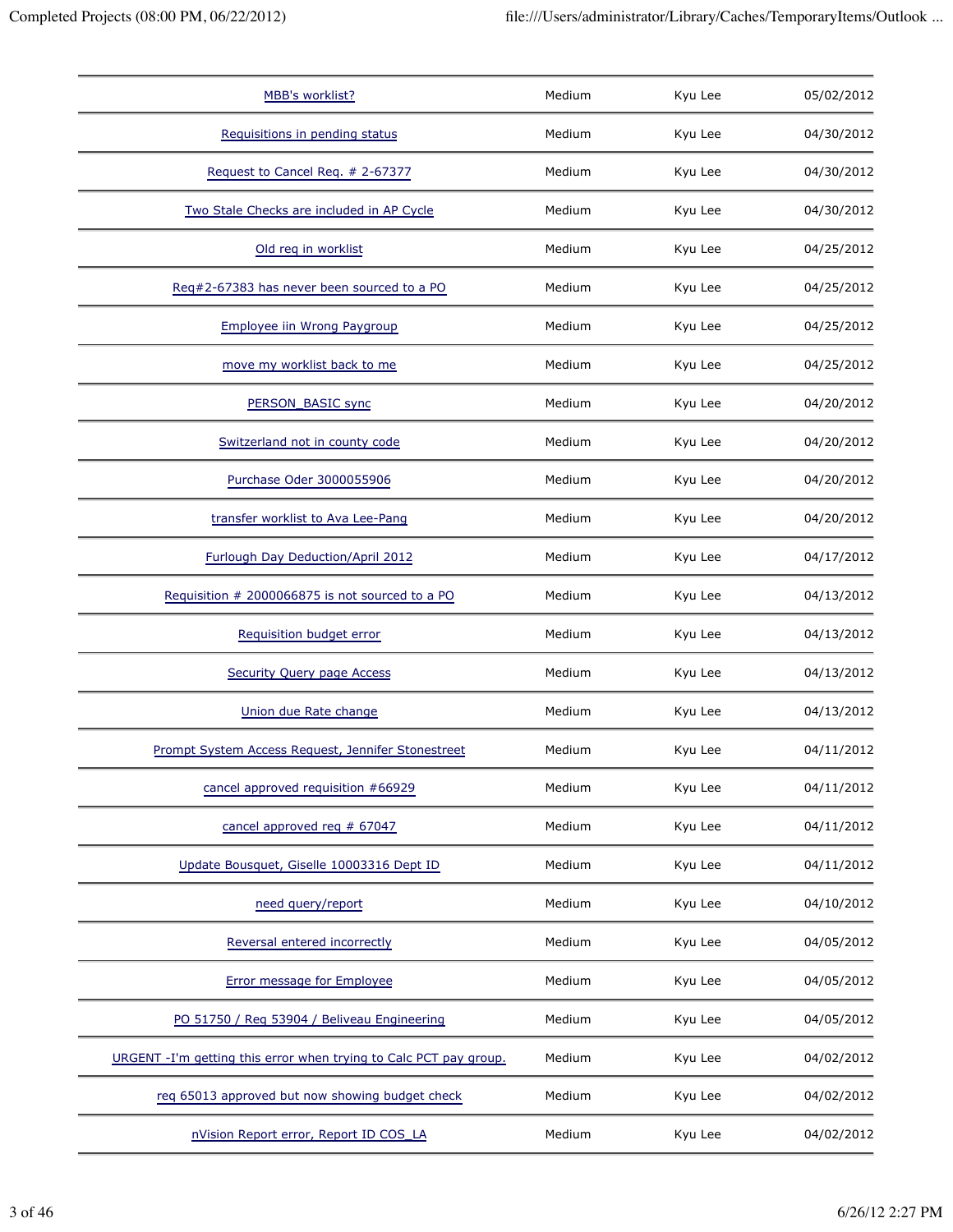| regs showing up in worklist more than once                                                   | Medium | Kyu Lee                                 | 04/02/2012 |
|----------------------------------------------------------------------------------------------|--------|-----------------------------------------|------------|
| Top code table access to Marybeth                                                            | Medium | Kyu Lee                                 | 04/02/2012 |
| remove print signature from Trust fund checks                                                | Medium | Kyu Lee                                 | 03/30/2012 |
| Chartfields Form Limitaion                                                                   | Medium | Kyu Lee                                 | 03/30/2012 |
| requisition                                                                                  | Medium | Kyu Lee                                 | 03/29/2012 |
| cant finish a requisition                                                                    | Medium | Kyu Lee                                 | 03/29/2012 |
| COTOP file submission                                                                        | Medium | Dominique Benavides, Gopaal<br>Chandra  | 03/28/2012 |
| Query access to Marybeth                                                                     | Medium | Kyu Lee                                 | 03/26/2012 |
| Check issue date is not changing                                                             | Medium | Kyu Lee                                 | 03/21/2012 |
| STUDENT REFUND VOUCHER NOT PRINTED                                                           | Medium | Kyu Lee                                 | 03/21/2012 |
| Req#2-66153 never sourced to a PO                                                            | Medium | Kyu Lee                                 | 03/21/2012 |
| Unable to enter Benefits and Retirement Programs for new RCL hire                            | Medium | Kyu Lee                                 | 03/21/2012 |
| Cancel Reg# 2-66603                                                                          | High   | Kyu Lee                                 | 03/21/2012 |
| Job record creation for retiree                                                              | Medium | Kyu Lee                                 | 03/20/2012 |
| need my worklist back                                                                        | Medium | Kyu Lee                                 | 03/19/2012 |
| ING Life/AD&D/LTD Census Request for Peralta Community College District,<br><b>July 2012</b> | Medium | Kyu Lee                                 | 03/15/2012 |
| New Signature implementation, Student Refunds                                                | Medium | Kyu Lee                                 | 03/15/2012 |
| Closing PO 3000059902                                                                        | Medium | Kyu Lee                                 | 03/15/2012 |
| ING Life/AD&D/LTD Census Request for Peralta Community College District,<br><b>July 2012</b> | Medium | Kyu Lee                                 | 03/15/2012 |
| cannot make payments via Passport                                                            | Medium | Dominique Benavides                     | 03/15/2012 |
| delete voucher#00084724                                                                      | Medium | Kyu Lee                                 | 03/15/2012 |
| Urgent - Req # 2-66420                                                                       | Urgent | Kyu Lee                                 | 03/15/2012 |
| W-2 not printed for Jack Woodard, 10000069                                                   | Medium | Kyu Lee                                 | 03/14/2012 |
| Approval route to Sadie when Connie is out                                                   | Medium | Kyu Lee                                 | 03/14/2012 |
| Promt problem                                                                                | Medium | Kyu Lee                                 | 03/14/2012 |
| conversion balance                                                                           | Medium | Dominique Benavides                     | 03/14/2012 |
| update tuition calculation controls                                                          | Medium | Dominique Benavides, Jesus<br>Chanlatte | 03/14/2012 |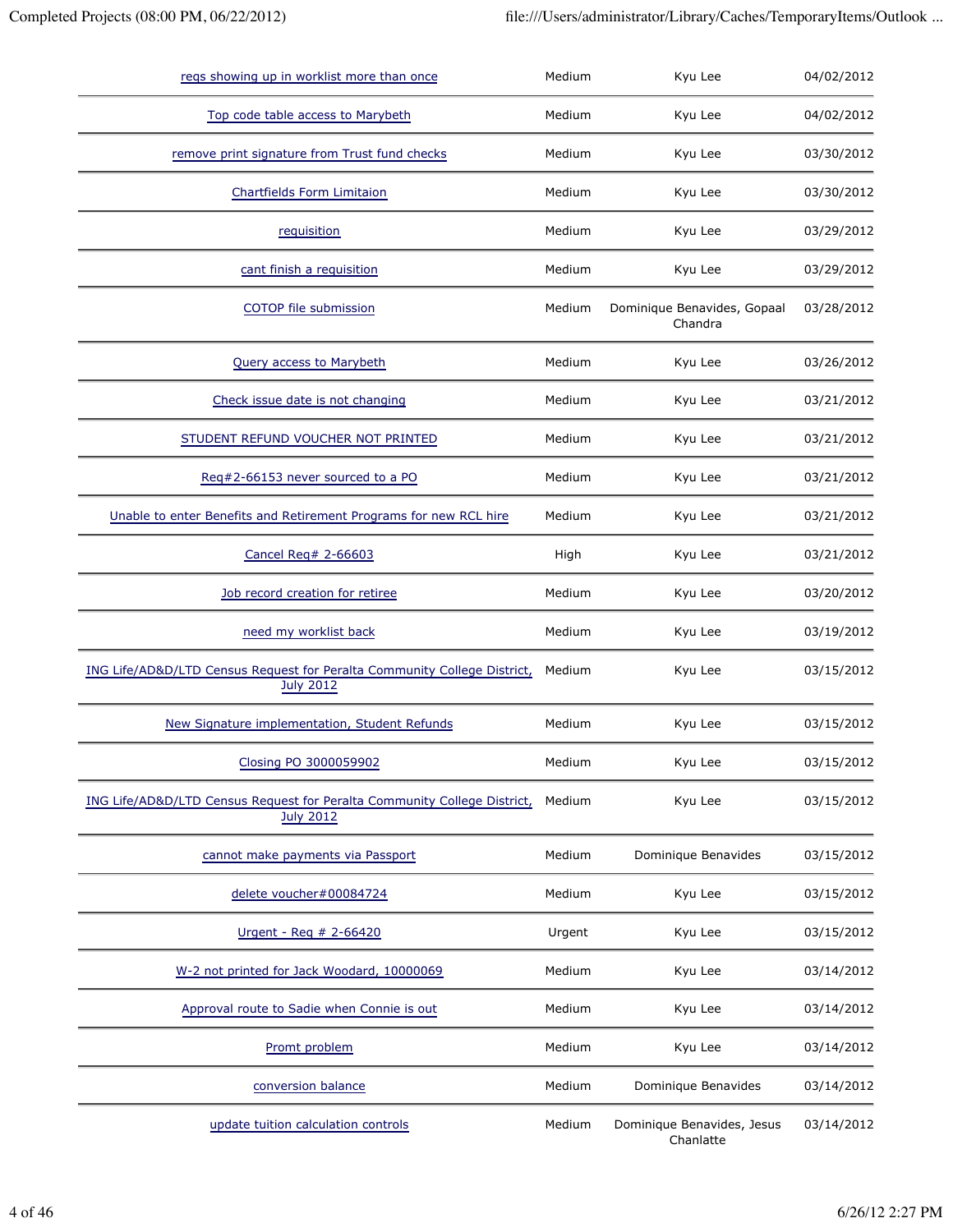| <b>Promt Access</b>                                                       | Medium | Kyu Lee | 03/13/2012 |
|---------------------------------------------------------------------------|--------|---------|------------|
| FW: Req 2000066113                                                        | Medium | Kyu Lee | 03/13/2012 |
| Unable to create another job record for ID 10815797                       | Medium | Kyu Lee | 03/13/2012 |
| <b>Promt Access</b>                                                       | Medium | Kyu Lee | 03/13/2012 |
| PERS Reporting update?                                                    | Medium | Kyu Lee | 03/12/2012 |
| Marie Kobase resignation effective COB 3/9/12                             | Medium | Kyu Lee | 03/12/2012 |
| reassign work list                                                        | Medium | Kyu Lee | 03/12/2012 |
| Fall 2011 ProRata Rate increase calculation Project                       | Medium | Kyu Lee | 03/09/2012 |
| reg approval request not in worklist                                      | Medium | Kyu Lee | 03/06/2012 |
| Unusual Pop Up Help!!!                                                    | Medium | Kyu Lee | 03/05/2012 |
| Query does not show some entries                                          | Medium | Kyu Lee | 03/05/2012 |
| <b>Troy Signature Stamps - URGENT</b>                                     | Medium | Kyu Lee | 03/05/2012 |
| <b>PROMT Workflow Notifications</b>                                       | Medium | Kyu Lee | 03/02/2012 |
| PD340 in error, HSUAT                                                     | Medium | Kyu Lee | 03/02/2012 |
| Re: error message in Campus Community / Add- Update Person                | Medium | Kyu Lee | 03/02/2012 |
| Error in prompt                                                           | Medium | Kyu Lee | 03/02/2012 |
| Floating holiday balances                                                 | Medium | Kyu Lee | 02/29/2012 |
| approve requistions                                                       | Medium | Kyu Lee | 02/29/2012 |
| Problem selecting vendor in PROMT system                                  | Medium | Kyu Lee | 02/29/2012 |
| Ap WEbsite                                                                | High   | Kyu Lee | 02/29/2012 |
| AP training document                                                      | Medium | Kyu Lee | 02/23/2012 |
| <b>REQ ERROR/BUDGET</b>                                                   | Medium | Kyu Lee | 02/23/2012 |
| PD3340 to populate deductions and taxes for January 2011 has "no success" | Medium | Kyu Lee | 02/23/2012 |
| CANCELLATION OR DEACTIVATION OF VENDOR # 0000728978                       | Medium | Kyu Lee | 02/23/2012 |
| URGENT!!! pending req's not appearing in manager's worklist for approval  | Medium | Kyu Lee | 02/23/2012 |
| regs in my worklist that aren't mine                                      | Medium | Kyu Lee | 02/21/2012 |
| PROMT welcome page                                                        | Medium | Kyu Lee | 02/21/2012 |
| Reg #2000065281                                                           | Medium | Kyu Lee | 02/21/2012 |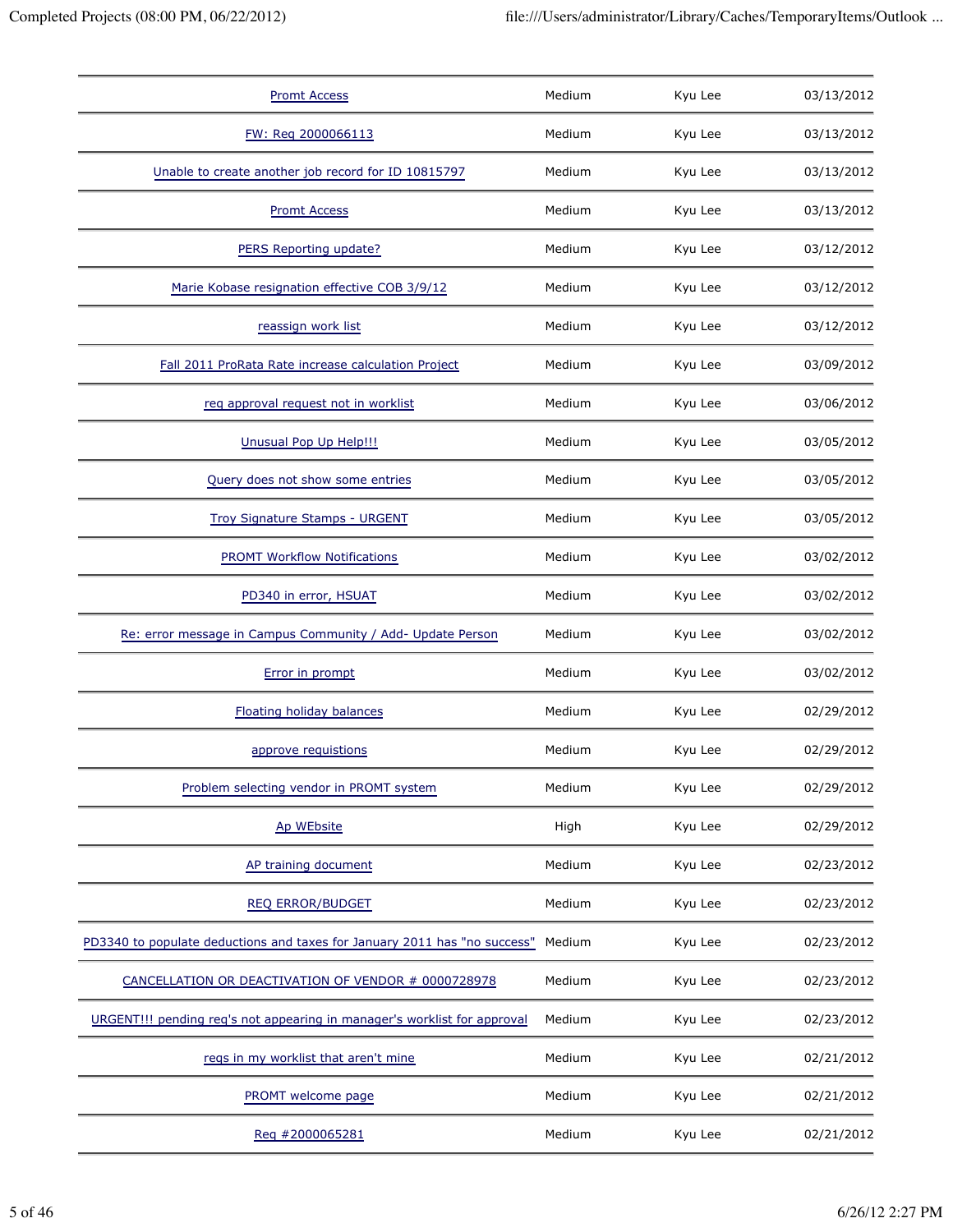| regs are not mine - in my worklist                     | Medium | Kyu Lee                      | 02/21/2012 |
|--------------------------------------------------------|--------|------------------------------|------------|
| REq # 2000065319 and REq # 2000065321 are not sourcing | Medium | Kyu Lee                      | 02/09/2012 |
| Payment History by Vendor                              | Medium | Kyu Lee                      | 02/03/2012 |
| <b>PROMT Issue</b>                                     | Medium | Kyu Lee                      | 02/03/2012 |
| Question about increasng maximum rows in peoplesoft    | Medium | Kyu Lee                      | 02/03/2012 |
| 2011 1099 Process                                      | Medium | Kyu Lee                      | 01/27/2012 |
| PAYGL02 error with PayCheck NR 45082596                | Medium | Kyu Lee                      | 01/27/2012 |
| Cancel Req# 2-65067                                    | Medium | Kyu Lee                      | 01/27/2012 |
| Promt access Susan May                                 | Medium | Kyu Lee                      | 01/27/2012 |
| I am having difficulty access fund 1124 Location 8     | Medium | Kyu Lee                      | 01/27/2012 |
| 2011 W2 printing and related tax updates               | Medium | Kyu Lee                      | 01/27/2012 |
| PROMT keeps issuing an SQL error                       | Medium | Kyu Lee                      | 01/27/2012 |
| MIS XF07 field Calculation fix                         | Medium | Gopaal Chandra               | 01/20/2012 |
| cancel requisition #2000064857                         | Medium | Kyu Lee                      | 01/19/2012 |
| file path for 1098T transmission and extract files     | Medium | Kyu Lee                      | 01/18/2012 |
| Approval for requisitions                              | Medium | Kyu Lee                      | 01/17/2012 |
| transfer work list back to MBB                         | Medium | Kyu Lee                      | 01/17/2012 |
| the worklist is not up-to-date                         | Medium | Kyu Lee                      | 01/17/2012 |
| error message on requisition                           | Medium | Kyu Lee                      | 01/17/2012 |
| <b>Rush Payment</b>                                    | Medium | Kyu Lee                      | 01/17/2012 |
| Environmental Technical Services - Reg 60218 PO 55918  | Medium | Kyu Lee                      | 01/13/2012 |
| Req#2-64523 has not been sourced to a PO yet           | Medium | Kyu Lee                      | 01/12/2012 |
| ProRata PRelimanry Run - please process on 6/13/11     | Medium | Applications                 | 01/12/2012 |
| AP cash allocation, December to January 2012           | Medium | Kyu Lee                      | 01/11/2012 |
| SF27078, created in error                              | Medium | Dominique Benavides, Kyu Lee | 01/11/2012 |
| Merritt Student Refund checks not printed              | Medium | Dominique Benavides, Kyu Lee | 01/10/2012 |
| Prorata, EE#10005511 class #44049                      | Medium | Kyu Lee                      | 01/10/2012 |
| <b>Worklist change at Merritt</b>                      | Medium | Kyu Lee                      | 01/10/2012 |
| valid category needed                                  | Medium | Kyu Lee                      | 01/10/2012 |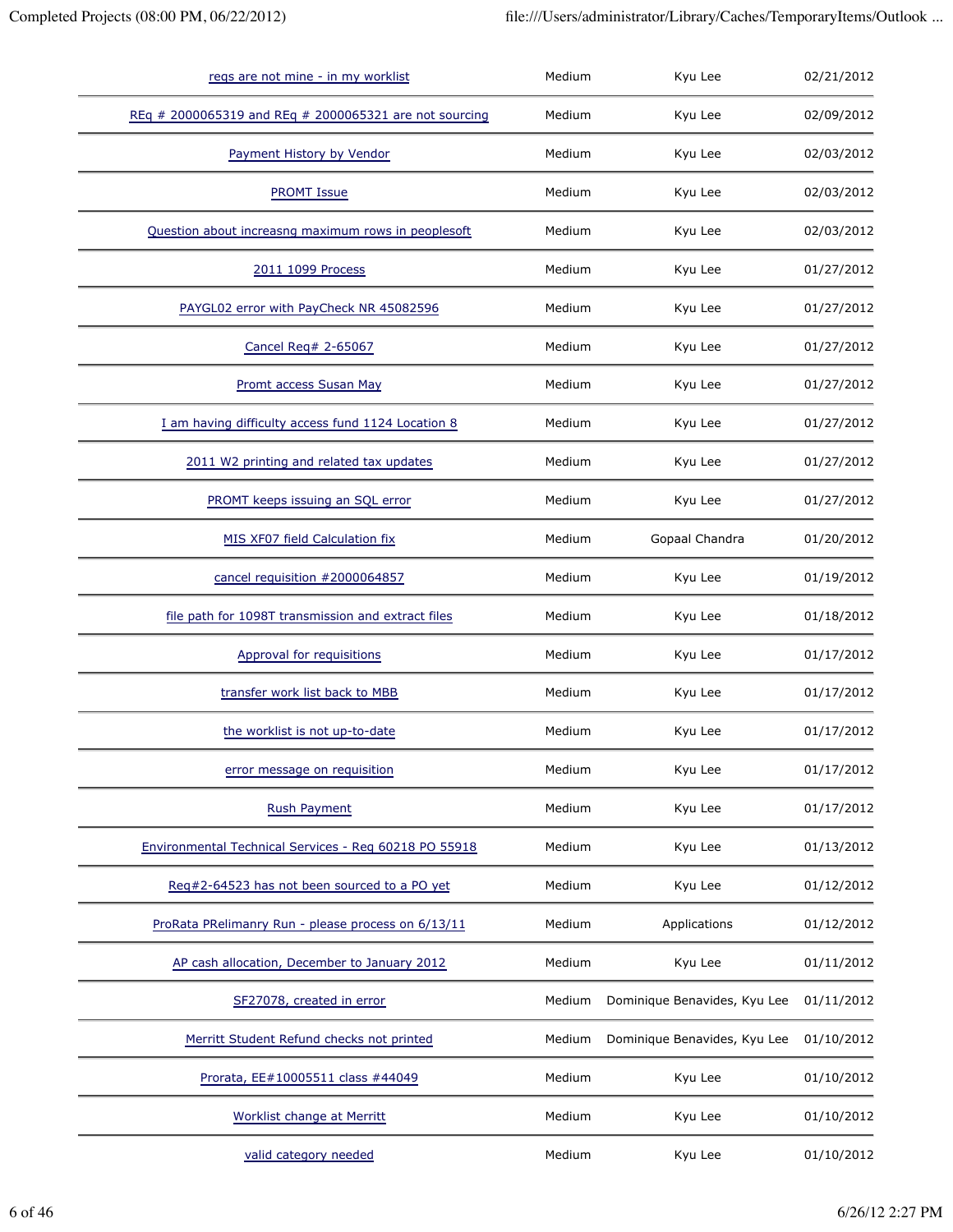| Purchase requisition approval stream                                              | Medium | Kyu Lee                                     | 01/10/2012 |
|-----------------------------------------------------------------------------------|--------|---------------------------------------------|------------|
| 9000 Rollforward, FY 2011-12                                                      | Medium | Kyu Lee                                     | 01/06/2012 |
| Request for another report                                                        | Medium | Kyu Lee                                     | 01/06/2012 |
| requisitions                                                                      | Medium | Kit Hui, Kyu Lee                            | 01/06/2012 |
| <b>Budget Overview Access</b>                                                     | Medium | Kyu Lee                                     | 01/06/2012 |
| Access issue                                                                      | Medium | Kyu Lee                                     | 01/06/2012 |
| Purchase order reports                                                            | Medium | Kyu Lee                                     | 01/06/2012 |
| <b>Request to Delete Requistions</b>                                              | Medium | Kyu Lee                                     | 01/05/2012 |
| email address request                                                             | Medium | Dominique Benavides, Frank<br>Chez, scortez | 01/05/2012 |
| Merritt, Trust fund check printing                                                | Medium | Kyu Lee                                     | 01/05/2012 |
| <b>Buyer Access</b>                                                               | Medium | Kyu Lee                                     | 01/05/2012 |
| New CIP Asset Additions, Audit additions                                          | Medium | Kyu Lee                                     | 01/04/2012 |
| enrollment fee                                                                    | Medium | Dominique Benavides                         | 01/04/2012 |
| unable to calculate the student fee. #10771396                                    | Medium | Dominique Benavides                         | 01/04/2012 |
| 1114 December Estimate.xls---- One Correction - EXS PRORATA correction            | Medium | Kyu Lee                                     | 01/04/2012 |
| Chancellor's Budget Detail                                                        | Medium | Kyu Lee                                     | 01/04/2012 |
| Access                                                                            | Medium | Kyu Lee                                     | 01/04/2012 |
| Fall Final at 1.3.12.xls                                                          | Medium | Kyu Lee                                     | 01/04/2012 |
| Fall additional #10762116 at 1.3.12 Laney.xls                                     | Medium | Kyu Lee                                     | 01/04/2012 |
| Voucher 82011                                                                     | Medium | Kyu Lee                                     | 12/21/2011 |
| please cancel RPOs.                                                               | Medium | Kyu Lee                                     | 12/21/2011 |
| Purchase Order No. 2000064607                                                     | Medium | Kyu Lee                                     | 12/21/2011 |
| New Benefits need to be mapped                                                    | Medium | Kyu Lee                                     | 12/19/2011 |
| Fringe benefit mapping for Federal Work Study Employees                           | Medium | Kyu Lee                                     | 12/19/2011 |
| Clean up of Authorized buyers for Peoplesoft                                      | Medium | Kyu Lee                                     | 12/19/2011 |
| transfer worklist to Ava Lee-Pang                                                 | Medium | Kyu Lee                                     | 12/19/2011 |
| Can't create any requisitions for Fund 63 Measure A. No buyers are<br>authorized. | Medium | Kyu Lee                                     | 12/14/2011 |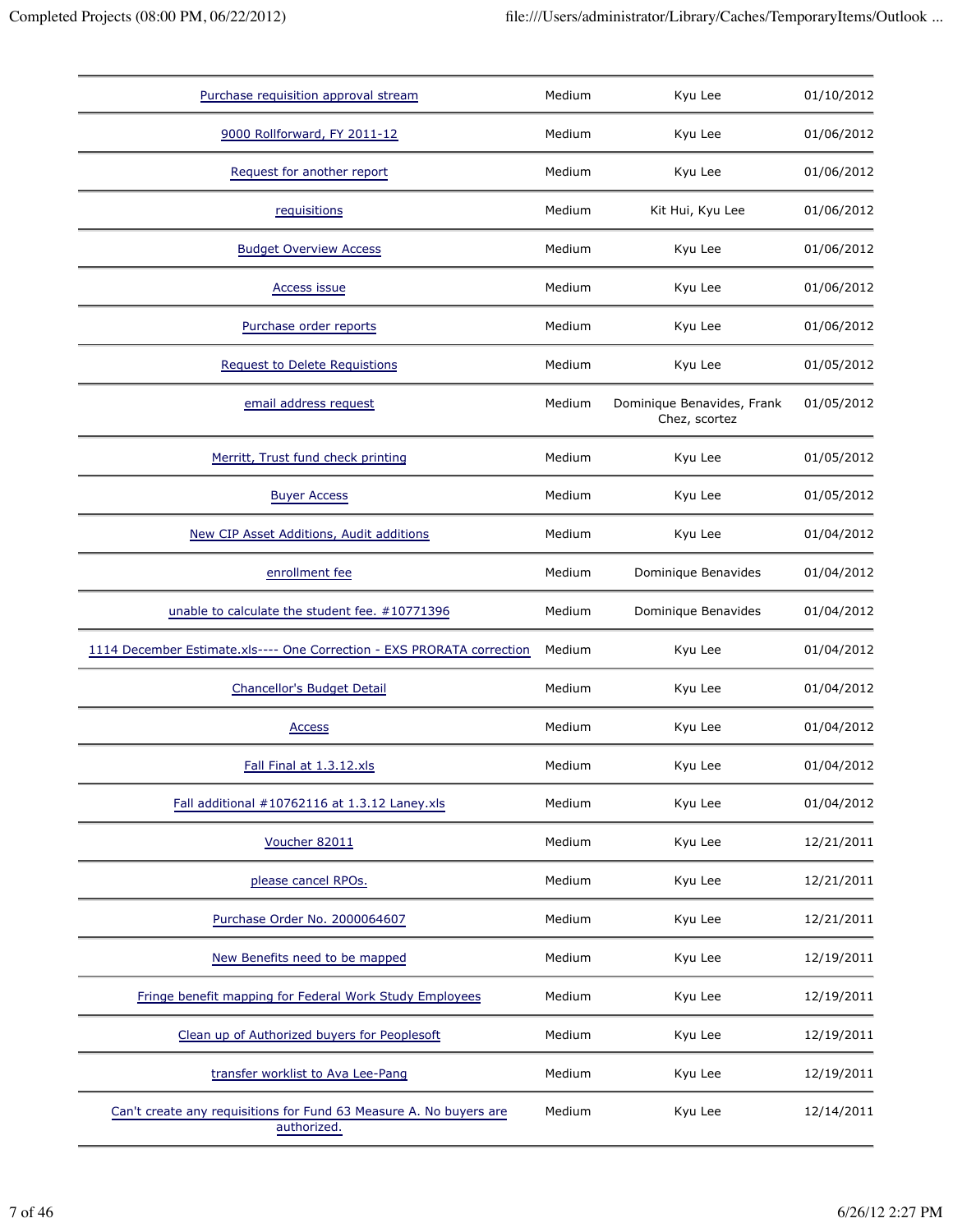| <b>AP Cash Allocation</b>                                                                                                | Medium | Kyu Lee                             | 12/14/2011 |
|--------------------------------------------------------------------------------------------------------------------------|--------|-------------------------------------|------------|
| <b>Access to Update Requisitions</b>                                                                                     | Medium | Kyu Lee                             | 12/13/2011 |
| Please load check #'s and names to Nov PR GL detail                                                                      | Medium | Kyu Lee                             | 12/13/2011 |
| OPEN ISSUE: Prorata - data review prior to EB5C test                                                                     | Medium | Raghuvir Goradia                    | 12/09/2011 |
| Posting Student Payroll Journals when payroll complete                                                                   | Medium | Raghuvir Goradia                    | 12/09/2011 |
| Delivery delays reported for March Direct Deposit statements                                                             | Medium | Raghuvir Goradia                    | 12/09/2011 |
| Reset 2011 calendars for PCT & PRC                                                                                       | Medium | Raghuvir Goradia                    | 12/09/2011 |
| Refresh of HRPROD & FSPROD on 7/14/11 for Provisional/Accrual entry<br>required for FY 2011                              | Medium | Raghuvir Goradia                    | 12/09/2011 |
| Rollback Payroll calendars in HS TST                                                                                     | Medium | Raghuvir Goradia                    | 12/09/2011 |
| <b>STRSDB FIIe</b>                                                                                                       | Medium | Raghuvir Goradia                    | 12/09/2011 |
| Req                                                                                                                      | Medium | Kyu Lee                             | 12/08/2011 |
| Name does not populate in Requester field                                                                                | Medium | Kyu Lee                             | 12/08/2011 |
| <b>Full Time Faculty Step Increase</b>                                                                                   | Medium | Raghuvir Goradia                    | 12/08/2011 |
| Requisitions in que for approval but Dr Ikahro can not see them                                                          | Medium | Kyu Lee                             | 12/08/2011 |
| <b>Employer Portion Benefit Contributions - rolled over to Suspense Account</b><br>Codes on PSPPFUND and PAYGL02 process | Medium | Raghuvir Goradia                    | 12/08/2011 |
| PCA does not post                                                                                                        | Medium | Raghuvir Goradia                    | 12/08/2011 |
| Request Manager's Data in Excel Spreadsheet                                                                              | Medium | Raghuvir Goradia                    | 12/08/2011 |
| Correct combination codes in KK, for November 2011 payroll                                                               | Medium | Kyu Lee                             | 12/07/2011 |
| Inactivated codes causes Payroll posting error                                                                           | Medium | Kyu Lee                             | 12/07/2011 |
| Requisition 53517 PO 49481                                                                                               | Medium | Kyu Lee                             | 12/07/2011 |
| Budget Development Module (Discretionary, Non-Discretionary)                                                             | Low    | Kyu Lee                             | 12/05/2011 |
| Reg # 63764                                                                                                              | Medium | Kyu Lee                             | 12/05/2011 |
| Access issue                                                                                                             | Medium | Kyu Lee                             | 12/05/2011 |
| Student Refund Vouchers are not ready                                                                                    | Medium | Kyu Lee                             | 12/05/2011 |
| reg #2000063336                                                                                                          | Medium | Kyu Lee                             | 12/05/2011 |
| Reg#2-63746 did not source to PO                                                                                         | Medium | Kyu Lee                             | 12/05/2011 |
| HR Benefit Program (10,11) employee list for fiscal year 2010-2011<br>$(7/1/2010 - 6/30/2011)$                           | Urgent | Gopaal Chandra, Raghuvir<br>Goradia | 12/05/2011 |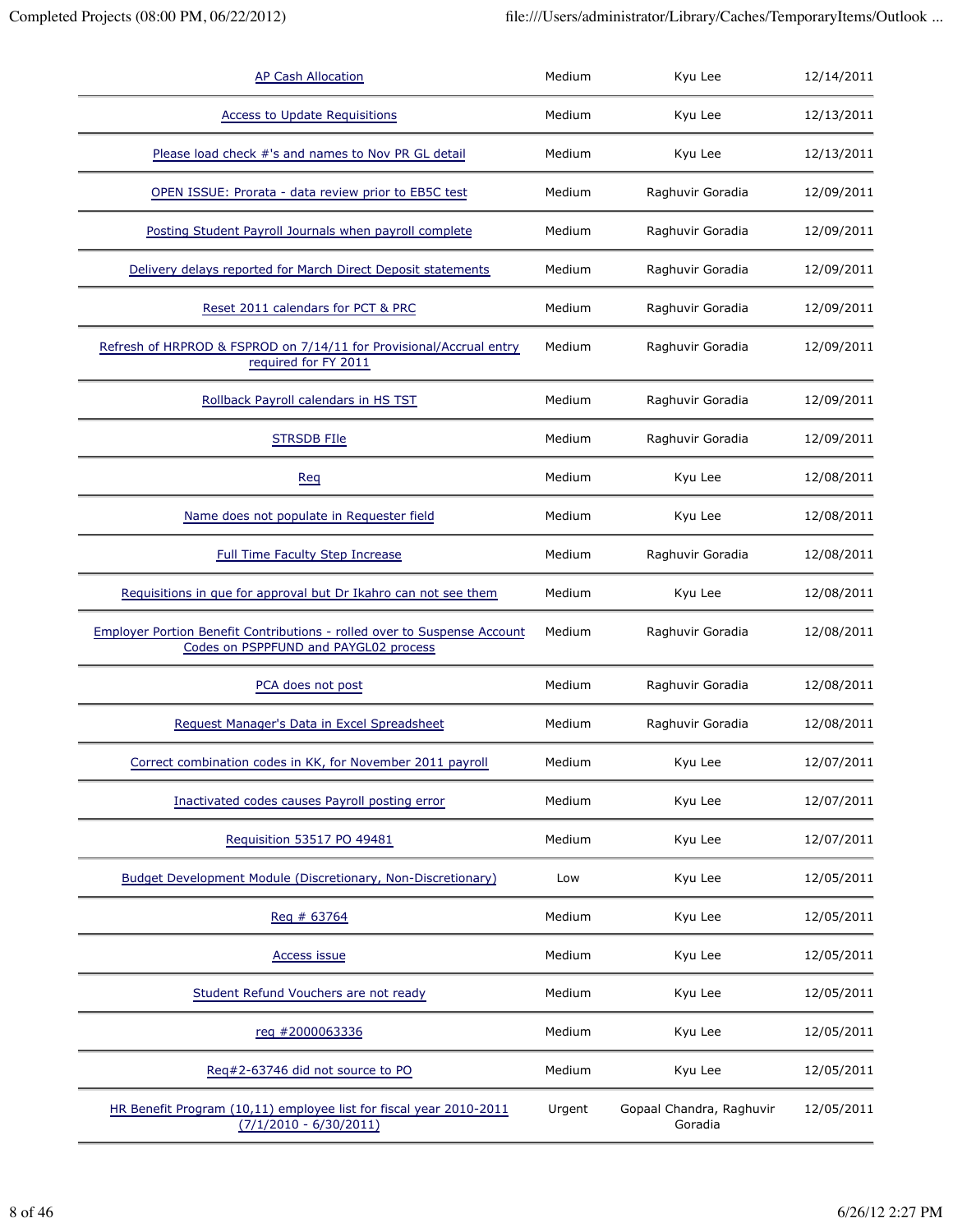| requisition pending since 11/21. Not moved to VPI worklist                          | Medium | Kyu Lee | 12/02/2011 |
|-------------------------------------------------------------------------------------|--------|---------|------------|
| need to schedule training                                                           | Medium | Kyu Lee | 12/02/2011 |
| project 0685                                                                        | Medium | Kyu Lee | 12/02/2011 |
| Req                                                                                 | Medium | Kyu Lee | 11/29/2011 |
| PCC_NBR_CHKS_ADVICES_BY_PYGRP issue                                                 | Medium | Kyu Lee | 11/29/2011 |
| PO Reports from PROMT                                                               | Medium | Kyu Lee | 11/29/2011 |
| Prorata Paygroup update, Elliott                                                    | Medium | Kyu Lee | 11/22/2011 |
| Prorata Ern code update                                                             | Medium | Kyu Lee | 11/21/2011 |
| RFI regarding Member salaries and Health coverage                                   | Medium | Kyu Lee | 11/21/2011 |
| <b>Employee Reporting Information in PeopleSoft</b>                                 | Medium | Kyu Lee | 11/21/2011 |
| Prorata Data Update                                                                 | Medium | Kyu Lee | 11/21/2011 |
| 1114 Nov Final.xls Class 44656                                                      | Medium | Kyu Lee | 11/21/2011 |
| req#63694, 63419, can you please approve them                                       | Medium | Kyu Lee | 11/18/2011 |
| Please source req # 2000063882 to a PO ASAP                                         | Medium | Kyu Lee | 11/18/2011 |
| Please delete code 611653-23521672700-191000, it was created incorrectly            | Medium | Kyu Lee | 11/18/2011 |
| Prorata, Ganding Update                                                             | Medium | Kyu Lee | 11/18/2011 |
| <b>Budget Transfer</b>                                                              | Medium | Kyu Lee | 11/17/2011 |
| Requisition with CF error                                                           | Medium | Kyu Lee | 11/17/2011 |
| PeopleSoft                                                                          | Medium | Kyu Lee | 11/16/2011 |
| <b>Report for General Services</b>                                                  | Medium | Kyu Lee | 11/16/2011 |
| HR Benefit Report for Benefit Plan 10,11 for Fiscal Year 7/1/10 to 6/30/11          | Medium | Kyu Lee | 11/16/2011 |
| <b>Fixed Asset Additions</b>                                                        | Medium | Kyu Lee | 11/15/2011 |
| Upload from Excel to PeopleSoft                                                     | Medium | Kyu Lee | 11/15/2011 |
| 2 Queries                                                                           | Medium | Kyu Lee | 11/15/2011 |
| <b>Approval Changes</b>                                                             | Medium | Kyu Lee | 11/15/2011 |
| Business Manager access and approvals                                               | Medium | Kyu Lee | 11/15/2011 |
| PD_PAYROLL_BY_ACCOUNT modification in FSPROD                                        | Medium | Kyu Lee | 11/15/2011 |
| Query request - 'Permanent' Benefit Eligible employees from July 2008 to<br>current | Medium | Kyu Lee | 11/15/2011 |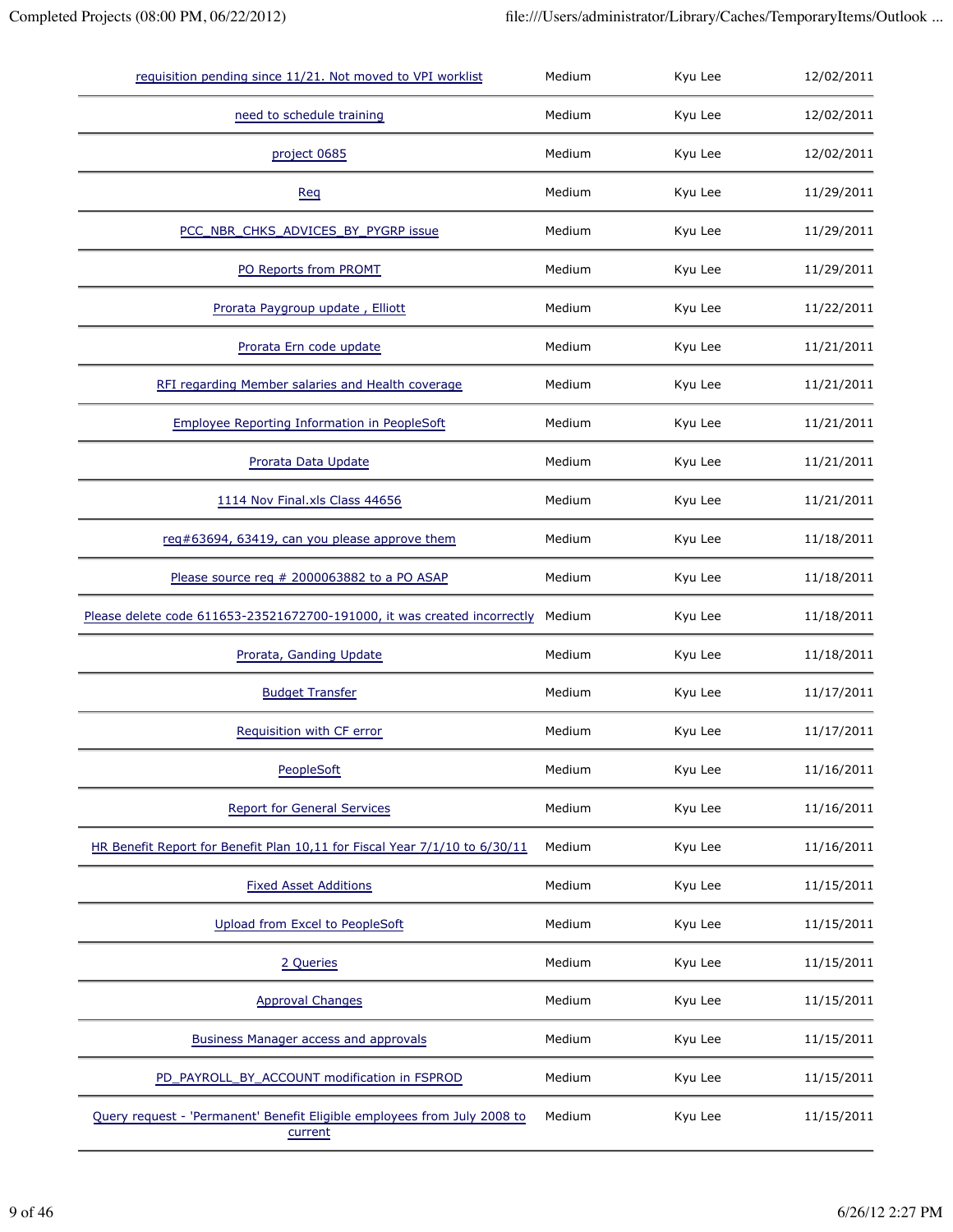| Table updates. Payroll processing is contingent on this data to ensure                                          | Medium | Kyu Lee                                                                                      | 11/15/2011 |
|-----------------------------------------------------------------------------------------------------------------|--------|----------------------------------------------------------------------------------------------|------------|
| Process to sync 2 combo code table fails again                                                                  | Medium | Kyu Lee                                                                                      | 11/15/2011 |
| <b>Information request</b>                                                                                      | Medium | Kyu Lee                                                                                      | 11/14/2011 |
| New Query (AP_PAYTO_TIMELINE)                                                                                   | Medium | Kyu Lee                                                                                      | 11/14/2011 |
| Please populate Payroll ID, Name, Group & End Date on HRPAY26317                                                | Medium | Kyu Lee                                                                                      | 11/14/2011 |
| <b>EMPLOYEE MIS EJ SUBMISSION</b>                                                                               |        | Medium Gopaal Chandra, Jesus Chanlatte 11/14/2011                                            |            |
| Combo code errors, activity missing one digit                                                                   | Medium | Kyu Lee                                                                                      | 11/14/2011 |
| SAFE to GL                                                                                                      | High   | Kyu Lee                                                                                      | 11/14/2011 |
| <b>Active Employees Salary and Benefit list</b>                                                                 | High   | Applications: Ramarao Anumula, 11/14/2011<br>Gopaal Chandra. Individual Users:<br>Frank Chez |            |
| Passport error                                                                                                  | Medium | Ramarao Anumula                                                                              | 11/10/2011 |
| Student directed to a website that may have stolen his access to Passport and Medium<br>demographic information |        | Applications. Individual Users:<br>Ramarao Anumula                                           | 11/10/2011 |
| PROMT-Passport/Faculty Self-Service                                                                             | Medium | Ramarao Anumula                                                                              | 11/10/2011 |
| Missing Attendance roster                                                                                       | Medium | Ramarao Anumula                                                                              | 11/10/2011 |
| CCFFS320 Detailed Report for P-3                                                                                | Medium | Ramarao Anumula                                                                              | 11/10/2011 |
| <b>PROMPT</b>                                                                                                   | Medium | Applications. Individual Users:<br>Ramarao Anumula                                           | 11/10/2011 |
| Need Access to College of Alameda Student Transcripts ASAP                                                      | Medium | Applications. Individual Users:<br>Ramarao Anumula                                           | 11/10/2011 |
| Counselors report problem running student transcript                                                            | Medium | Ramarao Anumula                                                                              | 11/10/2011 |
| <b>Can't Access Transcrips</b>                                                                                  | Medium | Ramarao Anumula                                                                              | 11/10/2011 |
| error in passport logon                                                                                         | Medium | Ramarao Anumula                                                                              | 11/10/2011 |
| I can not go into the Student Aministration area of Peoplesoft to get student<br>records, transcripts etc.      | Medium | Ramarao Anumula                                                                              | 11/10/2011 |
| PCC_SF_TCALC                                                                                                    | Medium | Ramarao Anumula                                                                              | 11/10/2011 |
| people soft enrollment/transcript not working                                                                   | Medium | Ramarao Anumula                                                                              | 11/10/2011 |
| Student Administration issue                                                                                    | Medium | Ramarao Anumula                                                                              | 11/10/2011 |
| <b>Issues with Requisition Approvals</b>                                                                        | Medium | Ramarao Anumula                                                                              | 11/10/2011 |
| Request for Cancellation of Requisition                                                                         | Medium | Ramarao Anumula                                                                              | 11/10/2011 |
| Requisitions                                                                                                    | Medium | Ramarao Anumula                                                                              | 11/10/2011 |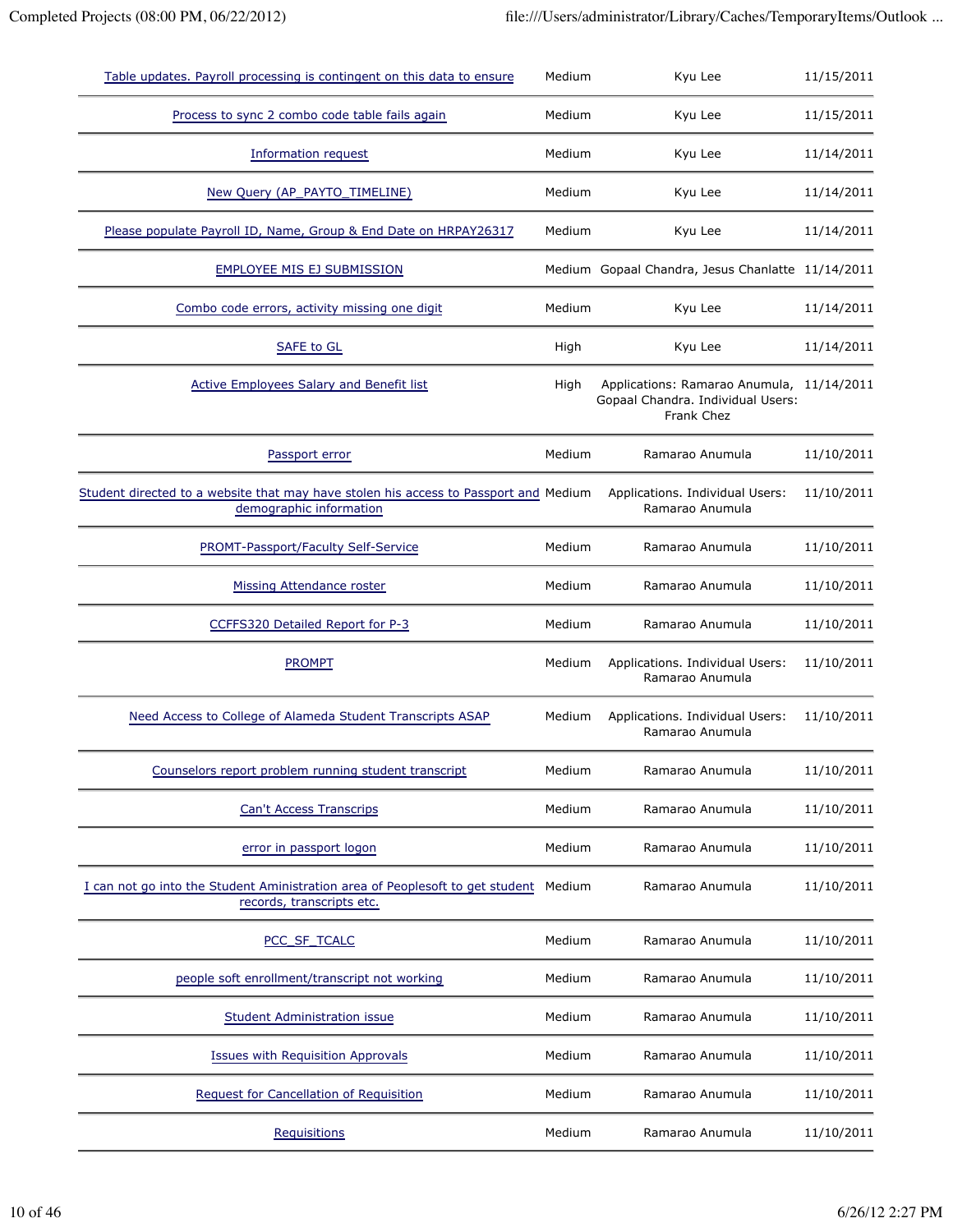| <b>Promt System Error</b>                                                                                                                        | Medium | Ramarao Anumula                                       | 11/10/2011 |
|--------------------------------------------------------------------------------------------------------------------------------------------------|--------|-------------------------------------------------------|------------|
| need assistance with error in cashiering                                                                                                         | Medium | Ramarao Anumula                                       | 11/10/2011 |
| no matching buffer error for studnt                                                                                                              | Medium | Ramarao Anumula                                       | 11/10/2011 |
| REQ # 2000057421                                                                                                                                 | Medium | Ramarao Anumula                                       | 11/10/2011 |
| REQ # 2000057421                                                                                                                                 | Medium | Ramarao Anumula                                       | 11/10/2011 |
| Student transcript link dead                                                                                                                     | Medium | Ramarao Anumula                                       | 11/10/2011 |
| Display all rows of academic standing status on academic tab of<br>student/faculty center (Request submitted for Vice Chancellor of Ed Services) | Medium | Ramarao Anumula                                       | 11/10/2011 |
| Request EOPS Rollover Process                                                                                                                    | Medium | Ramarao Anumula                                       | 11/10/2011 |
| <b>Report for Auditors</b>                                                                                                                       | Medium | Kyu Lee                                               | 11/10/2011 |
| Revenue Report for Auditor                                                                                                                       | Medium | Kyu Lee                                               | 11/10/2011 |
| Changes for the supplemental payroll                                                                                                             | Medium | Kyu Lee                                               | 11/10/2011 |
| Degree Audit Support                                                                                                                             | High   | Ramarao Anumula, Gopaal<br>Chandra, Kit Hui, Minh Lam | 11/10/2011 |
| <b>EARN CREDIT</b>                                                                                                                               | High   | Ramarao Anumula                                       | 11/10/2011 |
| sd form??                                                                                                                                        | High   | Ramarao Anumula, Gopaal<br>Chandra                    | 11/10/2011 |
| Quiry for flex plan participants                                                                                                                 | High   | Ramarao Anumula                                       | 11/10/2011 |
| <b>Cancelation of Requisition</b>                                                                                                                | Medium | Kyu Lee                                               | 11/09/2011 |
| Access to the My Personal section in Promt/PeopleSoft                                                                                            | Medium | Raghuvir Goradia                                      | 11/09/2011 |
| W/C calc for Jul- Sep 2010 for JE entry                                                                                                          | Medium | Raghuvir Goradia                                      | 11/08/2011 |
| swing shift automatic payment calculations                                                                                                       | Medium | Raghuvir Goradia                                      | 11/08/2011 |
| PCT paygroup calendar issue encountered during PSPPFUND process                                                                                  | Medium | Raghuvir Goradia                                      | 11/08/2011 |
| Please delete combo code 811851-14562601400-105101 because of typo                                                                               | Medium | Raghuvir Goradia                                      | 11/08/2011 |
| Salary Placement for faculty for the period Fall 2010                                                                                            | Medium | Raghuvir Goradia                                      | 11/08/2011 |
| pct code reassignment                                                                                                                            | Medium | Raghuvir Goradia                                      | 11/08/2011 |
| requisition problem                                                                                                                              | Medium | Kyu Lee                                               | 11/07/2011 |
| error in Jrn Set ChartFields link                                                                                                                | Medium | Kyu Lee                                               | 11/07/2011 |
| Itc census.xlsx                                                                                                                                  | Medium | Ramarao Anumula, Gopaal<br>Chandra                    | 11/07/2011 |
| Please update 511543-23521672700-071100                                                                                                          | Medium | Kyu Lee                                               | 11/03/2011 |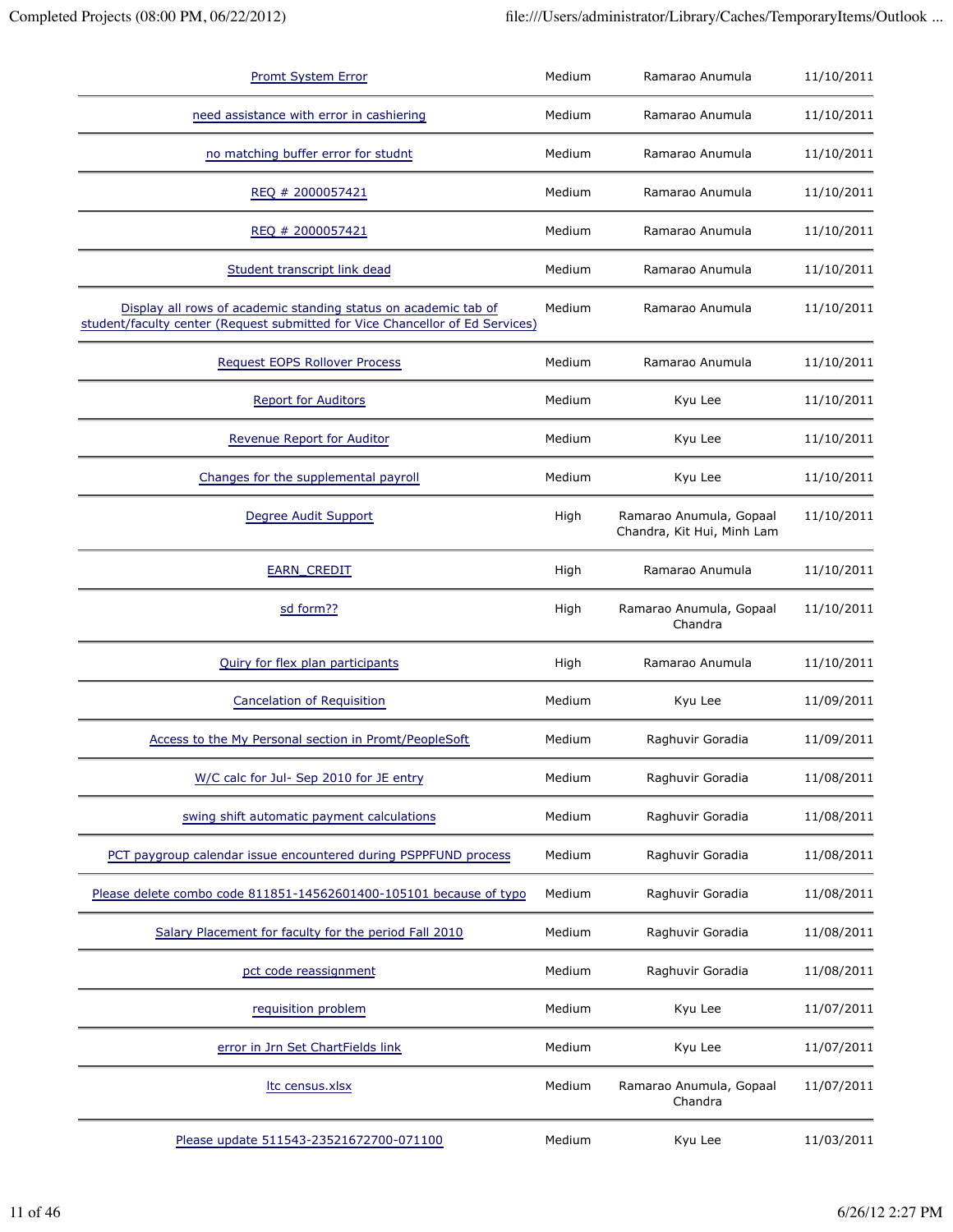| <b>Vendor Information access</b>                                                  | Medium | Kyu Lee                      | 11/03/2011 |
|-----------------------------------------------------------------------------------|--------|------------------------------|------------|
| <b>PSPPFUND in HSUAT</b>                                                          | Medium | Kyu Lee                      | 11/03/2011 |
| Expense report, auditors                                                          | Medium | Kyu Lee                      | 11/03/2011 |
| Source REQ # 2000063524 ASAP                                                      | Medium | Kyu Lee                      | 11/03/2011 |
| Vendor #505719                                                                    | Medium | Kyu Lee                      | 11/02/2011 |
| <b>Census for Modeling</b>                                                        | Medium | Kyu Lee                      | 11/02/2011 |
| Add criteria to queries                                                           | Medium | Kyu Lee                      | 11/02/2011 |
| Update new budget codes                                                           | Medium | Kyu Lee                      | 11/02/2011 |
| please push reg from Elnora Webb's worklist                                       | Medium | Kyu Lee                      | 10/27/2011 |
| Lost requistions                                                                  | Medium | Kyu Lee                      | 10/27/2011 |
| missing voucher no.                                                               | Medium | Kyu Lee                      | 10/25/2011 |
| reg 63338                                                                         | Medium | Kyu Lee                      | 10/25/2011 |
| Combo Code has SETID error                                                        | Medium | Kyu Lee                      | 10/25/2011 |
| Source REq # 2000062837                                                           | Medium | Kyu Lee                      | 10/24/2011 |
| Cancelation of Requisition #2000062602                                            | Medium | Kyu Lee                      | 10/21/2011 |
| Please update 511543-14534631100-112300 in Account Code Table                     | Medium | Kyu Lee                      | 10/21/2011 |
| Change Combination code table template                                            | Medium | Kyu Lee                      | 10/21/2011 |
| <b>Fixed Asset Implementation</b>                                                 | Medium | Kyu Lee                      | 10/20/2011 |
| Voucher/PO matching rule                                                          | Medium | Kyu Lee                      | 10/20/2011 |
| Petty Cash POs -- auto-dispatch?                                                  | Medium | Kyu Lee                      | 10/20/2011 |
| missing student voucher                                                           | Medium | Dominique Benavides          | 10/19/2011 |
| Problem with my query: PCC_PYMNT_BY_FUND_OBJ                                      | Medium | Kyu Lee                      | 10/19/2011 |
| schedule SF_AP_INTFC to run nightly                                               | Medium | Dominique Benavides, Kyu Lee | 10/19/2011 |
| refund reversal                                                                   | Medium | Dominique Benavides, Kyu Lee | 10/19/2011 |
| Budget Overview Financial Data needed from Fiscal Year 05/06 through 07/08 Medium |        | Kyu Lee                      | 10/19/2011 |
| <b>Cash Allocation for September</b>                                              | Medium | Kyu Lee                      | 10/19/2011 |
| <b>Query Manager Access</b>                                                       | Medium | Kyu Lee                      | 10/19/2011 |
| Requisitions for Cost Center 121 and 126                                          | Medium | Kyu Lee                      | 10/19/2011 |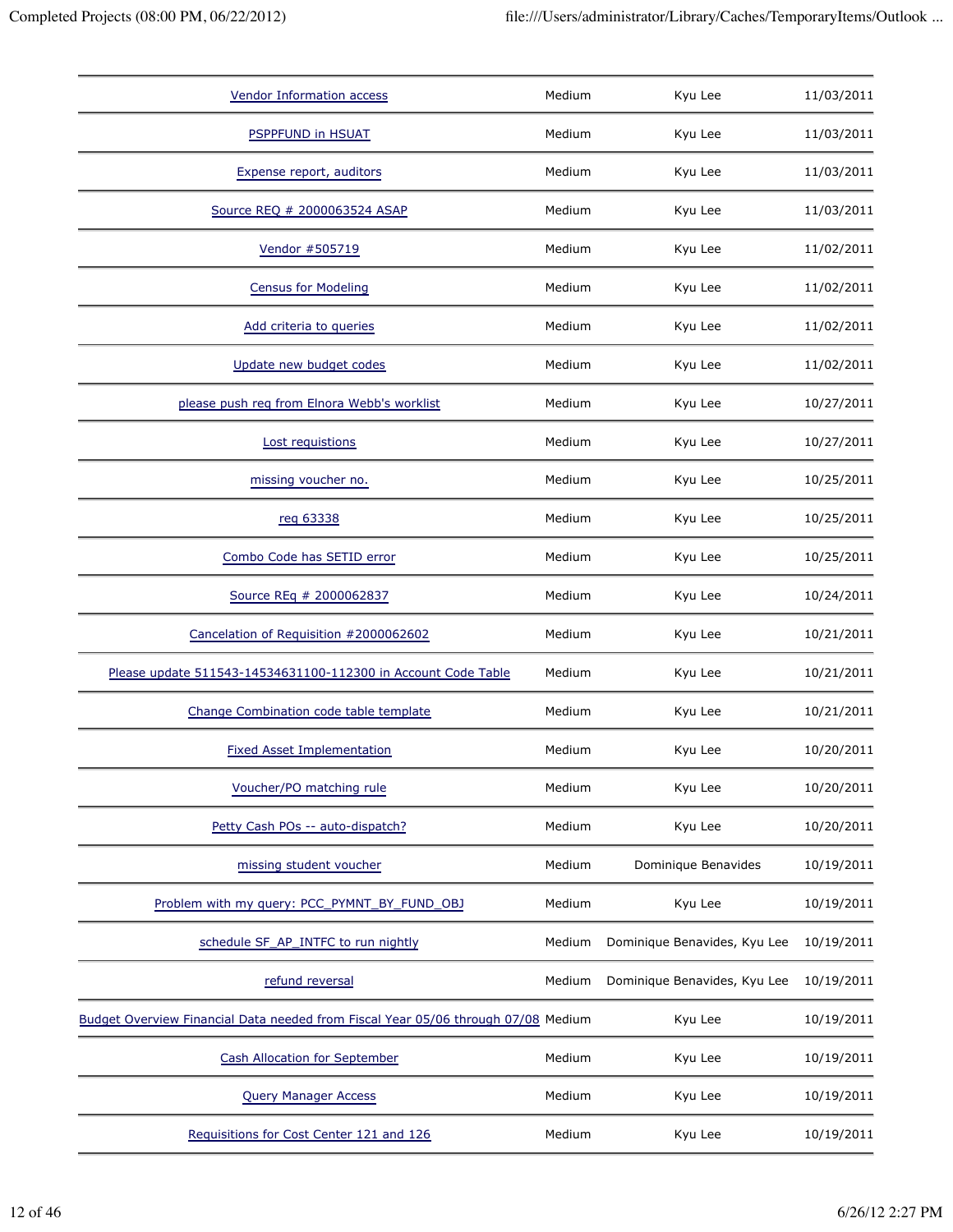| automate swing and shift differential pay                                                                                                                                | Medium | Kyu Lee          | 10/18/2011 |
|--------------------------------------------------------------------------------------------------------------------------------------------------------------------------|--------|------------------|------------|
| <b>Grant Access to Reports</b>                                                                                                                                           | Medium | Kyu Lee          | 10/18/2011 |
| Remove MacArthur and Amany from Auto PS New Hire Workflow notification<br>email list                                                                                     | Medium | Kyu Lee          | 10/18/2011 |
| <b>Fixed Asset Implementation</b>                                                                                                                                        | Urgent | Kyu Lee          | 10/18/2011 |
| New AP county file layout, Positive payment                                                                                                                              | Medium | Kyu Lee          | 10/17/2011 |
| Please add Harizon Odembo to PS Workflow Notification for New Hires & Pay<br><b>Group Transfer</b>                                                                       | Medium | Kyu Lee          | 10/17/2011 |
| Problem with requisition budget check                                                                                                                                    | Medium | Kyu Lee          | 10/17/2011 |
| missing voucher                                                                                                                                                          | Medium | Kyu Lee          | 10/14/2011 |
| Load Name ID GROUP data to GL please                                                                                                                                     | Medium | Kyu Lee          | 10/14/2011 |
| SF JOURNAL GENERATION                                                                                                                                                    | Medium | Kyu Lee          | 10/14/2011 |
| Requisition is not moving                                                                                                                                                | Medium | Kyu Lee          | 10/14/2011 |
| Req# 2-62566                                                                                                                                                             | Medium | Kyu Lee          | 10/06/2011 |
| <b>Budget Error</b>                                                                                                                                                      | Medium | Kyu Lee          | 10/06/2011 |
| New Account to ACCT_CD table                                                                                                                                             | Medium | Kyu Lee          | 10/06/2011 |
| voucher#00080133                                                                                                                                                         | Medium | Kyu Lee          | 10/06/2011 |
| <b>Master Project 16</b><br><b>Fixed Asset Implementation</b>                                                                                                            | Medium | Kyu Lee          | 10/05/2011 |
| <b>Subtasks of Master Project 16</b><br><b>Setup Test environments</b>                                                                                                   | Medium | Kyu Lee          | 08/11/2011 |
| <b>Additional Access</b>                                                                                                                                                 | Medium | Kyu Lee          | 08/22/2011 |
| Could you please establish the following two additional directories in parallel<br>with the ProRata Project directory so that team members can access and<br>share data. | Medium | Kit Hui, Kyu Lee | 08/15/2011 |
| 2tier access and PS HOME access for Lucky Narayan                                                                                                                        | Medium | Kyu Lee          | 08/30/2011 |
| Create an Object code, 6700                                                                                                                                              | Medium | Kyu Lee          | 08/30/2011 |
| Create Location 9, solely used for Fixed Asset                                                                                                                           | Medium | Kyu Lee          | 10/05/2011 |
| <b>Employees not populated to Review Actuals</b>                                                                                                                         | Medium | Kyu Lee          | 10/05/2011 |
| Refund checks at BCC                                                                                                                                                     | Medium | Kyu Lee          | 10/05/2011 |
| missing voucher ID - student refund                                                                                                                                      | Medium | Kyu Lee          | 10/05/2011 |
| Requisition is not sourced to a PO                                                                                                                                       | Medium | Kyu Lee          | 10/05/2011 |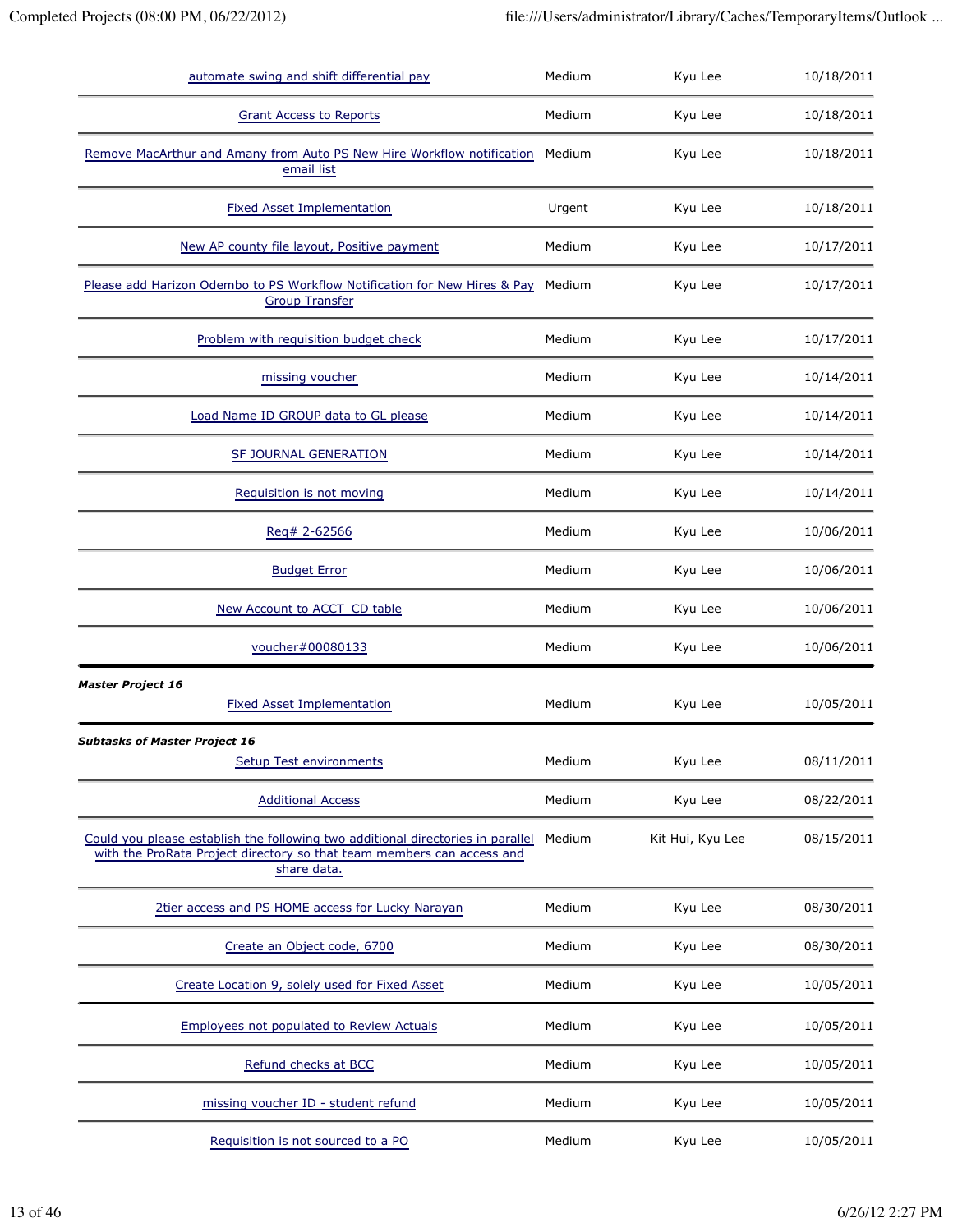| ENTERPRISE_SETUP message stuck in HRPROD                                | Medium | Kyu Lee                      | 10/04/2011 |
|-------------------------------------------------------------------------|--------|------------------------------|------------|
| <b>Cancel Requisitions</b>                                              | Medium | Kyu Lee                      | 09/30/2011 |
| Requisition id#2000062332                                               | Medium | Kyu Lee                      | 09/30/2011 |
| Merritt Regs in my worklist                                             | Medium | Kyu Lee                      | 09/29/2011 |
| Please update 10002269's deductions and taxes                           | Medium | Kyu Lee                      | 09/26/2011 |
| Requisition 2000062659- Your Approval Required                          | Medium | Kyu Lee                      | 09/23/2011 |
| Requisition 2000062654- Your Approval Required                          | Medium | Kyu Lee                      | 09/23/2011 |
| Requisition 2000062653- Your Approval Required                          | Medium | Kyu Lee                      | 09/23/2011 |
| Requisition 2000062651- Your Approval Required                          | Medium | Kyu Lee                      | 09/23/2011 |
| Requisition 2000062650- Your Approval Required                          | Medium | Kyu Lee                      | 09/23/2011 |
| Requisition 2000062594                                                  | Medium | Kyu Lee                      | 09/23/2011 |
| Vouchers posted to FY 12 in GL, but FY 11 in KK                         | Medium | Kyu Lee                      | 09/22/2011 |
| Update Deductions and Taxes August 2011                                 | Medium | Kyu Lee                      | 09/22/2011 |
| Please add 2 new combo codes to the the table                           | Medium | Kyu Lee                      | 09/22/2011 |
| Adding a new department ID                                              | Medium | Kyu Lee                      | 09/22/2011 |
| Refund Check did not print                                              | Medium | Kyu Lee                      | 09/21/2011 |
| Having a problem with PeopleSoft Job Data                               | Medium | Kyu Lee                      | 09/21/2011 |
| Missing Employment Record ID 10001430                                   | Medium | Kyu Lee                      | 09/21/2011 |
| <b>Review Actuals Issues</b>                                            | Medium | Kyu Lee                      | 09/21/2011 |
| Vendor Not showing in HR                                                | Medium | Kyu Lee                      | 09/21/2011 |
| Voucher (73386) did not produce check                                   | Medium | Kyu Lee                      | 09/20/2011 |
| <b>Requisitions</b>                                                     | Medium | Kyu Lee                      | 09/20/2011 |
| worklist doesn't work                                                   | Medium | Kyu Lee                      | 09/20/2011 |
| request for additional access for staff in business office - Hoa Nguyen | Medium | Kyu Lee                      | 09/20/2011 |
| MIS XB11 Data issue.                                                    | Medium | Gopaal Chandra               | 09/19/2011 |
| Payroll adjustment has "no success" error                               | Medium | Kyu Lee                      | 09/19/2011 |
| Peralta Custom Page (Payroll Pre-Audit)                                 | Medium | Kyu Lee                      | 09/19/2011 |
| <b>Student Center Links Malfunction</b>                                 | Medium | Applications: Gopaal Chandra | 09/16/2011 |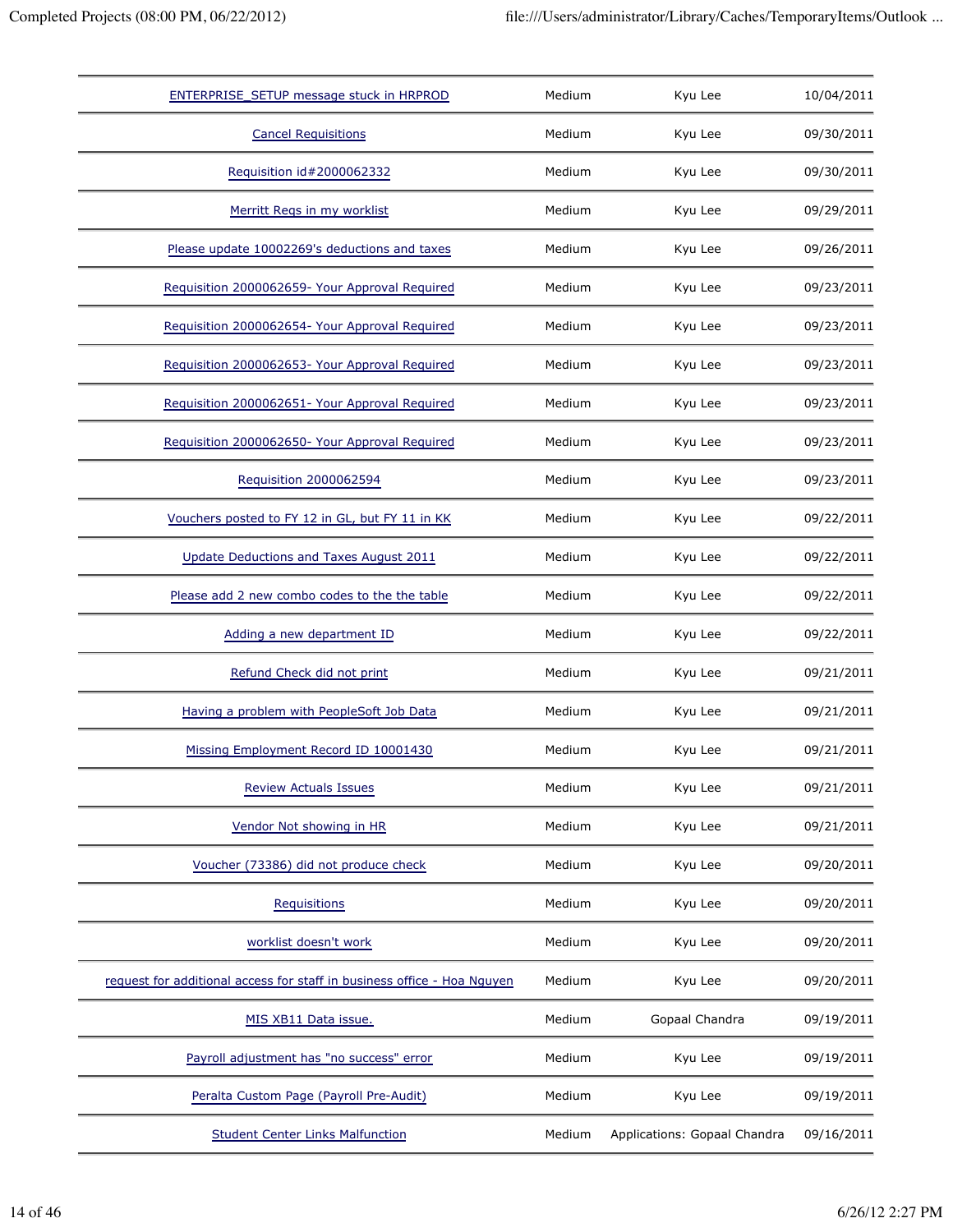| have not been able to access the student's transcript which I previously had<br>authorization to utilize. | Medium | Gopaal Chandra                                    | 09/16/2011 |
|-----------------------------------------------------------------------------------------------------------|--------|---------------------------------------------------|------------|
| <b>Official Transcript Link</b>                                                                           | Medium | Gopaal Chandra                                    | 09/16/2011 |
| 2011 Year End Closing                                                                                     | Medium | Kyu Lee                                           | 09/15/2011 |
| Combo Code with wrong detail                                                                              | Medium | Kyu Lee                                           | 09/15/2011 |
| Requisition 2000062395- Your Approval Required enail                                                      | Medium | Kyu Lee                                           | 09/15/2011 |
| <b>Need Assistance with Requisition Approval</b>                                                          | Medium | Kyu Lee                                           | 09/15/2011 |
| Work list function                                                                                        | Medium | Kyu Lee                                           | 09/13/2011 |
| Unable to Approve Requisitions for Dr. Betty Inclan, President of BCC                                     | Medium | Kyu Lee                                           | 09/13/2011 |
| People who change department ID                                                                           | Medium | Kyu Lee                                           | 09/13/2011 |
| <b>Promt Access</b>                                                                                       | Medium | Kyu Lee                                           | 09/13/2011 |
| Measure A report                                                                                          | Medium | Kyu Lee                                           | 09/13/2011 |
| 00000355 can't be added in Position management can't be added                                             | Medium | Kyu Lee                                           | 09/13/2011 |
| attempting to approve requisition 2-62378.                                                                | Medium | Kyu Lee                                           | 09/13/2011 |
| Report of hourly paid on 8/30/11                                                                          | Medium | Applications: Gopaal Chandra                      | 09/09/2011 |
| <b>LAR Report</b>                                                                                         | Medium | Kyu Lee                                           | 09/09/2011 |
| Payroll posted into incorrect FY and Period                                                               | Medium | Kyu Lee                                           | 09/09/2011 |
| Stale dated checks not cancelled properly                                                                 | Medium | Kyu Lee                                           | 09/09/2011 |
| KK and GL out of balance                                                                                  | Medium | Kyu Lee                                           | 09/09/2011 |
| AP Year End Process/ Year End Cash Allocation                                                             | Medium | Kyu Lee                                           | 09/09/2011 |
| AP payment                                                                                                | Medium | Kyu Lee                                           | 09/09/2011 |
| Student Refund checks did not print                                                                       | Medium | Kyu Lee                                           | 09/09/2011 |
| Student Refund check not printed                                                                          | Medium | Kyu Lee                                           | 09/09/2011 |
| Summer 11 MIS SV data file new field SV10                                                                 | High   | Applications: Gopaal Chandra                      | 09/09/2011 |
| SUmmer 11 MIS SX data file new field SX06                                                                 | Urgent | Gopaal Chandra                                    | 09/09/2011 |
| Summer 11 SB data file two new fields SB31 and SB32.                                                      | Urgent | Gopaal Chandra                                    | 09/09/2011 |
| <b>Travel Check</b>                                                                                       | Medium | Kyu Lee                                           | 09/08/2011 |
| <b>General Counsel Wrong Budget Code</b>                                                                  | Medium | Kyu Lee                                           | 09/08/2011 |
| access to Quickbooks Pro on pc                                                                            |        | Medium Dominique Benavides, Frank Chez 09/08/2011 |            |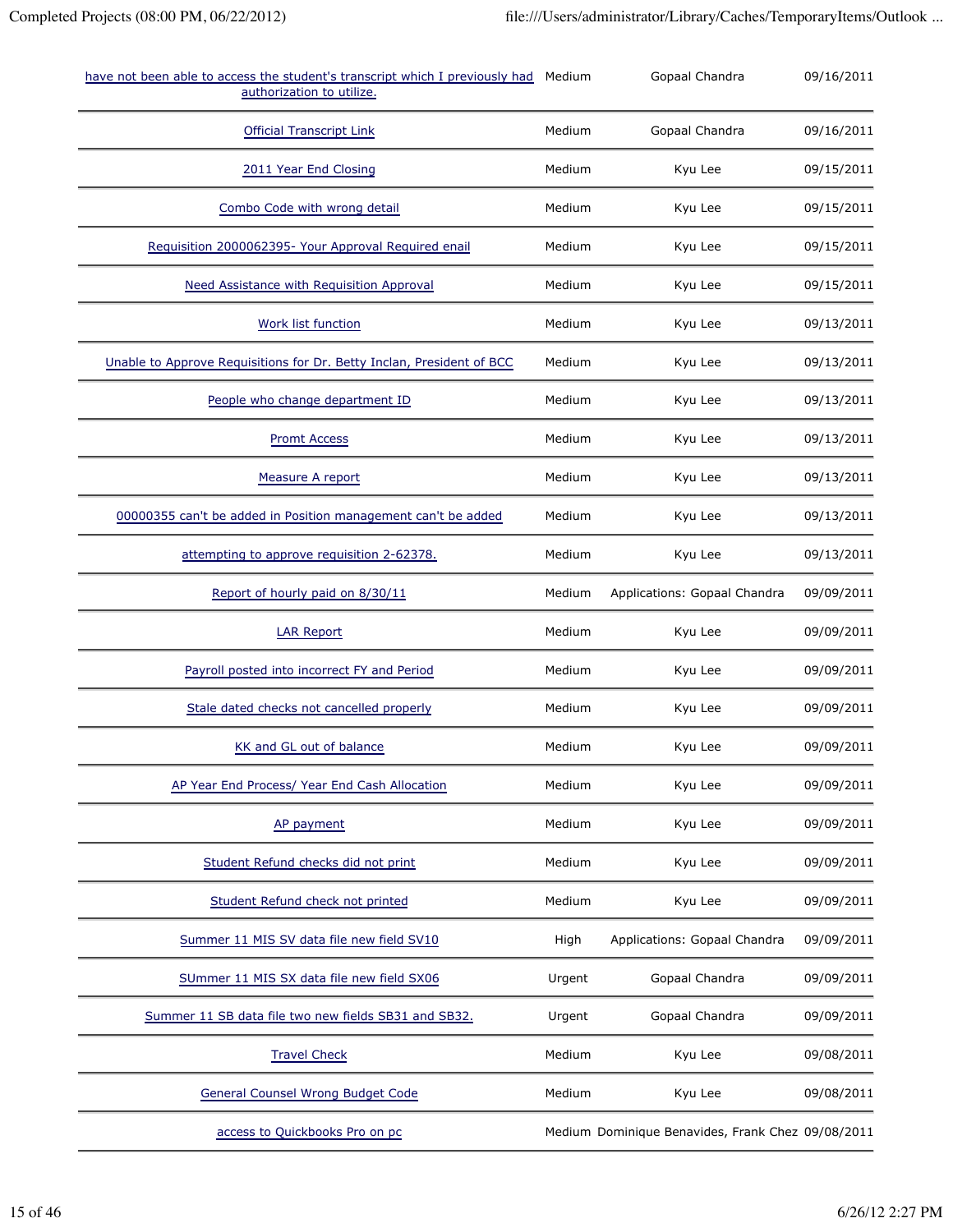| set up department 124 in hr/payroll processing                                                            | Medium | Kyu Lee                      | 09/07/2011 |
|-----------------------------------------------------------------------------------------------------------|--------|------------------------------|------------|
| <b>International Student Refund</b>                                                                       | Medium | Dominique Benavides, Kyu Lee | 09/07/2011 |
| cost center 252                                                                                           | Medium | Kyu Lee                      | 09/02/2011 |
| Student refund check schedule date is Net 30                                                              | Medium | Kyu Lee                      | 09/02/2011 |
| The CATALOG_NBR field has some bad data values - Problem                                                  | Medium | Gopaal Chandra               | 09/01/2011 |
| Create MIS Term Data submission (IT) Document                                                             | Medium | Gopaal Chandra               | 09/01/2011 |
| Report of hourly paid on 8/30/11                                                                          | Medium | Gopaal Chandra               | 09/01/2011 |
| <b>Requisition Approvals</b>                                                                              | Medium | Kyu Lee                      | 09/01/2011 |
| Budget Error Problems - Fund 63                                                                           | Medium | Kyu Lee                      | 09/01/2011 |
| voucher issue                                                                                             | Medium | Kyu Lee                      | 09/01/2011 |
| MIS SPRING 11 DATA ERROR (XF07 Field)                                                                     | High   | Applications: Gopaal Chandra | 09/01/2011 |
| Library Millennium Project                                                                                | High   | Gopaal Chandra               | 09/01/2011 |
| EasyPass list of active passes                                                                            | High   | Gopaal Chandra               | 09/01/2011 |
| HR accounting Line employee update                                                                        | Medium | Applications: Kyu Lee        | 08/31/2011 |
| <b>Budget Overview Download not working</b>                                                               | Medium | Kyu Lee                      | 08/30/2011 |
| access                                                                                                    | Medium | Kyu Lee                      | 08/30/2011 |
| Access to PO distribution schedule inquiry page                                                           | Medium | Kyu Lee                      | 08/30/2011 |
| <b>Budget Overview - measure A</b>                                                                        | Medium | Kyu Lee                      | 08/29/2011 |
| List of Requesters, First Level & Second Level Approvers                                                  | Medium | Kyu Lee                      | 08/29/2011 |
| <b>Requisition Cancellation</b>                                                                           | Medium | Kyu Lee                      | 08/29/2011 |
| FUND 00 posted to FY 2011 Period 12                                                                       | Medium | Applications: Kyu Lee        | 08/23/2011 |
| Financial Aid budget/requisition access for Gary Nicholes                                                 | Medium | Kyu Lee                      | 08/22/2011 |
| can't pull up reqs now                                                                                    | Medium | Kyu Lee                      | 08/22/2011 |
| hsuat not working since refreshing the data last nightand you weren't<br>supposed to refresh the database | Medium | Kyu Lee                      | 08/22/2011 |
| List of payments paid in FY 2012 period 1 and posted to FY 2011 period 12                                 | Medium | Kyu Lee                      | 08/22/2011 |
| need req moved to my queue                                                                                | Medium | Kyu Lee                      | 08/22/2011 |
| Regs not sourcing to a PO.                                                                                | Medium | Kyu Lee                      | 08/22/2011 |
| req 61646 should be in VC Budd's queue                                                                    | Medium | Kyu Lee                      | 08/22/2011 |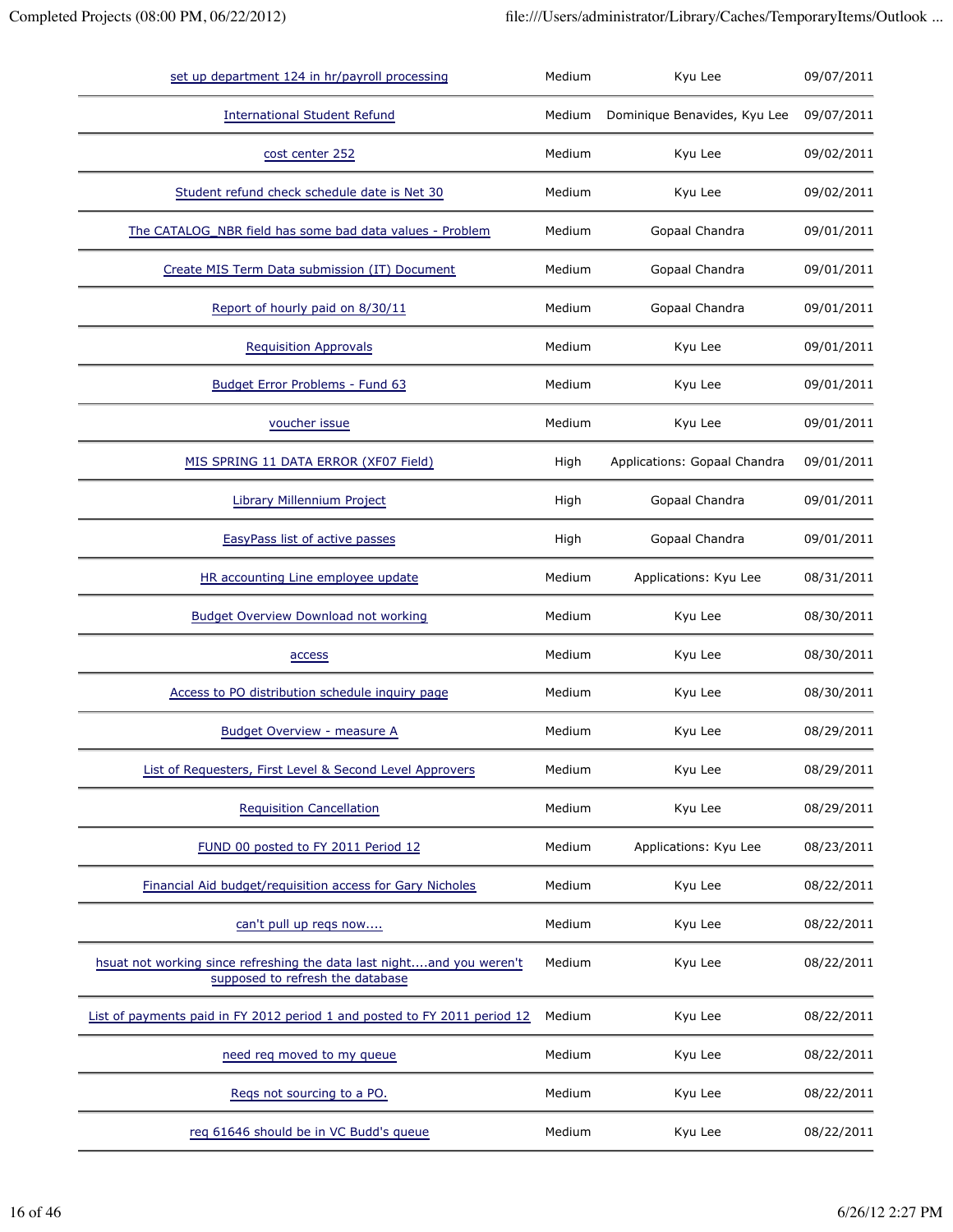| Counselor problems at BCC                                                                                                               | Medium | Ramarao Anumula       | 08/17/2011 |
|-----------------------------------------------------------------------------------------------------------------------------------------|--------|-----------------------|------------|
| ledger period comparison form                                                                                                           | Medium | Kyu Lee               | 08/16/2011 |
| PCS - Antoinette Richardson error                                                                                                       | Medium | Kyu Lee               | 08/15/2011 |
| DD#114717 did not post to GL May 2011                                                                                                   | Medium | Kyu Lee               | 08/15/2011 |
| <b>Commitment Control Budget Check</b>                                                                                                  | Medium | Kyu Lee               | 08/15/2011 |
| missing check                                                                                                                           | Medium | Kyu Lee               | 08/11/2011 |
| Report IA004 Erroring out for Laney 1113-DOE                                                                                            | Medium | Gopaal Chandra        | 08/11/2011 |
| journal generate template for HR journals                                                                                               | Medium | Kyu Lee               | 08/10/2011 |
| hrpay journals - changes                                                                                                                | Medium | Kyu Lee               | 08/10/2011 |
| <b>Interim Audit</b>                                                                                                                    | Medium | Kyu Lee               | 08/10/2011 |
| A mainframe printer added for BCC                                                                                                       | Medium | Kyu Lee               | 08/10/2011 |
| messed up combo code set up                                                                                                             | Medium | Applications: Kyu Lee | 08/10/2011 |
| <b>Student Refunds printer Destination</b>                                                                                              | Medium | Kyu Lee               | 08/10/2011 |
| Roll of POs for funds 63, 64, and 65                                                                                                    | Medium | Kyu Lee               | 08/09/2011 |
| Fix negative pre-encumbrances and encumbrances                                                                                          | Medium | Applications: Kyu Lee | 08/09/2011 |
| <b>Negative Expenses</b>                                                                                                                | Medium | Applications: Kyu Lee | 08/09/2011 |
| forward regs to AVC Orkin's que                                                                                                         | Medium | Kyu Lee               | 08/09/2011 |
| <b>Manual Sourcing</b>                                                                                                                  | Medium | Kyu Lee               | 08/09/2011 |
| budget status report does not match commitment control                                                                                  | Medium | Kyu Lee               | 08/09/2011 |
| Access to PCC_CY_DATA_DTL_FND_LOC                                                                                                       | Medium | Kyu Lee               | 08/09/2011 |
| Special run process in order for timesheet reporters be paid 2x in July -<br>resulting in an accrual of 7/14 (for hours worked in FY11) | Medium | Kyu Lee               | 08/08/2011 |
| regs for cost center 531 not showing in current worklist                                                                                | Medium | Kyu Lee               | 08/05/2011 |
| PCC PAY CHECK DETAILS MK                                                                                                                | Medium | Kyu Lee               | 08/05/2011 |
| initiating budget transfers or journals                                                                                                 | Medium | Kyu Lee               | 08/05/2011 |
| Promt                                                                                                                                   | Medium | Kyu Lee               | 08/05/2011 |
| PROMT Issues in Purchasing/Finance                                                                                                      | Medium | Kyu Lee               | 08/05/2011 |
| AP cash allocation, 2011 payments made in 2012                                                                                          | Medium | Applications: Kyu Lee | 08/04/2011 |
| Spring 2011 and Fall 2011 Enrollment Figures for AC Transit                                                                             | Medium | Gopaal Chandra        | 08/04/2011 |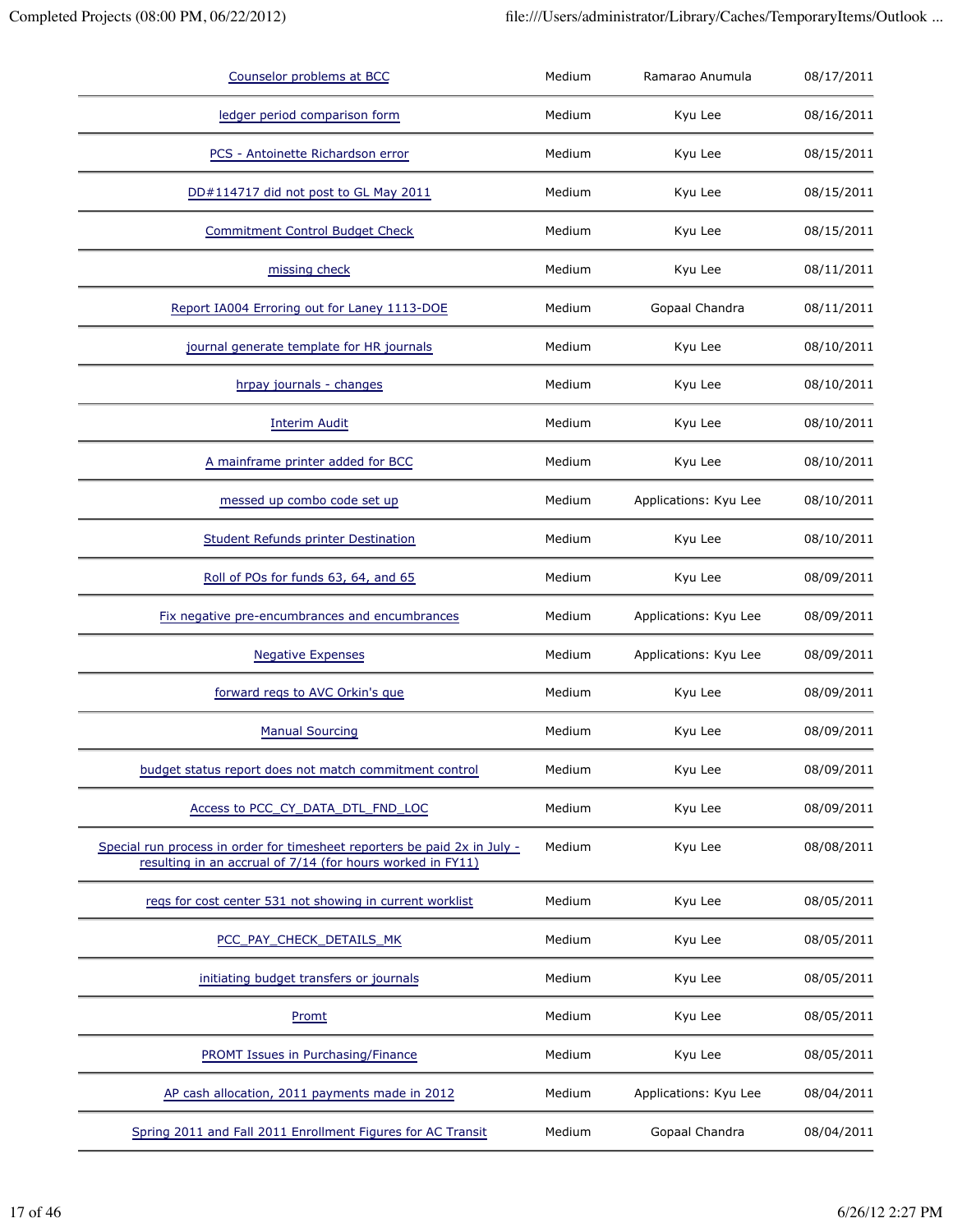| MIS SX data extract program has a bug                                                                        | Medium | Gopaal Chandra                     | 08/04/2011 |
|--------------------------------------------------------------------------------------------------------------|--------|------------------------------------|------------|
| MIS SM data extract Fix                                                                                      | Medium | Applications: Gopaal Chandra       | 08/04/2011 |
| Created a cost center, need to include in work flow                                                          | Medium | Kyu Lee                            | 08/04/2011 |
| Wrong email address attached to Recipient search in Promt                                                    | Medium | Kyu Lee                            | 08/04/2011 |
| Reg. 2-60639                                                                                                 | Medium | Kyu Lee                            | 08/04/2011 |
| Please delete 202251-14563602000-000000, has fund 01 in detail, correct<br>code is 201251-14563602000-000000 | Medium | Kyu Lee                            | 08/04/2011 |
| <u><b>Urgent - Requisitions</b></u>                                                                          | Medium | Kyu Lee                            | 08/04/2011 |
| URGENT Re: Requisition id#2-61688 (Yvonne Carter)                                                            | Medium | Kyu Lee                            | 08/04/2011 |
| <b>Sourcing POs</b>                                                                                          | Medium | Kyu Lee                            | 08/04/2011 |
| <b>OPEN ENCUMBRANCES report</b>                                                                              | Medium | Kyu Lee                            | 08/04/2011 |
| <b>Finance Security Access for Constance Koo</b>                                                             | Medium | Kyu Lee                            | 08/04/2011 |
| Place holds on all students who have past due balances                                                       | Urgent | Ramarao Anumula, Gopaal<br>Chandra | 08/04/2011 |
| can't Access to Test Results & Student Transcripts screens                                                   | High   | Ramarao Anumula, Kit Hui           | 08/01/2011 |
| Remove all x59s from combo code table and translate them to department<br>IDs in Top code Activity           | Medium | Kyu Lee                            | 07/28/2011 |
| Robert Dias Security Access to Finance                                                                       | Medium | Kyu Lee                            | 07/28/2011 |
| Negative encumbrance on voucher#00078602 (PO#3-56930)                                                        | Medium | Kyu Lee                            | 07/28/2011 |
| Regs for approval                                                                                            | Medium | Kyu Lee                            | 07/27/2011 |
| 3000056862 Dispatch problem                                                                                  | Medium | Kyu Lee                            | 07/27/2011 |
| restore HSUAR with HR data only                                                                              | Medium | Kyu Lee                            | 07/27/2011 |
| Dave Nguyen PS access                                                                                        | Medium | Kyu Lee                            | 07/27/2011 |
| <b>Master Project 2636</b><br>no journal generated for payroll                                               | Medium | Kyu Lee                            | 07/26/2011 |
| <b>Subtasks of Master Project 2636</b>                                                                       |        |                                    |            |
| Create queries to count HR_ACCTG_LINE                                                                        | Medium | Kyu Lee                            | 06/06/2011 |
| Reg. # 2000061145                                                                                            | Medium | Kyu Lee                            | 07/26/2011 |
| Approve Req $# 2-61626$                                                                                      | Medium | Kyu Lee                            | 07/26/2011 |
| <b>Create Direct Deposit Files</b>                                                                           | Medium | Raghuvir Goradia                   | 07/25/2011 |
| PO Rollover Request                                                                                          | Medium | Kyu Lee                            | 07/25/2011 |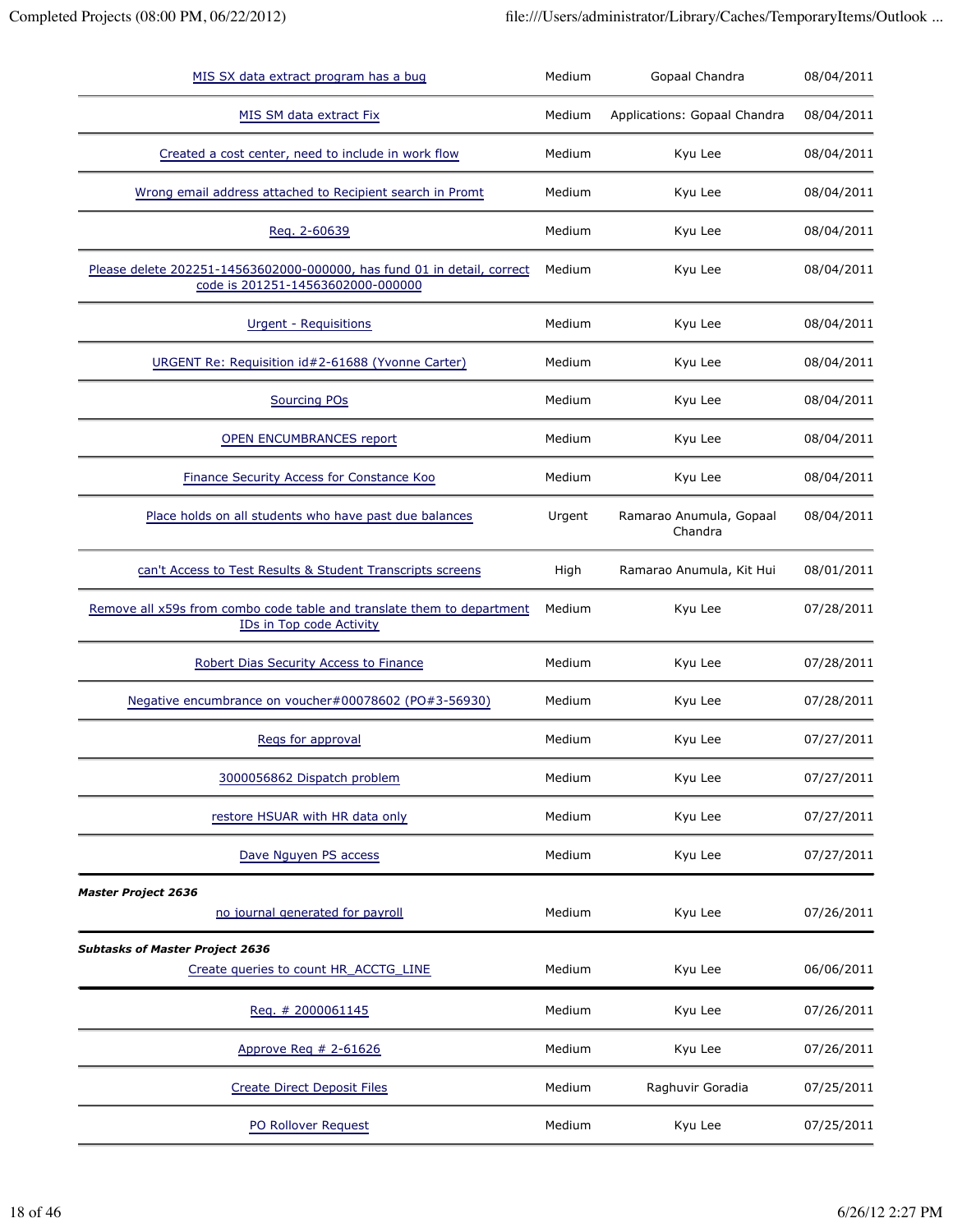| Laney requisitions                                                                               | Medium | Kyu Lee        | 07/25/2011 |
|--------------------------------------------------------------------------------------------------|--------|----------------|------------|
| How is this check posted?                                                                        | Medium | Kyu Lee        | 07/21/2011 |
| clear 2010-11FY encumbrances                                                                     | Medium | Kyu Lee        | 07/21/2011 |
| New PERS file format effective with July 2011 contributions                                      | Medium | Kyu Lee        | 07/21/2011 |
| Can you fix PO 3000056645 because it won't let me budget check?                                  | Medium | Kyu Lee        | 07/21/2011 |
| move req in Linda Berry's absense                                                                | Medium | Kyu Lee        | 07/20/2011 |
| No student refund checks produced                                                                | Medium | Kyu Lee        | 07/19/2011 |
| process server blank?                                                                            | Medium | Kyu Lee        | 07/19/2011 |
| Budget check won't run for PO 3000056868                                                         | Medium | Kyu Lee        | 07/19/2011 |
| Reopen PO 3000048741                                                                             | Medium | Kyu Lee        | 07/19/2011 |
| <b>Express check</b>                                                                             | Medium | Kyu Lee        | 07/19/2011 |
| EXPRESS CHECK from last FY 2011                                                                  | Medium | Kyu Lee        | 07/19/2011 |
| <b>Requisition Approval</b>                                                                      | Medium | Kyu Lee        | 07/19/2011 |
| SARS PASSPORT INTERFACE                                                                          | Urgent | Gopaal Chandra | 07/19/2011 |
| Constantly have "NO SUCCESS, NOT POSTED" error when doing payroll<br>adjustment                  | Medium | Kyu Lee        | 07/18/2011 |
| monthly reports                                                                                  | Medium | Kyu Lee        | 07/14/2011 |
| Urgent need to view Receipts (lines of invoices) and Posted amounts on<br><b>Document Status</b> | Medium | Kyu Lee        | 07/14/2011 |
| Release Pre-encumbrance                                                                          | Medium | Kyu Lee        | 07/14/2011 |
| REq 2-61523                                                                                      | Medium | Kyu Lee        | 07/14/2011 |
| REq 2-61517, Commitment Control Default Budget date Option                                       | Medium | Kyu Lee        | 07/14/2011 |
| Unable to budget check Sam Clar's PO 56545                                                       | Medium | Kyu Lee        | 07/14/2011 |
| need to cancel PO # 30000524592000056436                                                         | Medium | Kyu Lee        | 07/14/2011 |
| Work order Request: Change Po to FY 10-11                                                        | Medium | Kyu Lee        | 07/13/2011 |
| PO # 3000056879                                                                                  | Medium | Kyu Lee        | 07/13/2011 |
| PO 56745 / Budget Check                                                                          | Medium | Kyu Lee        | 07/12/2011 |
| Is a Load Gross/Fringe Data USA job still running?                                               | Medium | Kyu Lee        | 07/12/2011 |
| Reg 60805 / PO 56384 / Laura Lyons                                                               | Medium | Kyu Lee        | 07/12/2011 |
| P10 Earn Distrib Query PE 6.30.11.xls                                                            | Medium | Kyu Lee        | 07/12/2011 |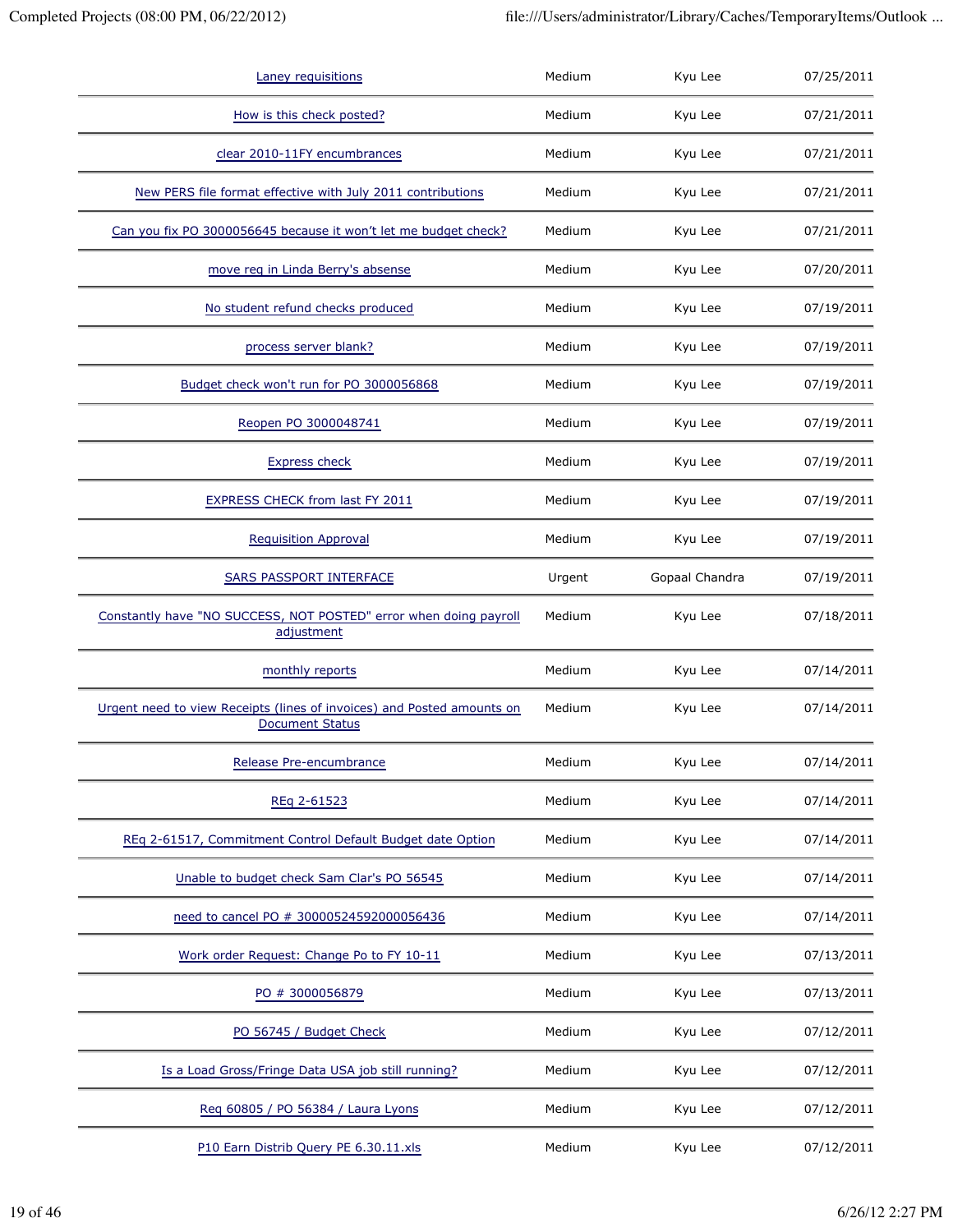| VOUCHER# 00078123 - PG&E                                                                        | Medium | Kyu Lee                            | 07/12/2011 |
|-------------------------------------------------------------------------------------------------|--------|------------------------------------|------------|
| Processes are not posting                                                                       | Medium | Kyu Lee                            | 07/12/2011 |
| Antoinette Richardson PCS #10757815 - April Payroll                                             | Medium | Kyu Lee                            | 07/12/2011 |
| PO # 3000056913 will not budget check                                                           | Medium | Kyu Lee                            | 07/12/2011 |
| Negative pre-encumbrance and encumbrance fix in FY2012                                          | Medium | Kyu Lee                            | 07/12/2011 |
| 2000061460 budget issue                                                                         | Medium | Kyu Lee                            | 07/12/2011 |
| <b>Waiting List Problem</b>                                                                     | Medium | Gopaal Chandra                     | 07/11/2011 |
| combo codes don't work in pre-audit                                                             | Medium | Kyu Lee                            | 07/11/2011 |
| <b>Waiting List Problem</b>                                                                     | Medium | Ramarao Anumula, Gopaal<br>Chandra | 07/11/2011 |
| FI Query Access for Michelle Lenh and Amany ElMasry                                             | Medium | Kyu Lee                            | 07/11/2011 |
| combo codes don't work in pre-audit                                                             | Medium | Kyu Lee                            | 07/11/2011 |
| combo code in table - I didn't just create but payroll pre-audit doesn't have in Medium<br>list |        | Kyu Lee                            | 07/11/2011 |
| employee not populating on review actuals                                                       | Medium | Kyu Lee                            | 07/11/2011 |
| CAN'T PAY THIS PO                                                                               | Medium | Kyu Lee                            | 07/11/2011 |
| Can't pay this PO                                                                               | Medium | Kyu Lee                            | 07/11/2011 |
| Can't run Laney student refund pay-cycle                                                        | Medium | Dominique Benavides, Kyu Lee       | 07/11/2011 |
| CCC Apply - Student Residence issue for student (XiuHua No Middle Zheng<br>626-63-4035)         | Medium | Applications: Gopaal Chandra       | 07/07/2011 |
| P.O. 3-56946, PO using previous year's budget                                                   | Medium | Kyu Lee                            | 07/07/2011 |
| Tax rate changed to 8.75                                                                        | Medium | Kyu Lee                            | 07/07/2011 |
| Close Budget in KK in Test                                                                      | Medium | Kyu Lee                            | 07/06/2011 |
| Roll of POs for funds 63, 64, and 65                                                            | Medium | Kyu Lee                            | 07/06/2011 |
| Cancel Req #2-60463 - Thanks                                                                    | Medium | Kyu Lee                            | 07/06/2011 |
| Reverse Budget Journals imported for FY 2012                                                    | Medium | Kyu Lee                            | 07/06/2011 |
| VCHR MTCH WS3 - VENDOR ID (124,64)                                                              | Medium | Kyu Lee                            | 07/06/2011 |
| changing routing                                                                                | Medium | Kyu Lee                            | 07/06/2011 |
| voucher 77732 PO 3-54560                                                                        | Medium | Kyu Lee                            | 07/06/2011 |
| Student refund check                                                                            | Medium | Kyu Lee                            | 07/06/2011 |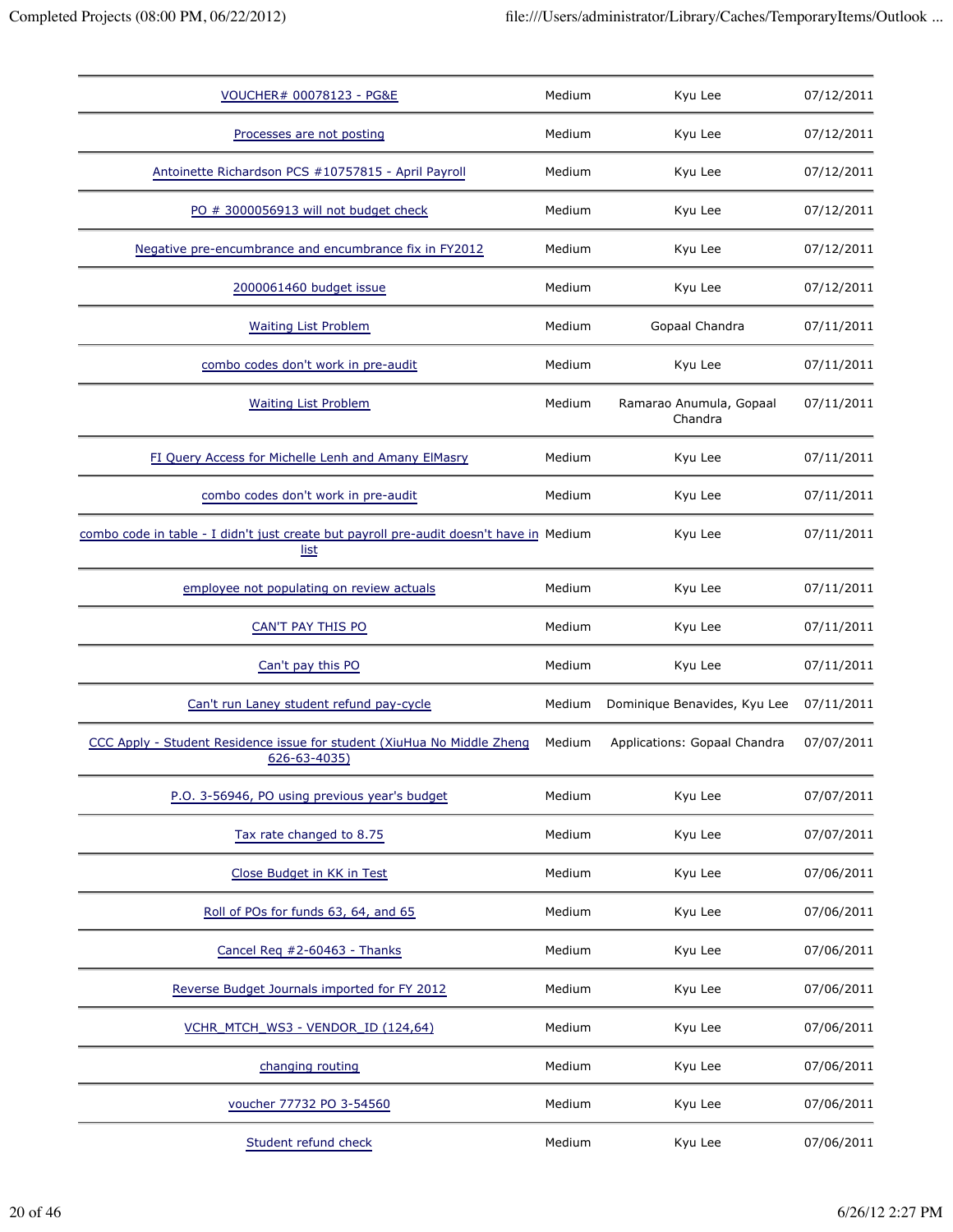| Voucher 75121                                                                              | Medium | Kyu Lee                                        | 07/06/2011 |
|--------------------------------------------------------------------------------------------|--------|------------------------------------------------|------------|
| report repository                                                                          | Medium | Kyu Lee                                        | 07/06/2011 |
| request to budget check PO                                                                 | Medium | Kyu Lee                                        | 07/06/2011 |
| <b>Governet and Taskforce</b>                                                              | Medium | Kyu Lee                                        | 07/06/2011 |
| won't be able to complete the entry due to PO #3-56931 on budget status<br>says"NOT CHK'D" | Medium | Kyu Lee                                        | 07/06/2011 |
| Cannot log into PROMT                                                                      | Medium | Kyu Lee                                        | 07/05/2011 |
| oracle                                                                                     | Medium | Kyu Lee                                        | 06/30/2011 |
| Could not access Document status under purchace order                                      | Medium | Kyu Lee                                        | 06/30/2011 |
| salary and benefit file                                                                    | Medium | Kyu Lee                                        | 06/30/2011 |
| Please help make queries to extract deductions and taxes per employee                      | Medium | Kyu Lee                                        | 06/30/2011 |
| Tuition calculation problem resolution support                                             | Urgent | Ramarao Anumula, Dominique<br><b>Benavides</b> | 06/30/2011 |
| Student email                                                                              | Urgent | Ramarao Anumula, Kit Hui                       | 06/29/2011 |
| Transcript Request Screen is not working---please fix                                      | Medium | Ramarao Anumula, Kit Hui                       | 06/28/2011 |
| Journal entry - Combo code issue                                                           | Medium | Kyu Lee                                        | 06/28/2011 |
| Req problem                                                                                | Medium | Kyu Lee                                        | 06/28/2011 |
| 2012 POSITION ROLL                                                                         | Medium | Kyu Lee                                        | 06/28/2011 |
| did not cut checks on voucher#00077405 & 00077409                                          | Medium | Kyu Lee                                        | 06/28/2011 |
| Promt Permissions for 2 Employees                                                          | Medium | Kyu Lee                                        | 06/28/2011 |
| Cancel a req                                                                               | Medium | Kyu Lee                                        | 06/28/2011 |
| Student Enrollment/Waitlist List Summer 2011 for Laney College                             | Urgent | Applications: Gopaal Chandra                   | 06/27/2011 |
| Automated notification of imminent roster due dates for faculty                            | Low    | Gopaal Chandra                                 | 06/23/2011 |
| Requisition clears data when it's not saved before budget check                            | Medium | Kyu Lee                                        | 06/23/2011 |
| Remove Monthly Exp by Acct from Expense report                                             | Medium | Kyu Lee                                        | 06/22/2011 |
| Sequencial Journal ID for Allocation Journals                                              | Medium | Applications: Kyu Lee                          | 06/22/2011 |
| Expense, Salary, Revenue report                                                            | Medium | Kyu Lee                                        | 06/22/2011 |
| <b>Query Request</b>                                                                       | Medium | Kyu Lee                                        | 06/22/2011 |
| Do not allow users to enter Journal ID                                                     | Medium | Kyu Lee                                        | 06/22/2011 |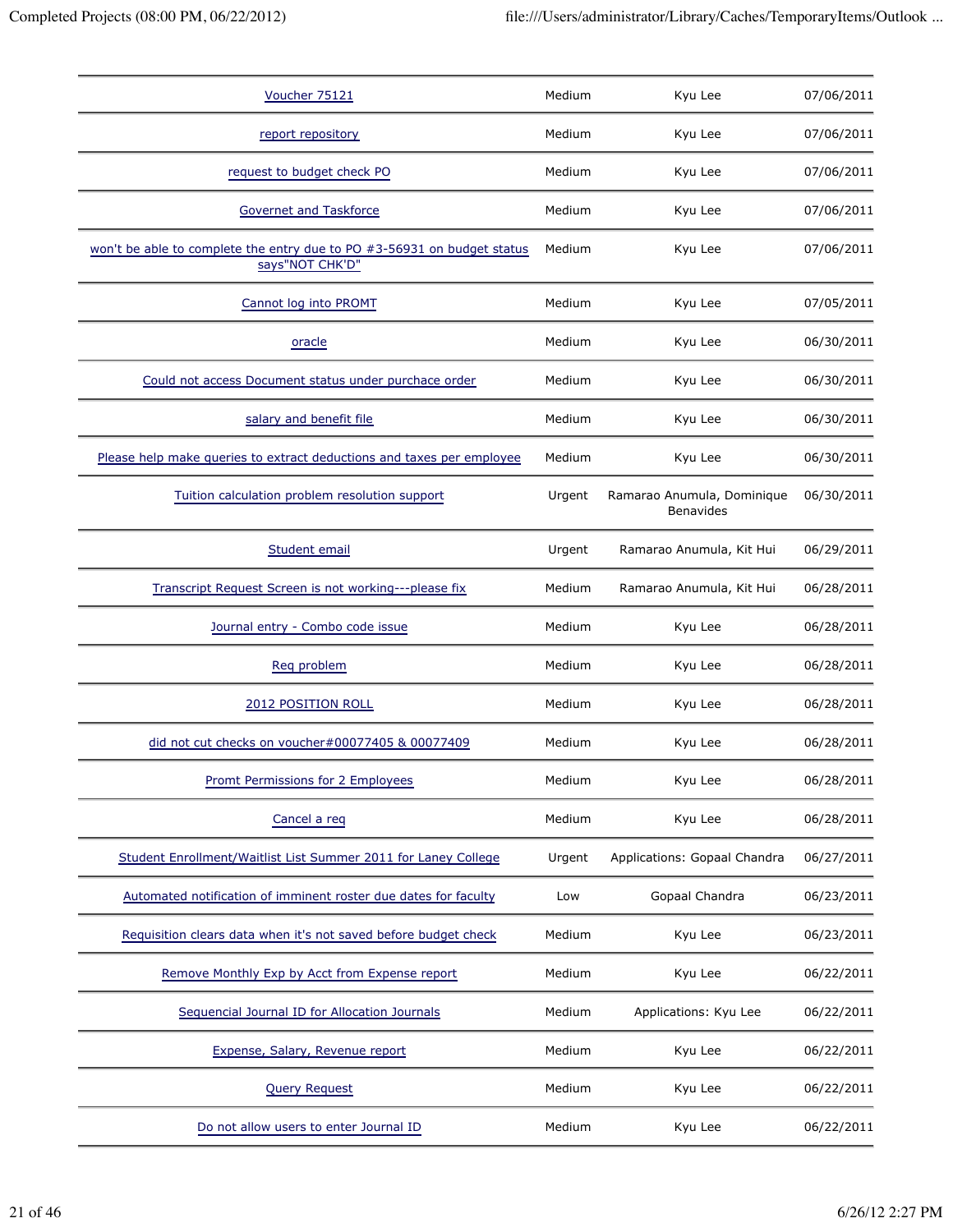| AP cash allocation details                                    | Medium | Kyu Lee                                        | 06/22/2011 |
|---------------------------------------------------------------|--------|------------------------------------------------|------------|
| Combo Code mistake                                            | Medium | Kyu Lee                                        | 06/22/2011 |
| Please add access to HSTST                                    | Medium | Kyu Lee                                        | 06/22/2011 |
| FW: Breakdown of Fund 07 on APCSH6001                         | Medium | Kyu Lee                                        | 06/22/2011 |
| REQ#57230                                                     | Medium | Kyu Lee                                        | 06/22/2011 |
| <b>Refresh HSTST</b>                                          | Medium | Kyu Lee                                        | 06/22/2011 |
| HSTST - FI posting mystery                                    | Medium | Kyu Lee                                        | 06/22/2011 |
| Refresh HSTRN from HRPROD and export data from HSCFG to HSTRN | Medium | Hank Phan                                      | 06/21/2011 |
| <b>API for McGraw Hill</b>                                    | Medium | Anthony Hale                                   | 06/21/2011 |
| Passport Training Workshop for Early June                     | Medium | Anthony Hale                                   | 06/21/2011 |
| Need to post SF transactions to KK                            | Medium | Kyu Lee                                        | 06/21/2011 |
| Credit card processing                                        | Urgent | Dominique Benavides, Anthony<br>Hale, Minh Lam | 06/20/2011 |
| Re-export tables from HRPROD after tuition-calc process       | Medium | Hank Phan                                      | 06/19/2011 |
| Error running query to html or excel in HRPROD                | Medium | Hank Phan                                      | 06/19/2011 |
| Apply maintenance to HSHLD                                    | Medium | Hank Phan                                      | 06/19/2011 |
| Create HSHLD instance                                         | Medium | Hank Phan                                      | 06/19/2011 |
| Download fund                                                 | Medium | Kyu Lee                                        | 06/17/2011 |
| Requition # 2-52083 PO 3-48005                                | Medium | Kyu Lee                                        | 06/17/2011 |
| Canceling a PO Requisition                                    | Medium | Kyu Lee                                        | 06/17/2011 |
| reg 60402                                                     | Medium | Kyu Lee                                        | 06/17/2011 |
| Can Not Process Reg Due to Error Messsage                     | Medium | Kyu Lee                                        | 06/17/2011 |
| SF journal generation                                         | High   | Kyu Lee                                        | 06/17/2011 |
| Cancel Register to County, Create voucher and cancel register | Medium | Kyu Lee                                        | 06/16/2011 |
| Moving data from HSCFG to HSTRN                               | Medium | Hank Phan                                      | 06/15/2011 |
| Export/Backup tables from HRPROD                              | Medium | Hank Phan                                      | 06/15/2011 |
| Reg #60855                                                    | Medium | Kyu Lee                                        | 06/15/2011 |
| Requisition approval to Michael Orkins'                       | Medium | Kyu Lee                                        | 06/15/2011 |
| <b>HSTST</b> refresh                                          | Medium | Hank Phan                                      | 06/14/2011 |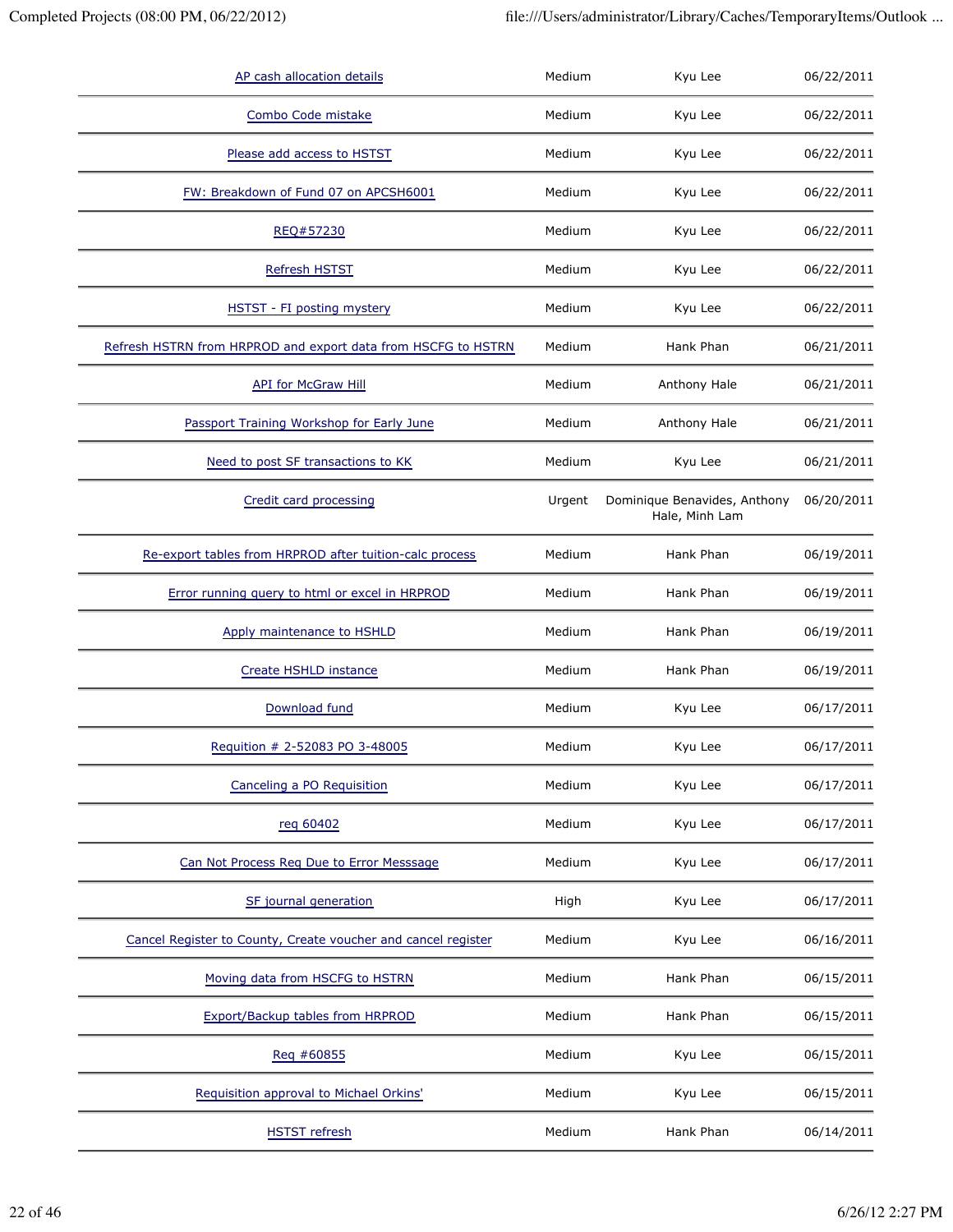| Delete Journal 0000023901                                                    | Medium | Applications: Kyu Lee     | 06/14/2011 |
|------------------------------------------------------------------------------|--------|---------------------------|------------|
| <b>Extend timeout for testing environments</b>                               | Low    | Ashok Aggarwal, Hank Phan | 06/13/2011 |
| Grant TRUNCATE priviledge in FSUAT & HSUAT for user: klee                    | Medium | Hank Phan                 | 06/13/2011 |
| Grade 'FW'                                                                   | Medium | Gopaal Chandra            | 06/13/2011 |
| Ronnie C ROberts Access to finance profiles-                                 | Medium | Kyu Lee                   | 06/13/2011 |
| error on build combination rule                                              | Medium | Kyu Lee                   | 06/13/2011 |
| Req 59514 not budget chk'd                                                   | Medium | Kyu Lee                   | 06/13/2011 |
| Please give Vu Ngyuen access to HSTST                                        | Medium | Kyu Lee                   | 06/13/2011 |
| Can't cancel a reg 200060301                                                 | Medium | Kyu Lee                   | 06/13/2011 |
| <b>Budget Transfer access to Seraphine Nzomo</b>                             | Medium | Kyu Lee                   | 06/13/2011 |
| Refresh HSUAT from HSPROD as soon as possible                                | High   | Hank Phan                 | 06/13/2011 |
| <b>Code Migration Request</b>                                                | Medium | Hank Phan                 | 06/10/2011 |
| Add "POSTED DATE" column to finance query PD_GL_LEDGER_RANGE                 | Medium | Kyu Lee                   | 06/10/2011 |
| Can't save vouchers                                                          | Medium | Kyu Lee                   | 06/10/2011 |
| File share security request for sqr.HSTRN                                    | Low    | Hank Phan                 | 06/09/2011 |
| Database Read-Only Access Request: Gopaal Chandrasevkaran                    | Low    | Ashok Aggarwal, Hank Phan | 06/09/2011 |
| MIS EB File error                                                            | Medium | Gopaal Chandra            | 06/09/2011 |
| Process running in HSTRN for over 24 hours                                   | Medium | Hank Phan                 | 06/09/2011 |
| Java unknown host exception when running in HSTRN and HSUAT: SCCACCCB Medium |        | Hank Phan                 | 06/09/2011 |
| Retreive cobol trace files for PI 816476 - Process: (SFPBCALC)               | Medium | Hank Phan                 | 06/09/2011 |
| Report Repository showing up disabled on HSCFG                               | Medium | Hank Phan                 | 06/09/2011 |
| Reports not posting in non prod envs                                         | Medium | Hank Phan                 | 06/09/2011 |
| Grant Access to Dom and Ram in HSTRN                                         | High   | Ashok Aggarwal, Hank Phan | 06/09/2011 |
| Unable to run jobs in Production, database transaction logs full             | High   | Hank Phan                 | 06/09/2011 |
| PeopleSoft HR Access                                                         | Medium | Kyu Lee                   | 06/07/2011 |
| Sam Clar Req 53626 PO 50198 Voucher 68937                                    | Medium | Kyu Lee                   | 06/07/2011 |
| Add to Auto Combo Code Email Distribution                                    | Medium | Ramarao Anumula           | 06/07/2011 |
| <b>Master Project 2661</b><br>check messages!!! on psppfund                  | Medium | Kyu Lee                   | 06/06/2011 |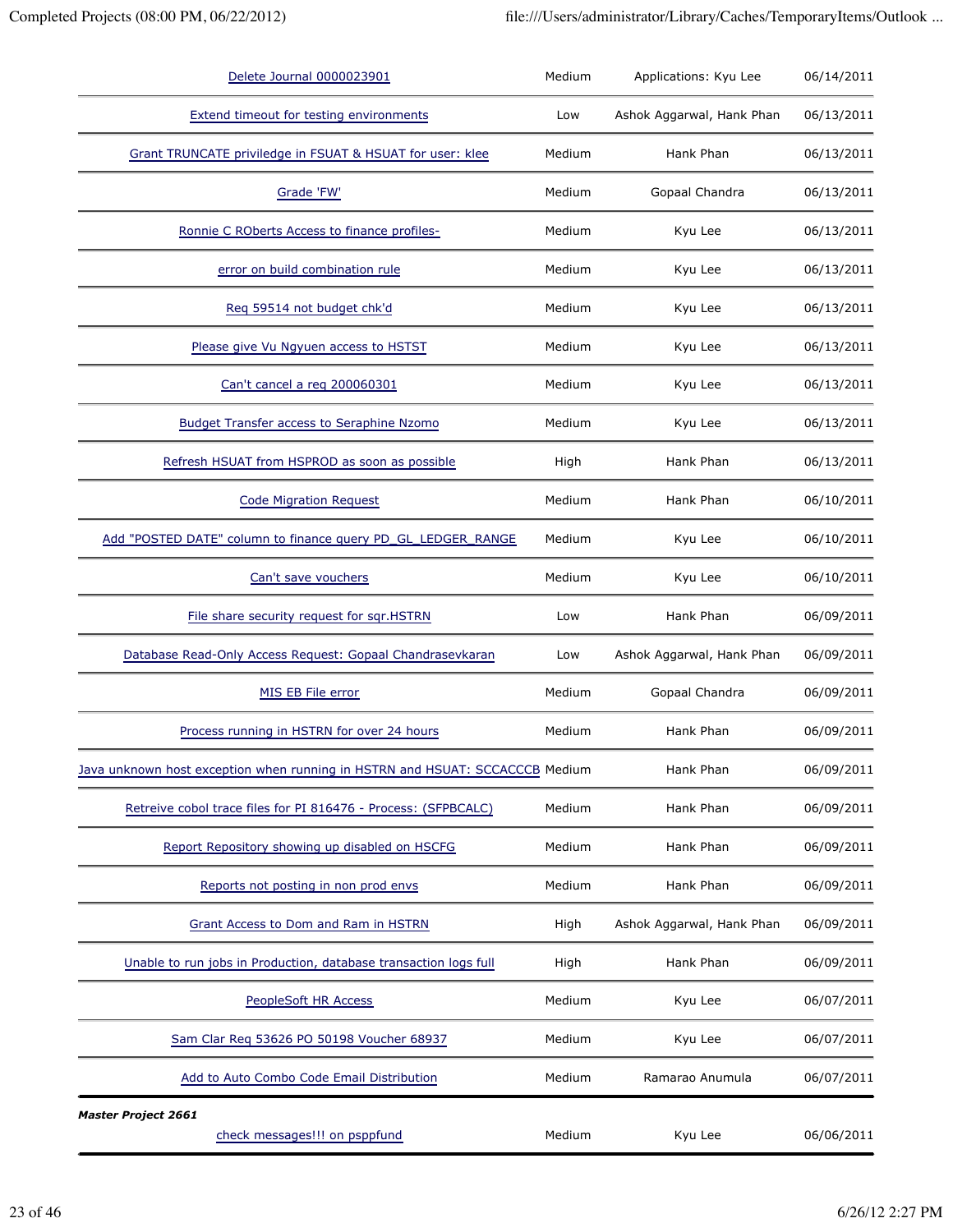| <b>Subtasks of Master Project 2661</b>                                     |        |                               |            |
|----------------------------------------------------------------------------|--------|-------------------------------|------------|
| Populate ACCT_CD_TBL for the new codes for Prorata                         | Medium | Kyu Lee                       | 06/06/2011 |
| help finding journal entry in payroll                                      | Medium | Kyu Lee                       | 06/06/2011 |
| Changing requistion dollar amount                                          | Medium | Kyu Lee                       | 06/06/2011 |
| PROMT Finance Access for Lashawn Brumfield                                 | Medium | Kyu Lee                       | 06/06/2011 |
| reverse sf journals                                                        | Medium | Dominique Benavides, Kyu Lee  | 06/02/2011 |
| reverse Journal ID 0000021685                                              | Medium | Kyu Lee                       | 06/02/2011 |
| Req#2000060095-changing the amount                                         | Medium | Kyu Lee                       | 06/02/2011 |
| <b>Moodle Support</b>                                                      | Medium | Anthony Hale                  | 05/31/2011 |
| <b>Vendor List</b>                                                         | Medium | Kyu Lee                       | 05/31/2011 |
| <b>Budget Transfer Access</b>                                              | Medium | Kyu Lee                       | 05/27/2011 |
| PeopleSoft Finance workshop                                                | Medium | Kyu Lee                       | 05/26/2011 |
| <b>Archive Commitment Control Tables</b>                                   | Medium | Kyu Lee                       | 05/26/2011 |
| Req # 59062                                                                | Medium | Kyu Lee                       | 05/26/2011 |
| security to post budget transfers and budget journals                      | Medium | Kyu Lee                       | 05/25/2011 |
| Modifying the Student Payments Page                                        | Medium | Ramarao Anumula               | 05/24/2011 |
| refund check will not print                                                | Medium | Dominique Benavides, Kyu Lee  | 05/24/2011 |
| Active Spring 2011 Laney College Student List                              | Low    | Gopaal Chandra                | 05/23/2011 |
| <b>Transcript Summary Report for the students</b>                          | Medium | Applications                  | 05/23/2011 |
| <b>Transcript Summary Report for the students</b>                          | Medium | Ramarao Anumula               | 05/23/2011 |
| prompt problem with requisition                                            | Medium | Kyu Lee                       | 05/23/2011 |
| 2012 Budget Load                                                           | Medium | Kyu Lee                       | 05/23/2011 |
| JE#APCSH00001                                                              | Medium | Kyu Lee                       | 05/23/2011 |
| Cancel the Req # 2-58136                                                   | Medium | Kyu Lee                       | 05/23/2011 |
| <b>Mailing Labels</b>                                                      | High   | Applications: Ramarao Anumula | 05/23/2011 |
| <b>Mailing Labels</b>                                                      | High   | Ramarao Anumula               | 05/23/2011 |
| Revise Ethnicity Loading from CCCApply to account for new Ethnicity Scheme | Medium | Anthony Hale                  | 05/16/2011 |
| <b>RCL OT code correction</b>                                              | Medium | Raghuvir Goradia              | 05/13/2011 |
|                                                                            |        |                               |            |

change budget code for PCT -Location 5 Medium Raghuvir Goradia 05/13/2011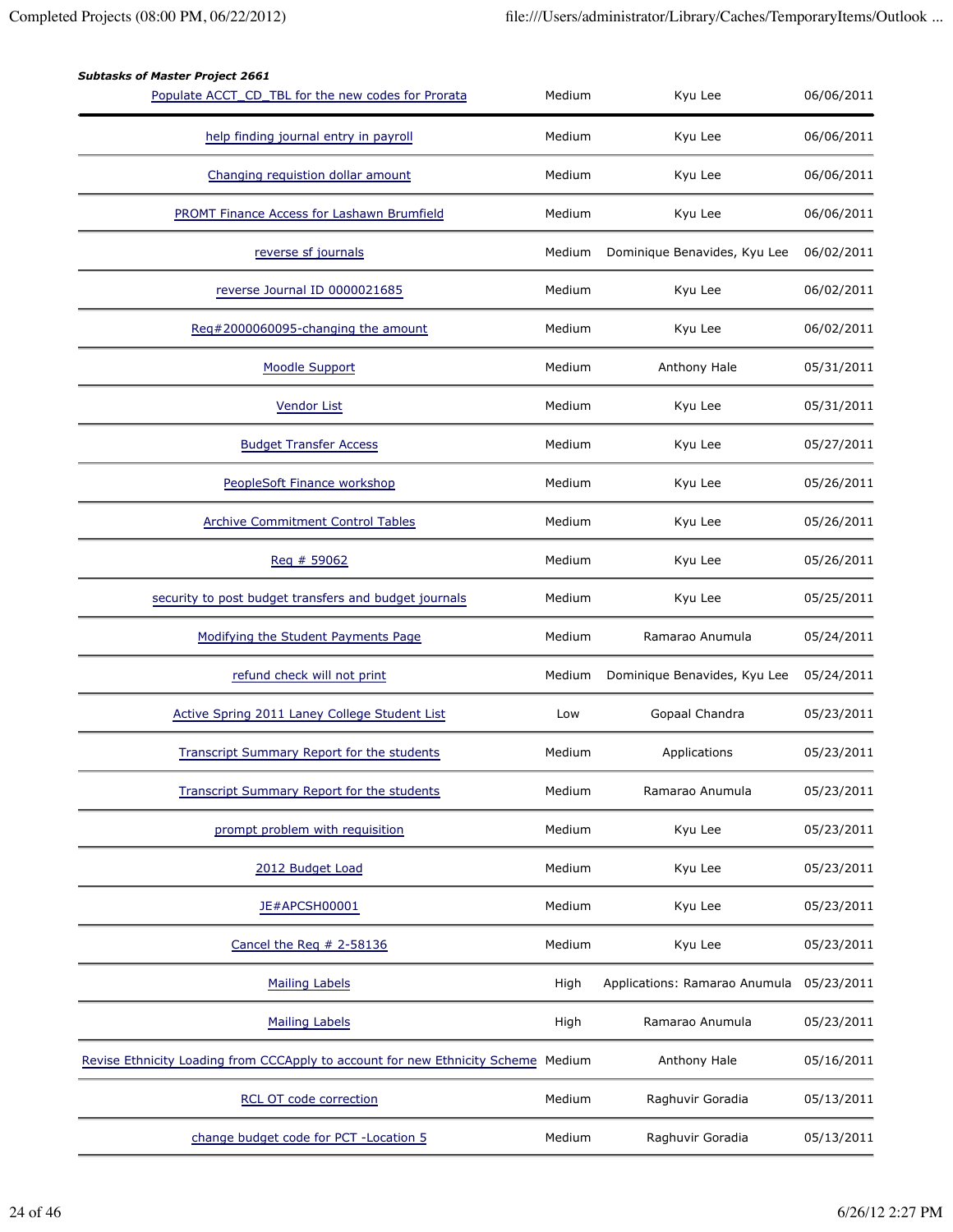| need a query                                                         | Medium | Raghuvir Goradia                           | 05/13/2011 |
|----------------------------------------------------------------------|--------|--------------------------------------------|------------|
| NO DOCUMENTS                                                         | Medium | Kyu Lee                                    | 05/13/2011 |
| Voucher delete requests                                              | Medium | Kyu Lee                                    | 05/13/2011 |
| Student Payroll ER STATE UI expense in error                         | Urgent | Raghuvir Goradia                           | 05/13/2011 |
| <b>Calculate Pay</b>                                                 | Medium | Raghuvir Goradia                           | 05/12/2011 |
| Tax shelter file conversion training                                 | Medium | Raghuvir Goradia                           | 05/12/2011 |
| <b>Bureau of Labor Statistics Report</b>                             | Medium | Raghuvir Goradia                           | 05/12/2011 |
| Garnishment Deduction subset set-up                                  | Medium | Raghuvir Goradia                           | 05/12/2011 |
| Garnishment Problem                                                  | Medium | Raghuvir Goradia                           | 05/12/2011 |
| Garnishment Set-up For Prorata Processing                            | Medium | Raghuvir Goradia                           | 05/12/2011 |
| PCS - STUDENT PAYROLL TO BE CONFIRMED on 5/11/11 - No UI tax please! | Medium | Raghuvir Goradia                           | 05/12/2011 |
| Payroll adjustment, no success error                                 | Medium | Raghuvir Goradia, Kyu Lee                  | 05/12/2011 |
| <b>Reverse Voucher</b>                                               | Medium | Kyu Lee                                    | 05/12/2011 |
| Delete Voucher                                                       | Medium | Applications: Kyu Lee                      | 05/12/2011 |
| PO ISSUE                                                             | Medium | Applications: Kyu Lee                      | 05/12/2011 |
| journal upload training                                              | Medium | Kyu Lee                                    | 05/12/2011 |
| help tracing a payroll expense                                       | Medium | Applications: Raghuvir Goradia,<br>Kyu Lee | 05/11/2011 |
| Problem with Promt                                                   | Medium | Kyu Lee                                    | 05/11/2011 |
| PeopleSoft Finance workshop                                          | Medium | Kyu Lee                                    | 05/10/2011 |
| Budget Overview drill down Max Rows Criteria                         | Medium | Kyu Lee                                    | 05/10/2011 |
| OPEN Encumbrance report add on                                       | Medium | Kyu Lee                                    | 05/10/2011 |
| <b>Transfer Journal load</b>                                         | Medium | Kyu Lee                                    | 05/10/2011 |
| refresh the secur resource for BCC                                   | Medium | Kyu Lee                                    | 05/10/2011 |
| Please set up my access to FSUAT                                     | Medium | Kyu Lee                                    | 05/10/2011 |
| Payroll Pre-audit module                                             | Urgent | Kyu Lee                                    | 05/10/2011 |
| Update Employee ID in HR_ACCTG_LINE                                  | Medium | Raghuvir Goradia, Kyu Lee                  | 05/09/2011 |
|                                                                      |        |                                            |            |
| Requisition 2000059885 Appears to be Stuck in the Que                | Medium | Kyu Lee                                    | 05/09/2011 |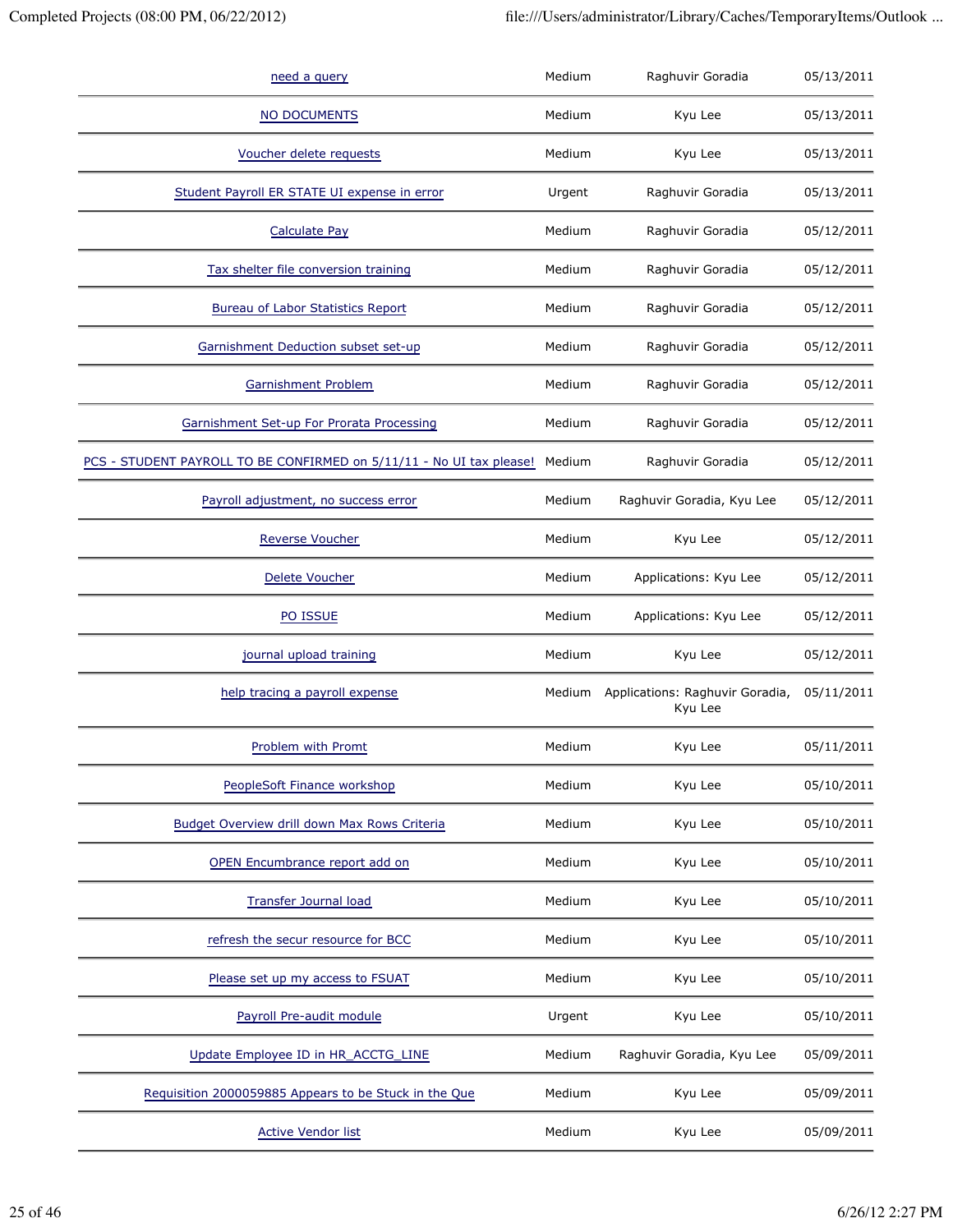| Need a seurity access to reversal voucher and view approvers                                           | Medium | Kyu Lee                                        | 05/09/2011 |
|--------------------------------------------------------------------------------------------------------|--------|------------------------------------------------|------------|
| Mainframe check printing problem                                                                       | Medium | Kyu Lee                                        | 05/09/2011 |
| CleanDQ 2007 Version                                                                                   | Medium | Kyu Lee                                        | 05/04/2011 |
| Approvers on req 58442                                                                                 | Medium | Kyu Lee                                        | 05/04/2011 |
| Prorata Paysheet create - deductions from EE records?                                                  | Medium | Raghuvir Goradia                               | 05/04/2011 |
| Delete Voucher                                                                                         | Medium | Kyu Lee                                        | 05/04/2011 |
| See if payroll journals can be posted per paygroup, Different journal name for Medium<br>each paygroup |        | Kyu Lee                                        | 05/03/2011 |
| PeopleSoft Finance workshop                                                                            | Medium | Kyu Lee                                        | 05/03/2011 |
| <b>Query for Deductions and Taxes details</b>                                                          | Medium | Kyu Lee                                        | 05/03/2011 |
| Student Payroll ER STATE UI expense in error                                                           | Medium | Raghuvir Goradia                               | 05/03/2011 |
| PeopleSoft                                                                                             | Medium | Ramarao Anumula                                | 05/03/2011 |
| Trust Fund check printing system in PS                                                                 | High   | Kyu Lee                                        | 05/03/2011 |
| Requisition can't be saved (Message popped up: The accounting date 2011<br>05-02 is not open)          | Medium | Kyu Lee                                        | 05/02/2011 |
| <b>Question regarding Prompt</b>                                                                       | Medium | Kyu Lee                                        | 05/02/2011 |
| invoice requisition                                                                                    | Medium | Kyu Lee                                        | 05/02/2011 |
| CCC Apply students (applied on 3/28/2011) not downloaded                                               | Urgent | Gopaal Chandra                                 | 04/29/2011 |
| budget checking on benfitst                                                                            | Medium | Kyu Lee                                        | 04/28/2011 |
| student refund check did not print                                                                     | High   | Dominique Benavides, Kyu Lee                   | 04/28/2011 |
| Close PO                                                                                               | Medium | Kyu Lee                                        | 04/26/2011 |
| PeopleSoft Finance workshop                                                                            | Medium | Kyu Lee                                        | 04/26/2011 |
| Shirley Willison report issue with student Financial                                                   | Urgent | Ramarao Anumula, Dominique<br><b>Benavides</b> | 04/26/2011 |
| All Processing Suspended: Restart OPRID=VNGUYEN, RUNID=10007217,<br>$PI = 795006$                      | Medium | Kyu Lee                                        | 04/21/2011 |
| Requistions not forwarding to manager                                                                  | Medium | Kyu Lee                                        | 04/21/2011 |
| help with posting payroll adjustments                                                                  | Medium | Kyu Lee                                        | 04/21/2011 |
| Match Status: EXCEPTIONS Voucher# 00074949                                                             | Medium | Kyu Lee                                        | 04/21/2011 |
| Requisitons                                                                                            | Medium | Kyu Lee                                        | 04/21/2011 |
| PCA Benefit program error per Jennifer - Need help to Un-confirm ADM                                   | Medium | Raghuvir Goradia                               | 04/20/2011 |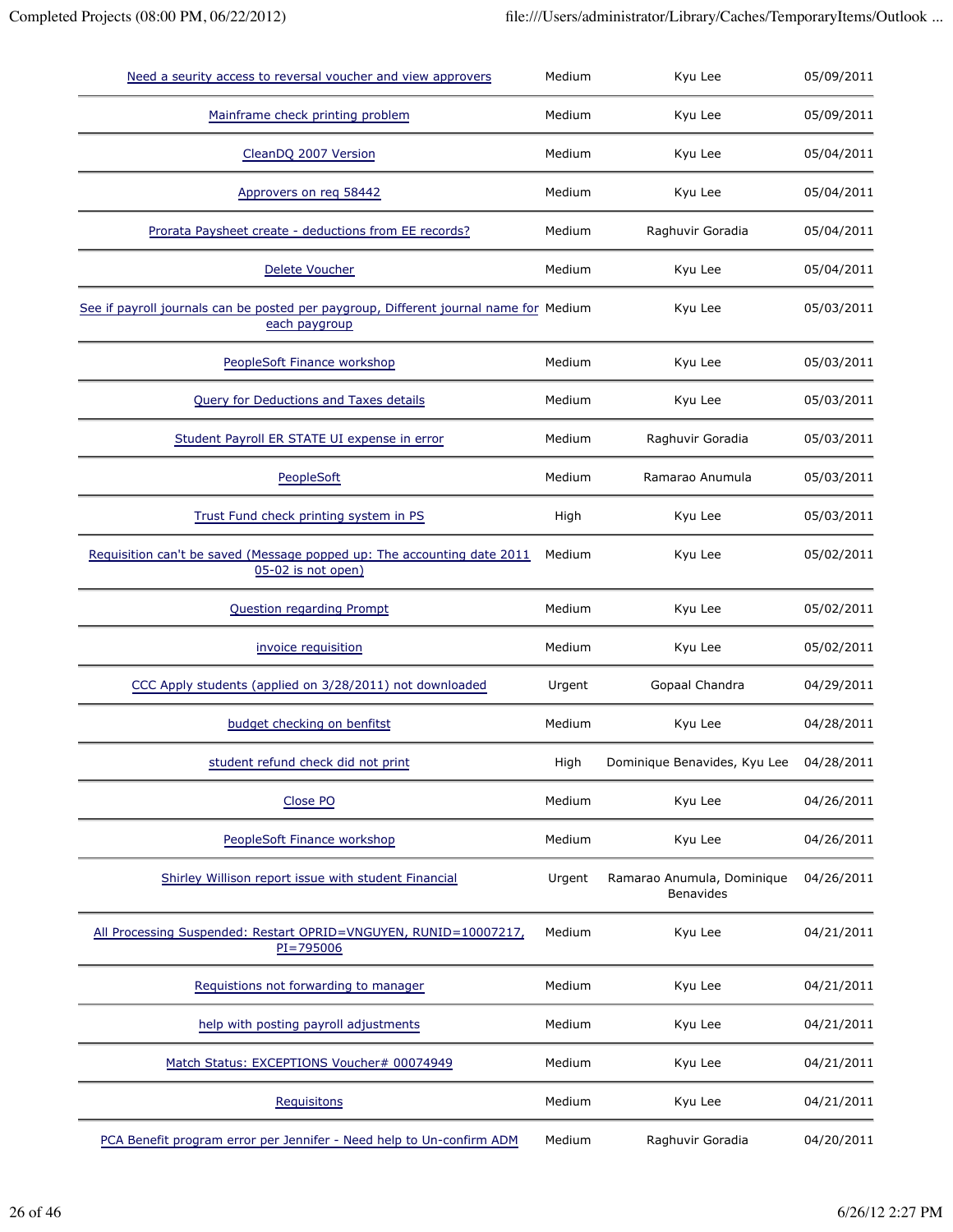| <b>Prompt Problem</b>                                                                                     | Medium | Raghuvir Goradia                                 | 04/20/2011 |
|-----------------------------------------------------------------------------------------------------------|--------|--------------------------------------------------|------------|
| PeopleSoft/Oracle processing hangs                                                                        | Medium | Raghuvir Goradia                                 | 04/20/2011 |
| Server not reconized to run calc                                                                          | Medium | Raghuvir Goradia, Kyu Lee                        | 04/20/2011 |
| LTD doesn't show on employee's paycheck                                                                   | Medium | Raghuvir Goradia                                 | 04/20/2011 |
| <b>Error Message</b>                                                                                      | Medium | Raghuvir Goradia                                 | 04/20/2011 |
| <b>Student Voter Verification List</b>                                                                    | High   | Gopaal Chandra                                   | 04/20/2011 |
| Student ID # 10056826                                                                                     | Medium | Dominique Benavides                              | 04/19/2011 |
| unable to calculate tuition                                                                               | Medium | Dominique Benavides                              | 04/19/2011 |
| <b>Student Financials-Contract Education</b>                                                              | Medium | Dominique Benavides                              | 04/19/2011 |
| student account-merge request                                                                             | Medium | Dominique Benavides                              | 04/19/2011 |
| Req. #2000059738                                                                                          | Medium | Kyu Lee                                          | 04/19/2011 |
| Dropped Student breakdown with Campus and Ethniciy                                                        | High   | Applications: Ramarao Anumula,<br>Gopaal Chandra | 04/19/2011 |
| Measure A Expense report                                                                                  | Medium | Kyu Lee                                          | 04/18/2011 |
| access to promt                                                                                           | Medium | Kyu Lee                                          | 04/18/2011 |
| No Docs                                                                                                   | Medium | Kyu Lee                                          | 04/15/2011 |
| Private Secure Drive for Payroll Staff files                                                              | Medium | Raghuvir Goradia                                 | 04/14/2011 |
| 403B/457 files                                                                                            | Medium | Raghuvir Goradia                                 | 04/14/2011 |
| Query Request for identifying the employees who pay into union dues, fees or<br>Rebate payers by Paygroup | High   | Raghuvir Goradia                                 | 04/14/2011 |
| PS/Oracle - VERRRRY SLOW                                                                                  | Urgent | Raghuvir Goradia, Kyu Lee                        | 04/14/2011 |
| <b>SQR Comp Time Report</b>                                                                               | Medium | Applications: Raghuvir Goradia                   | 04/12/2011 |
| PCC Custom EDD Report for Benefit Audit Responses                                                         | Medium | Raghuvir Goradia                                 | 04/12/2011 |
| SQR's for Finance/Cashiering                                                                              | Medium | Ramarao Anumula, Dominique<br>Benavides          | 04/12/2011 |
| requisition # 2000059612                                                                                  | Medium | Kyu Lee                                          | 04/12/2011 |
| Reg # 2000056524/ PO # 3000052589 Office Depot Issue                                                      | Medium | Kyu Lee                                          | 04/11/2011 |
| PRR with benefit mapping in suspense 9918 - should be exempt from<br>program participation?               | Medium | Applications: Raghuvir Goradia                   | 04/11/2011 |
| DP 2 Party Taxable in A/C 9918                                                                            | Medium | Applications: Raghuvir Goradia                   | 04/11/2011 |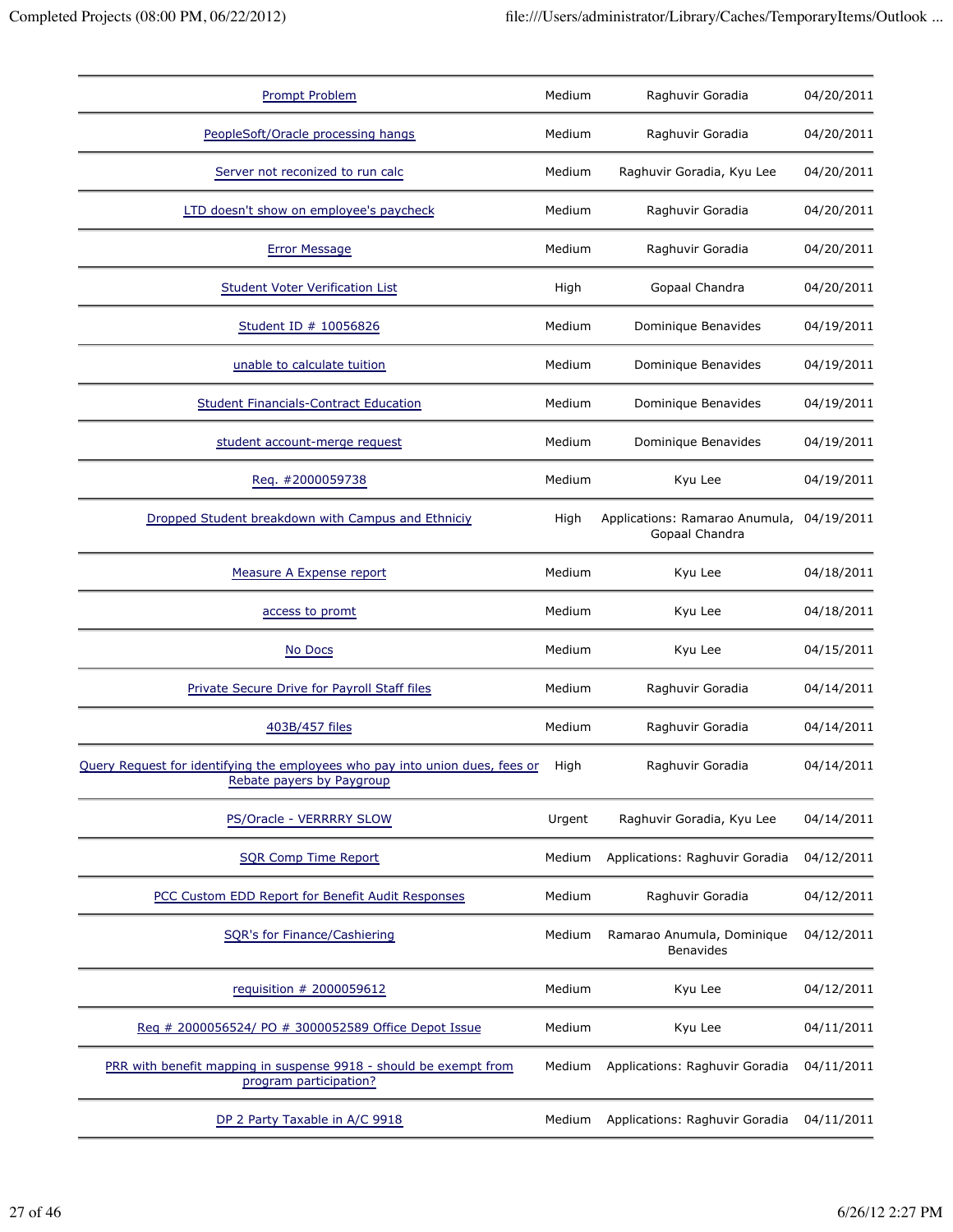| <b>Requisition Approval Problem</b>                                                | Medium | Kyu Lee                                            | 04/11/2011 |
|------------------------------------------------------------------------------------|--------|----------------------------------------------------|------------|
| CARE Payroll adjustment - Project 1009 to 0909                                     | Medium | Kyu Lee                                            | 04/11/2011 |
| Cancel requisition 2-59102                                                         | Medium | Kyu Lee                                            | 04/11/2011 |
| Pay Cycle Problem                                                                  | Medium | Kyu Lee                                            | 04/11/2011 |
| Fringe expense on split payroll expense                                            | High   | Kyu Lee                                            | 04/11/2011 |
| Update deductions and tax customization                                            | High   | Kyu Lee                                            | 04/11/2011 |
| Reg 2000057295                                                                     | Medium | Kyu Lee                                            | 04/08/2011 |
| APO#2-58545                                                                        | Medium | Kyu Lee                                            | 04/08/2011 |
| Delete all PO in old Buyer's queue                                                 | Medium | Kyu Lee                                            | 04/07/2011 |
| <b>SQL Fetch limit</b>                                                             | Medium | Kyu Lee                                            | 04/07/2011 |
| EPOS OFFICIAL PAYMENT integration                                                  | Medium | Dominique Benavides, Raghuvir<br>Goradia, Minh Lam | 04/06/2011 |
| Passport Issue with adding classes                                                 | Medium | Raghuvir Goradia, Minh Lam                         | 04/06/2011 |
| Comp Time Report for Trudy Largent                                                 | Medium | Raghuvir Goradia                                   | 04/06/2011 |
| part of a payroll journal posted to general ledger twice                           | Medium | Kyu Lee                                            | 04/06/2011 |
| <b>Student Fee Aging Report</b>                                                    | Medium | Kyu Lee                                            | 04/05/2011 |
| access in PROMT                                                                    | Medium | Kyu Lee                                            | 04/01/2011 |
| <b>Requisition Problem</b>                                                         | Medium | Kyu Lee                                            | 04/01/2011 |
| Location change & Bursar's admin. access for Guang Chen                            | Medium | Kyu Lee                                            | 04/01/2011 |
| student refund check                                                               | Medium | Kyu Lee                                            | 03/31/2011 |
| Double notification for approval                                                   | Medium | Kyu Lee                                            | 03/31/2011 |
| QUESTION ON VOUCHER                                                                | Medium | Kyu Lee                                            | 03/31/2011 |
| Re: Requisition# 2000059381- Scott's Seafood                                       | Medium | Kyu Lee                                            | 03/31/2011 |
| Req #2000059395                                                                    | Medium | Kyu Lee                                            | 03/31/2011 |
| Delete all PO in old Buyer's queue                                                 | Medium | Kyu Lee                                            | 03/31/2011 |
| Open account payments -- multiple quantity / multiple invoice prices.              | Medium | Kyu Lee                                            | 03/31/2011 |
| Load Sick Balances for Adjuncts so their leave(s) are updated as of<br>12/31/2010. | Urgent | Applications: Raghuvir Goradia,<br>Kyu Lee         | 03/31/2011 |
| 1099 For Larry Chang Ven#727703 for \$23000.00                                     | Medium | Kyu Lee                                            | 03/29/2011 |
| Requisition 2000059289,                                                            | Medium | Kyu Lee                                            | 03/29/2011 |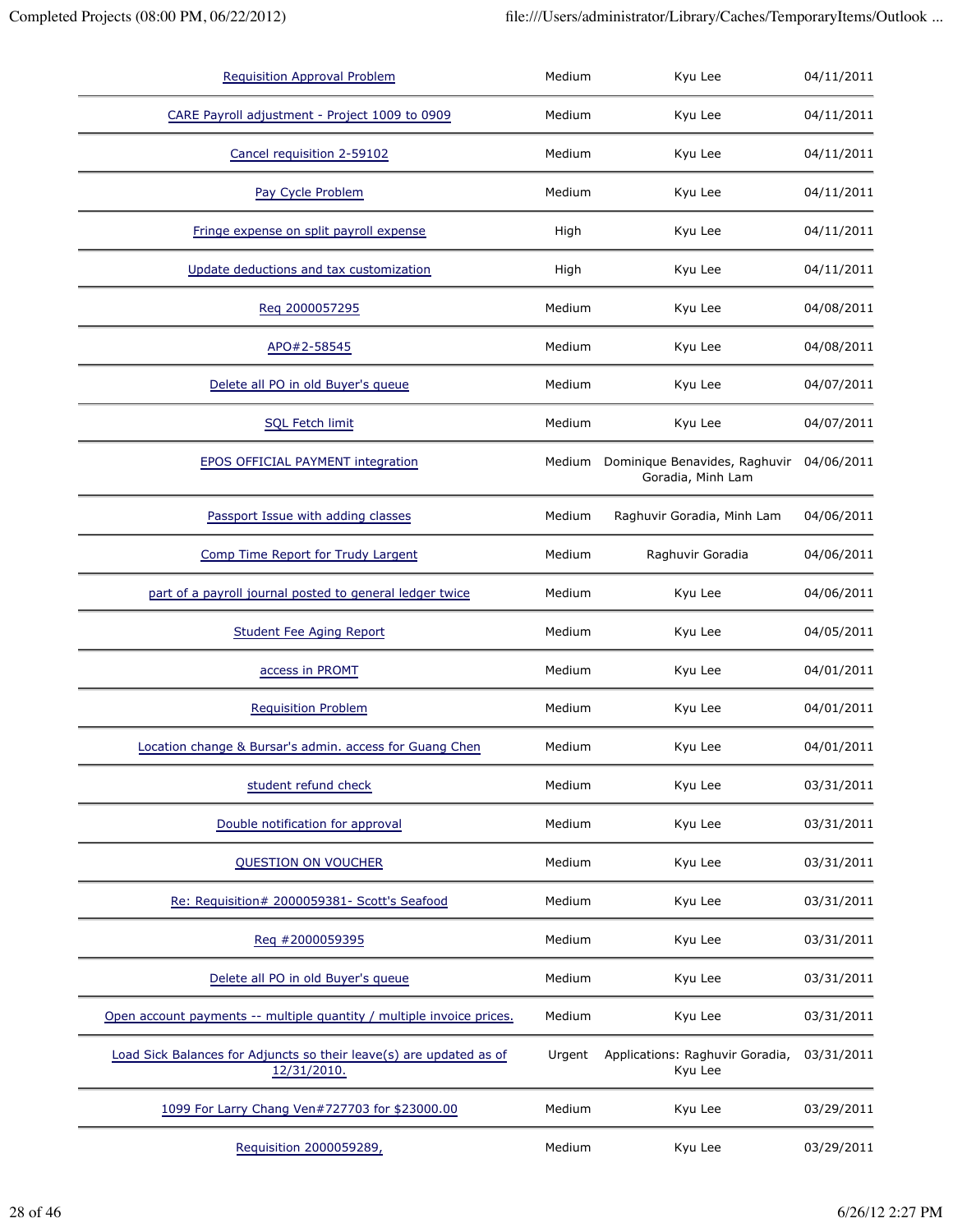| <b>Electronic Benefit Reconcilitaion</b>                      |        | Medium Raghuvir Goradia, Anthony Hale 03/28/2011 |            |
|---------------------------------------------------------------|--------|--------------------------------------------------|------------|
| posting to g/l problem                                        | Medium | Kyu Lee                                          | 03/28/2011 |
| Creation of PS Record for Retiree                             | Medium | Raghuvir Goradia                                 | 03/28/2011 |
| Electronic Benefit Reconcilitaion                             | Medium | Raghuvir Goradia                                 | 03/28/2011 |
| unencumbering of requisition funds                            | Medium | Kyu Lee                                          | 03/28/2011 |
| Turn on Process failure notification                          | Medium | Kyu Lee                                          | 03/25/2011 |
| Req. 58741 Cancellation                                       | Medium | Kyu Lee                                          | 03/25/2011 |
| Requisitions with out Po numbers                              | Medium | Kyu Lee                                          | 03/25/2011 |
| wrong encumberance                                            | Medium | Kyu Lee                                          | 03/25/2011 |
| Re: Unable to cancel PO #3-53882                              | Medium | Kyu Lee                                          | 03/25/2011 |
| Double notification for approval                              | Medium | Kyu Lee                                          | 03/25/2011 |
| Payroll adjustment, 10002269,10002194                         | Medium | Kyu Lee                                          | 03/25/2011 |
| Pcc_open_enc and Pcc_open_pre_enc                             | Medium | Kyu Lee                                          | 03/25/2011 |
| OPEN Encumbrance report add on                                | Medium | Kyu Lee                                          | 03/25/2011 |
| Security Access List of users in Finance module               | Medium | Kyu Lee                                          | 03/25/2011 |
| nVision Report turns to error status                          | Medium | Kyu Lee                                          | 03/25/2011 |
| Remove Monthly Exp by Acct from Expense report                | Medium | Kyu Lee                                          | 03/25/2011 |
| ledger period comparison form                                 | Medium | Kyu Lee                                          | 03/25/2011 |
| Requisition clears data when it's saved and budget checked    | Medium | Kyu Lee                                          | 03/25/2011 |
| Close Budget in KK in Test                                    | Medium | Kyu Lee                                          | 03/25/2011 |
| CleanDQ 2007 Version                                          | Medium | Kyu Lee                                          | 03/25/2011 |
| 2011 Feb Payroll Posting                                      | Medium | Kyu Lee                                          | 03/25/2011 |
| Budget Overview drill down Max Rows Criteria                  | Medium | Kyu Lee                                          | 03/25/2011 |
| 2011 Feb Payroll Posting                                      | Medium | Kyu Lee                                          | 03/25/2011 |
| student refund check                                          | Medium | Dominique Benavides, Kyu Lee                     | 03/25/2011 |
| Laney ESL projector and Journalism printer part, 554 approval | Medium | Kyu Lee                                          | 03/25/2011 |
| 2011 Feb Payroll Posting                                      | Medium | Kyu Lee                                          | 03/25/2011 |
| posting to g/l problem                                        | Medium | Kyu Lee                                          | 03/25/2011 |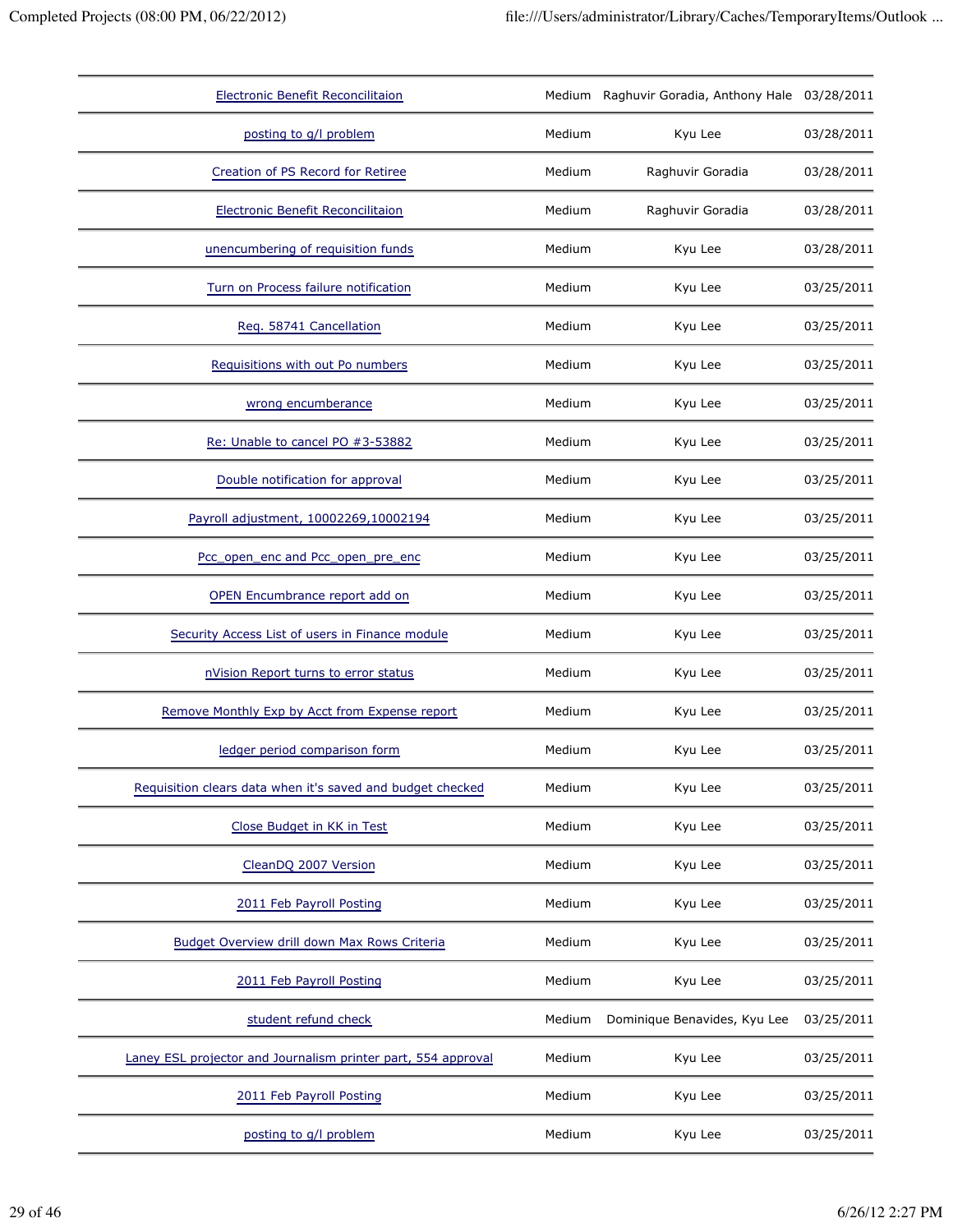| Reg/PO Origin switch                                                                        | Medium | Applications: Kyu Lee        | 03/25/2011 |
|---------------------------------------------------------------------------------------------|--------|------------------------------|------------|
| <b>Prompt Access</b>                                                                        | Medium | Kyu Lee                      | 03/25/2011 |
| 1099 For Larry Chang Ven#727703 for \$23000.00                                              | Medium | Kyu Lee                      | 03/25/2011 |
| Trust Fund check printing system in PS                                                      | High   | Kyu Lee                      | 03/25/2011 |
| Update deductions and tax customization                                                     | High   | Kyu Lee                      | 03/25/2011 |
| 1099 for Larry Chang                                                                        | Medium | Kyu Lee                      | 03/24/2011 |
| Payroll Report of July-Sep '10 Calculated base for STRS (DB & CB), PERS &<br>WC             | Medium | Raghuvir Goradia             | 03/23/2011 |
| cannot update PO with new coding                                                            | Medium | Applications: Kyu Lee        | 03/22/2011 |
| <b>Budget Development Module (Discretionary, Non-Discretionary)</b>                         | High   | Kyu Lee                      | 03/22/2011 |
| Fringe expense on split payroll expense                                                     | High   | Raghuvir Goradia, Kyu Lee    | 03/22/2011 |
| <b>SAFE to GL</b>                                                                           | High   | Kyu Lee                      | 03/22/2011 |
| Payroll Pre-audit module                                                                    | Urgent | Kyu Lee                      | 03/22/2011 |
| MIS EB File error                                                                           | Medium | Gopaal Chandra               | 03/21/2011 |
| High School data issue: CDS Code & CEEB Code                                                | Medium | Gopaal Chandra               | 03/21/2011 |
| List of Active combo codes                                                                  | Medium | Kyu Lee                      | 03/21/2011 |
| Unable to cancel PO 3000053025                                                              | Medium | Kyu Lee                      | 03/21/2011 |
| Active Spring 2011 Laney College Student List                                               | High   | Gopaal Chandra               | 03/21/2011 |
| Missing PeopleSoft Record Mark N Fernandez #10171673                                        | Medium | Raghuvir Goradia             | 03/18/2011 |
| HR PeopleSoft Promt is too slow                                                             | Medium | Raghuvir Goradia             | 03/18/2011 |
| retro pay calculation due to reclassification; including a step increase and<br>swing shift | Medium | Raghuvir Goradia             | 03/18/2011 |
| complex pay calculation                                                                     | Medium | Raghuvir Goradia             | 03/18/2011 |
| Alameda Student Refunds                                                                     | Medium | Dominique Benavides, Kyu Lee | 03/18/2011 |
| PO / AP QUESTIONS                                                                           | Medium | Kyu Lee                      | 03/18/2011 |
| Urgent--requisition system is running slow                                                  | Medium | Kyu Lee                      | 03/18/2011 |
| No refund checks produced for Seung Lee & Gabriela Gonzales                                 | Medium | Kyu Lee                      | 03/18/2011 |
| missing vouchers                                                                            | Medium | Dominique Benavides, Kyu Lee | 03/18/2011 |
| Req # 52109                                                                                 | Medium | Kyu Lee                      | 03/17/2011 |
| <b>AP Cash Allocation</b>                                                                   | Medium | Kyu Lee                      | 03/16/2011 |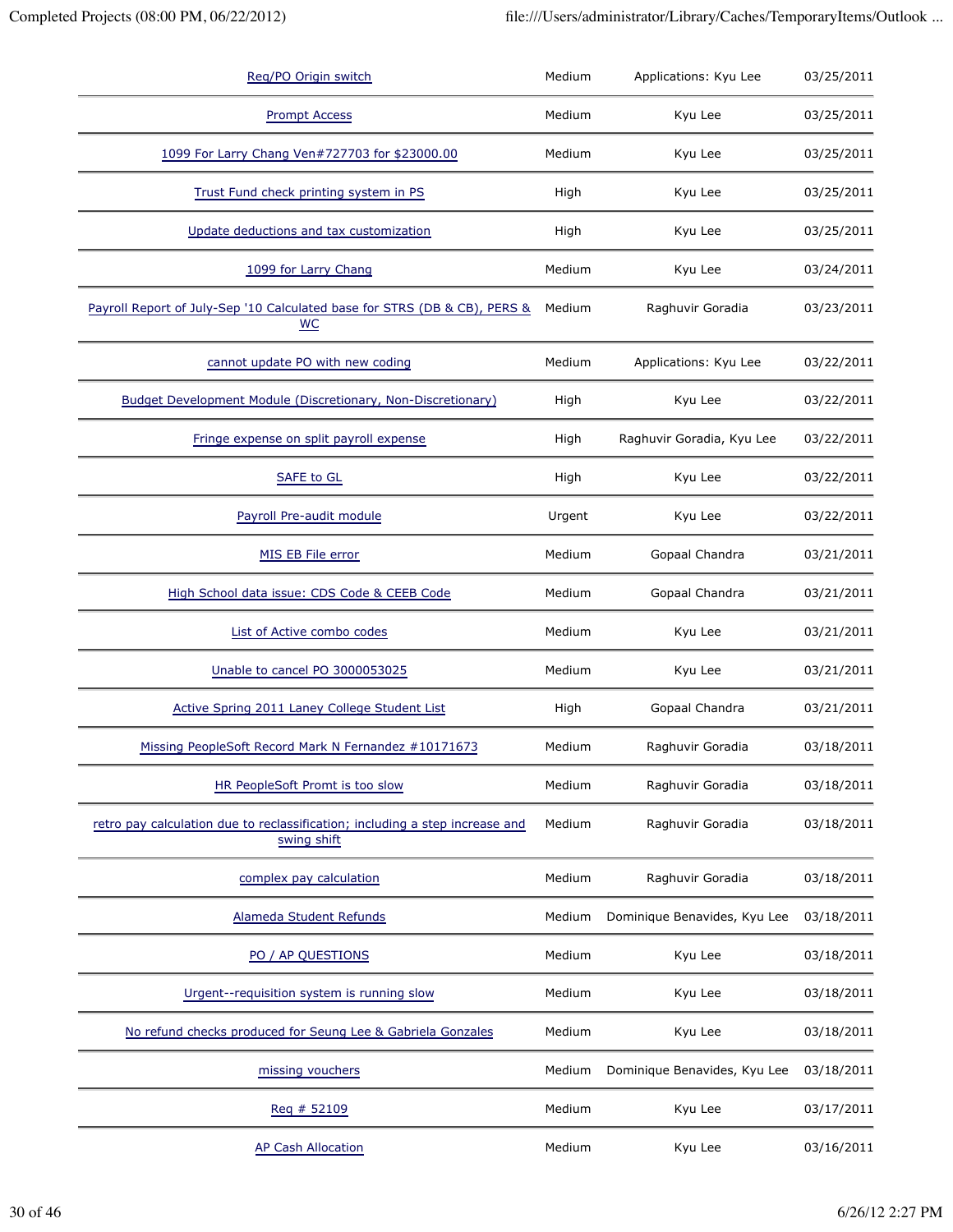| Reg. #58130                                                                        | Medium | Kyu Lee                                         | 03/16/2011 |
|------------------------------------------------------------------------------------|--------|-------------------------------------------------|------------|
| Requisition 2000057953 has been Denied.                                            | Medium | Kyu Lee                                         | 03/16/2011 |
| <b>Budget un-encumberance</b>                                                      | Medium | Kyu Lee                                         | 03/16/2011 |
| Reg 2-58749                                                                        | Medium | Kyu Lee                                         | 03/15/2011 |
| reg#54031, please cancel                                                           | Medium | Kyu Lee                                         | 03/15/2011 |
| 2nd request re: Issue #2127                                                        | Medium | Kyu Lee                                         | 03/15/2011 |
| 2nd request re: Issue #2127                                                        | Medium | Kyu Lee                                         | 03/15/2011 |
| can't find requisition 2000058799 in Promt                                         | Medium | Kyu Lee                                         | 03/15/2011 |
| Student Refund check didn't print                                                  | Medium | Dominique Benavides, Kyu Lee                    | 03/15/2011 |
| PCCSASAR.SQR program modification                                                  | Urgent | Gopaal Chandra                                  | 03/15/2011 |
| Make a crystal for MBPCC_BASIC_SAL                                                 | Medium | Kyu Lee                                         | 03/14/2011 |
| PO # 3-53235                                                                       | Medium | Kyu Lee                                         | 03/14/2011 |
| ASG PO for Peralta TV -po 3000053159                                               | Medium | Kyu Lee                                         | 03/14/2011 |
| IT Switch for Peralta TV PO has a budget error                                     | Medium | Kyu Lee                                         | 03/14/2011 |
| MIS SX errors with no XB rows.                                                     | Medium | Gopaal Chandra                                  | 03/11/2011 |
| Payroll to GL error list report and Payroll Journal status report                  | Medium | Kyu Lee                                         | 03/11/2011 |
| <b>Requisition Defaults</b>                                                        | Medium | Kyu Lee                                         | 03/11/2011 |
| <b>Promt Finance Access</b>                                                        | Medium | Kyu Lee                                         | 03/11/2011 |
| 2009-2010 payroll adjustments Need                                                 | Medium | Kyu Lee                                         | 03/11/2011 |
| See to increase max number for queries                                             | Medium | Kyu Lee                                         | 03/11/2011 |
| Error message in Prompt                                                            | Medium | Kyu Lee                                         | 03/11/2011 |
| Vendors not included in 1099 process                                               | Medium | Kyu Lee                                         | 03/11/2011 |
| Payroll journal list query                                                         | Medium | Kyu Lee                                         | 03/11/2011 |
| Sylvia-- access to vendor list                                                     | Medium | Kyu Lee                                         | 03/11/2011 |
| problem on creating a reversal voucher for a stale dated check<br>voucher#00061472 | Medium | Kyu Lee                                         | 03/11/2011 |
| 9135 Direct Deposit Posting                                                        | Medium | Kyu Lee                                         | 03/11/2011 |
| error in batch tuition calculation SFPBCALC                                        |        | Medium Dominique Benavides, Raghuvir<br>Goradia | 03/11/2011 |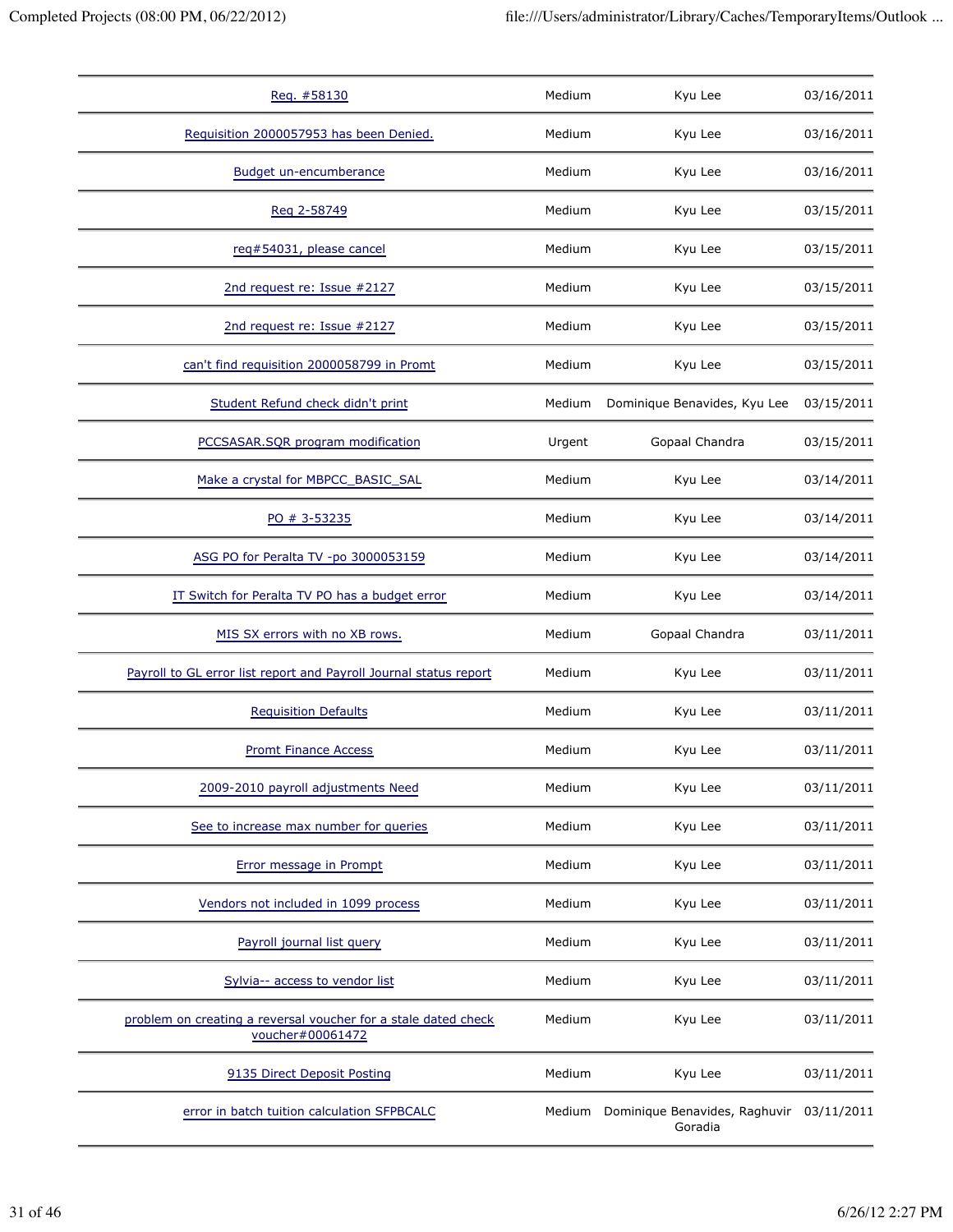| URGENT: Please Provide Requisition Access ASAP to Lin Marelick / Remove<br><b>Access to Lorraine Giordano</b> | Urgent | Kyu Lee          | 03/11/2011 |
|---------------------------------------------------------------------------------------------------------------|--------|------------------|------------|
| Requisition routing for approval, CC 165                                                                      | Medium | Kyu Lee          | 03/10/2011 |
| Requisition                                                                                                   | Medium | Kyu Lee          | 03/10/2011 |
| Journal Header Search                                                                                         | Medium | Kyu Lee          | 03/10/2011 |
| still getting requisition notices and now I can't review requisitions in<br>add/update regs                   | Medium | Kyu Lee          | 03/10/2011 |
| Reg 2-56633                                                                                                   | Medium | Kyu Lee          | 03/10/2011 |
| 2-57762 Req in limbo                                                                                          | Medium | Kyu Lee          | 03/10/2011 |
| Voucher 69411 / PAR                                                                                           | Medium | Kyu Lee          | 03/10/2011 |
| Problem with requisitions                                                                                     | Medium | Kyu Lee          | 03/10/2011 |
| Access for Lin Marelick to Requisitions / Remove Access to Lorraine Giordano Medium                           |        | Kyu Lee          | 03/10/2011 |
| approved req not yet sourced to a PO                                                                          | Medium | Kyu Lee          | 03/10/2011 |
| Berkeley Student refunds pay cycle issue                                                                      | Medium | Kyu Lee          | 03/10/2011 |
| requisition 2-57297                                                                                           | Medium | Kyu Lee          | 03/09/2011 |
| 9XXX roll forward for 09-10                                                                                   | Medium | Kyu Lee          | 03/09/2011 |
| something I noticed about audit vs review actuals                                                             | Medium | Kyu Lee          | 03/09/2011 |
| The invisible budget code is back 801859-13514051400-000000                                                   | Medium | Kyu Lee          | 03/09/2011 |
| script for payroll, 9000                                                                                      | Medium | Kyu Lee          | 03/09/2011 |
| error on paygl02 EXS FEB 11                                                                                   | Medium | Kyu Lee          | 03/09/2011 |
| error when running paygl02 for PCA                                                                            | Medium | Kyu Lee          | 03/09/2011 |
| Training material for creating a journal                                                                      | Medium | Kyu Lee          | 03/09/2011 |
| run query                                                                                                     | Medium | Kyu Lee          | 03/09/2011 |
| Requisitions that need approval.                                                                              | Medium | Kyu Lee          | 03/09/2011 |
| Receiving Budget Error/Funding available in account                                                           | Medium | Kyu Lee          | 03/09/2011 |
| Receiving Budget Error/Funding available in account                                                           | Medium | Kyu Lee          | 03/09/2011 |
| Parity Pay Custom Cal Report Process                                                                          | Medium | Raghuvir Goradia | 03/09/2011 |
| Department Budget Table "How to add a new Effective Dated row in an<br>existing Fiscal year"                  | Medium | Raghuvir Goradia | 03/09/2011 |
| Query YPCC_DED_DIST_QRY                                                                                       | Medium | Raghuvir Goradia | 03/09/2011 |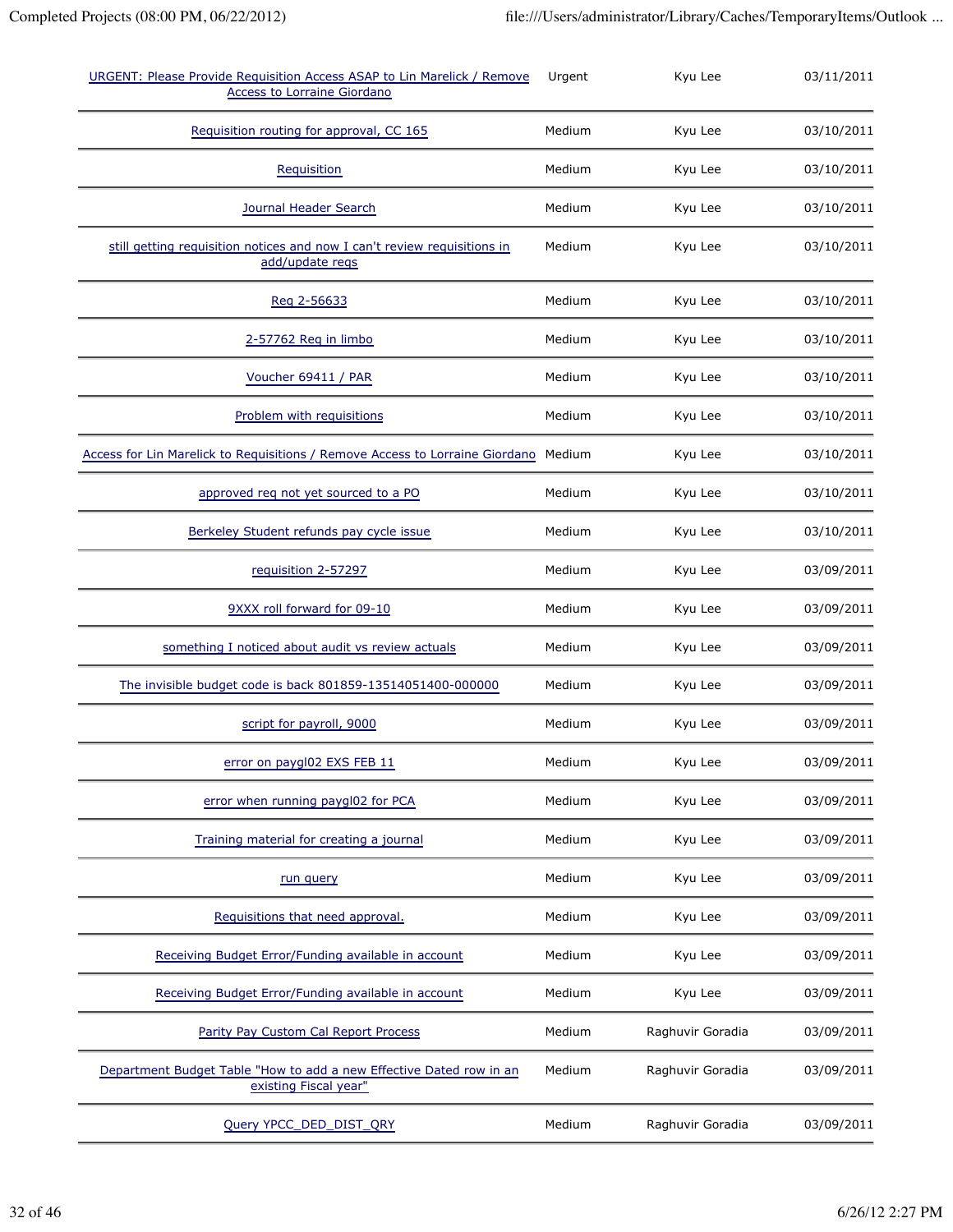| Account 01-552-4301-1-130630-0000-00                                                 | Medium | Kyu Lee                                                    | 03/09/2011 |
|--------------------------------------------------------------------------------------|--------|------------------------------------------------------------|------------|
| Query to extract Overtime by Check Issue date and PayGroup                           | High   | Raghuvir Goradia                                           | 03/09/2011 |
| MIS SM file error fixing                                                             | High   | Gopaal Chandra                                             | 03/08/2011 |
| SCCACCCB.SQR modification in HRUAT                                                   | High   | Gopaal Chandra                                             | 03/08/2011 |
| MIS XB file extract program sccaccxb.sqr changes                                     | High   | Gopaal Chandra                                             | 03/08/2011 |
| cancelled regs - help?                                                               | Medium | Kyu Lee                                                    | 03/07/2011 |
| <b>SEIU Annual Bargaining reports</b>                                                | Medium | Raghuvir Goradia                                           | 03/06/2011 |
| Query to Track LAR's                                                                 | Medium | Raghuvir Goradia                                           | 03/06/2011 |
| <b>Manager Query</b>                                                                 | Medium | Raghuvir Goradia                                           | 03/06/2011 |
| Re-Vamp the LAR Report                                                               | Medium | Raghuvir Goradia                                           | 03/06/2011 |
| <b>SETID Error Combo Codes</b>                                                       | Medium | Kyu Lee                                                    | 03/04/2011 |
| promt system is slow and gets stuck on "processing"                                  | Medium | Raghuvir Goradia                                           | 03/04/2011 |
| How to account for Stale dated checks in Payroll                                     | Medium | Raghuvir Goradia                                           | 03/04/2011 |
| <b>SDI Account Assigned</b>                                                          | Medium | Raghuvir Goradia                                           | 03/04/2011 |
| Combo code with SETID error                                                          | Medium | Kyu Lee                                                    | 03/04/2011 |
| Pst payroll off cycle 2/28/2011                                                      | Medium | Kyu Lee                                                    | 03/04/2011 |
| Report on regs on each fund                                                          | Medium | Kyu Lee                                                    | 03/04/2011 |
| <b>PeopleSoft Access</b>                                                             | Medium | Kyu Lee                                                    | 03/03/2011 |
| 2000055813 approved before Merritt Business Manager                                  | Medium | Kyu Lee                                                    | 03/02/2011 |
| student refund checks not printed                                                    | Medium | Dominique Benavides, Kyu Lee                               | 03/02/2011 |
| exempt filing status employees report request                                        | Medium | Raghuvir Goradia                                           | 03/02/2011 |
| 2000057421 in pending cancellation                                                   | Medium | Kyu Lee                                                    | 03/02/2011 |
| Error Message-keeps repeating. I am unable to run my monthly reports and<br>queries. | Medium | Raghuvir Goradia                                           | 03/02/2011 |
| Deduction code report                                                                | Medium | Kyu Lee                                                    | 03/02/2011 |
| SR 3-2689553051: time out with sponsor refunds link                                  | Medium | Ramarao Anumula, Dominique<br>Benavides, Minh Lam, Kyu Lee | 03/02/2011 |
| View all doesn't show in Milan's Journal Line page                                   | Medium | Kyu Lee                                                    | 03/01/2011 |
| Prorata Paysheet create - deductions from EE records?                                | Medium | Raghuvir Goradia                                           | 02/23/2011 |
| Requisition                                                                          | Medium | Kyu Lee                                                    | 02/17/2011 |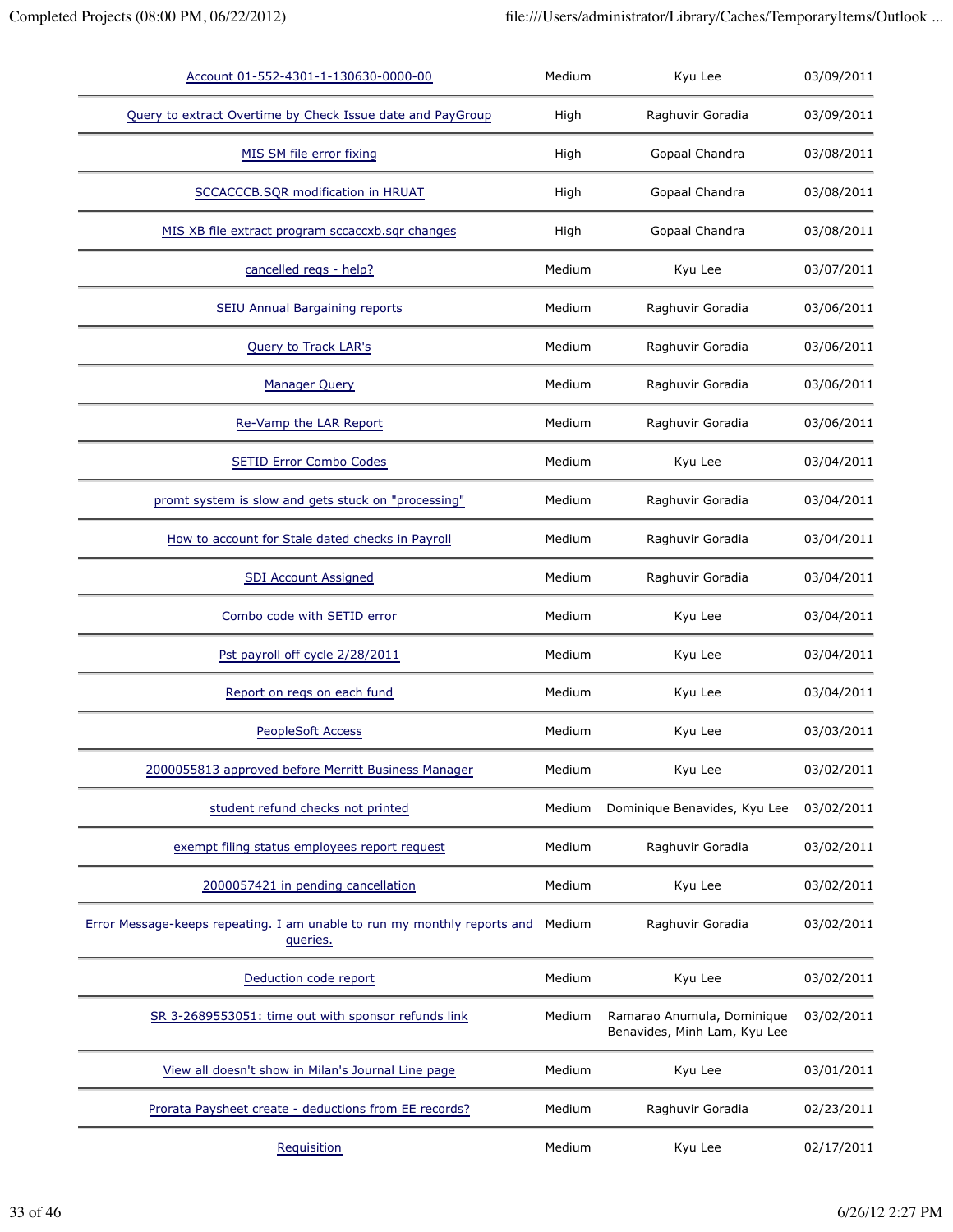| Push Reg to Purchasing                                           | Medium | Kyu Lee          | 02/17/2011 |
|------------------------------------------------------------------|--------|------------------|------------|
| Requisition 2-57174                                              | Medium | Kyu Lee          | 02/17/2011 |
| disencumber funds                                                | Medium | Kyu Lee          | 02/17/2011 |
| disencumber funds                                                | Medium | Kyu Lee          | 02/17/2011 |
| cancel encombrance                                               | Medium | Kyu Lee          | 02/17/2011 |
| Requisition 2-57174 issue=1911                                   | Medium | Kyu Lee          | 02/17/2011 |
| help with report running in promt                                | High   | Kyu Lee          | 02/17/2011 |
| REP for Feb 2011 is showing FHL RCL OCT 10                       | Medium | Raghuvir Goradia | 02/16/2011 |
| <b>FT Instructors</b>                                            | Medium | Raghuvir Goradia | 02/16/2011 |
| Report - YTD hours worked by hourly employees for all paid in PS | Medium | Raghuvir Goradia | 02/16/2011 |
| *** URGENT *** PRA Request CA Public Records Law                 | Medium | Raghuvir Goradia | 02/16/2011 |
| <b>ERROR</b>                                                     | Medium | Kyu Lee          | 02/15/2011 |
| Reg ID 2000056687                                                | Medium | Kyu Lee          | 02/15/2011 |
| Please cancel requisition!                                       | Medium | Kyu Lee          | 02/15/2011 |
| <b>APPMNT Journal break down</b>                                 | Medium | Kyu Lee          | 02/11/2011 |
| Cancel rpo                                                       | Medium | Kyu Lee          | 02/11/2011 |
| <b>PROMPT</b> acess                                              | Medium | Kyu Lee          | 02/10/2011 |
| Req. to canc.                                                    | Medium | Kyu Lee          | 02/10/2011 |
| access to copy journal to Judy H. Yu                             | Medium | Kyu Lee          | 02/10/2011 |
| REQ 2000056287 not forwarding to manager's worklist              | Medium | Kyu Lee          | 02/10/2011 |
| Regs Not Forwarding to Manager's Worklist                        | Medium | Kyu Lee          | 02/09/2011 |
| <b>Budget Code Error</b>                                         | Medium | Kyu Lee          | 02/09/2011 |
| need help with a requisition error.                              | Medium | Kyu Lee          | 02/09/2011 |
| TAX960FD.sqr processes to Error                                  | High   | Raghuvir Goradia | 02/09/2011 |
| <b>BCC's cashier's office</b>                                    | Medium | Raghuvir Goradia | 02/08/2011 |
| Employee doesn't show up on Reitree Report                       | Medium | Raghuvir Goradia | 02/08/2011 |
| 2000056170 cancel request                                        | Medium | Kyu Lee          | 02/07/2011 |
| <b>SF Journal Schedule</b>                                       | Medium | Kyu Lee          | 02/07/2011 |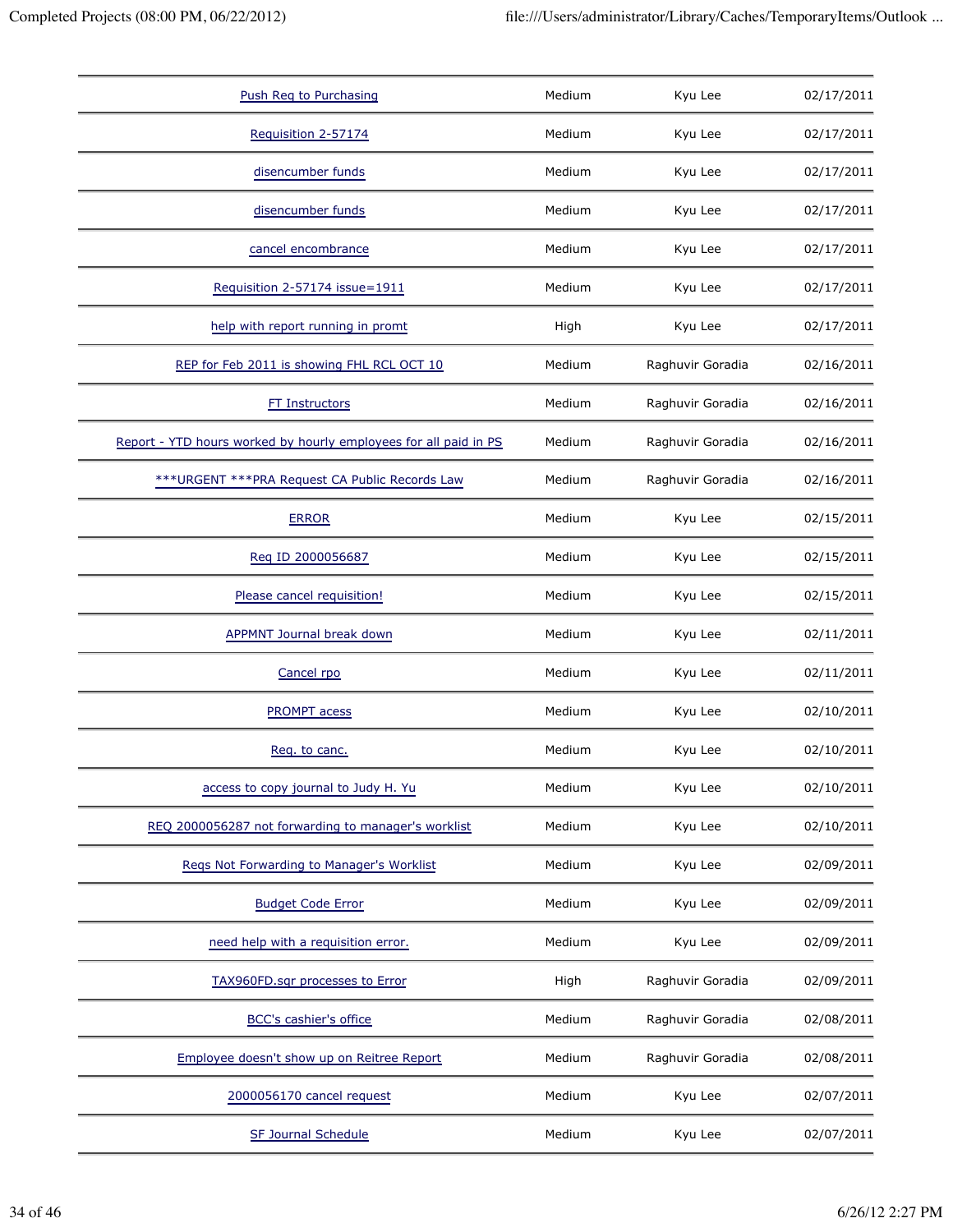| need more access to review paycheck                                          | Medium | Kyu Lee                      | 02/07/2011 |
|------------------------------------------------------------------------------|--------|------------------------------|------------|
| PO 3000052228 Budget Error                                                   | Medium | Kyu Lee                      | 02/07/2011 |
| Please print Employer copies 2010 W2 forms                                   | Medium | Raghuvir Goradia             | 02/07/2011 |
| Rapid Entry Paysheet (REP)                                                   | Medium | Raghuvir Goradia             | 02/07/2011 |
| problem with view log/ trace - PS                                            | Medium | Raghuvir Goradia             | 02/07/2011 |
| Deduction Balances for an Employee                                           | Medium | Raghuvir Goradia             | 02/07/2011 |
| Delete old REP for ADM 2006                                                  | Medium | Raghuvir Goradia             | 02/07/2011 |
| December Payroll Post                                                        | Medium | Kyu Lee                      | 01/31/2011 |
| worklist notices                                                             | Medium | Kyu Lee                      | 01/31/2011 |
| need query written if there isn't already one - rush                         | Medium | Kyu Lee                      | 01/31/2011 |
| 2010 1098T                                                                   | High   | Dominique Benavides, Kyu Lee | 01/31/2011 |
| 2010 1099 Process                                                            | High   | Kyu Lee                      | 01/31/2011 |
| Fringe benefit Mapping                                                       | Urgent | Kyu Lee                      | 01/31/2011 |
| Object codes needing set up for requisitions                                 | Medium | Kyu Lee                      | 01/28/2011 |
| Requisition 2000056114 not sourced                                           | Medium | Kyu Lee                      | 01/28/2011 |
| Kyu Lee: request to change a project line from 0000 to 2379 on a requisition | Medium | Kyu Lee                      | 01/28/2011 |
| I continue to get notices of requisitions to process                         | Medium | Kyu Lee                      | 01/28/2011 |
| Cancel PO #3000051277                                                        | Medium | Kyu Lee                      | 01/27/2011 |
| Please cancel PO 3000051626                                                  | Medium | Kyu Lee                      | 01/27/2011 |
| SF 26936, 26940, and 26935 not printed                                       | Medium | Dominique Benavides, Kyu Lee | 01/26/2011 |
| <b>PeopleSoft Tables</b>                                                     | Medium | Kyu Lee                      | 01/24/2011 |
| Access to Prompt                                                             | Medium | Kyu Lee                      | 01/24/2011 |
| Cancellation of Requisition & P.O.                                           | Medium | Kyu Lee                      | 01/24/2011 |
| Research how to populate Budget amount in Dept Budget Earnings               | High   | Kyu Lee                      | 01/24/2011 |
| <b>Student Aging report</b>                                                  | High   | Dominique Benavides, Kyu Lee | 01/21/2011 |
| Requisition workflow from Merritt                                            | Medium | Kyu Lee                      | 01/20/2011 |
| <b>Requisition Workflow from Merritt</b>                                     | Medium | Kyu Lee                      | 01/20/2011 |
| error in processing aging report                                             | Medium | Kyu Lee                      | 01/20/2011 |
| BATCH REFUND SWEEP - TO CLEAN UP INELIGIBLE CREDITS                          | Medium | Kyu Lee                      | 01/20/2011 |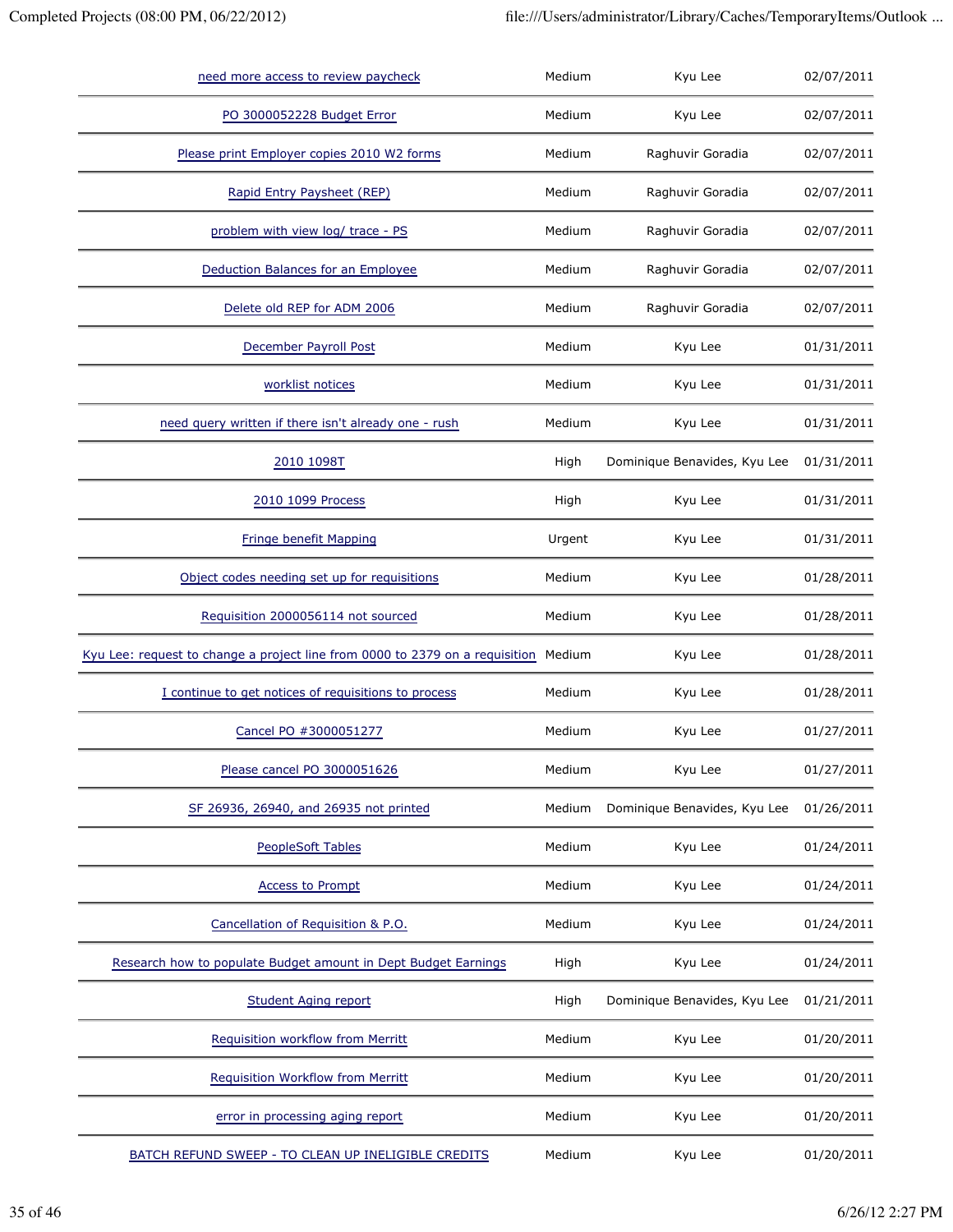| 2011-01-19, BATCH REFUND SWEEP                                     | Medium | Dominique Benavides, Kyu Lee | 01/20/2011 |
|--------------------------------------------------------------------|--------|------------------------------|------------|
| <b>Federal Compliance Testing-Audit</b>                            | Medium | Kyu Lee                      | 01/19/2011 |
| Payroll combination code rule violation for December 2010 Payroll  | Medium | Kyu Lee                      | 01/19/2011 |
| Locate report FIN0037                                              | Medium | Kyu Lee                      | 01/18/2011 |
| Error message on PROMPT when cancelling stale dated checks         | Medium | Kyu Lee                      | 01/18/2011 |
| <b>Chartfields Reports</b>                                         | Medium | Kyu Lee                      | 01/18/2011 |
| October Payroll Post                                               | Urgent | Kyu Lee                      | 01/18/2011 |
| VEN#725250, reissue 1099. Request to change vendor status- Wansley | Medium | Kyu Lee                      | 01/14/2011 |
| requisition                                                        | Medium | Kyu Lee                      | 01/14/2011 |
| <b>Requisition Split coding</b>                                    | Medium | Kyu Lee                      | 01/14/2011 |
| <b>CANCEL VOUCHER 71310</b>                                        | Medium | Kyu Lee                      | 01/13/2011 |
| 2000056529 budget error                                            | Medium | Kyu Lee                      | 01/13/2011 |
| req's needing po's                                                 | Medium | Kyu Lee                      | 01/13/2011 |
| Requisition                                                        | Medium | Kyu Lee                      | 01/13/2011 |
| req# 2000056477 is not sourced                                     | Medium | Kyu Lee                      | 01/12/2011 |
| Purchase Order Details Report                                      | Medium | Kyu Lee                      | 01/12/2011 |
| <b>Requisition for Business Card</b>                               | Medium | Kyu Lee                      | 01/12/2011 |
| November Payroll Post                                              | Medium | Kyu Lee                      | 01/12/2011 |
| Trying to cancel 3000051192                                        | Medium | Kyu Lee                      | 01/12/2011 |
| Prompt access                                                      | Medium | Kyu Lee                      | 01/11/2011 |
| Sourcing Regs to PO                                                | Medium | Kyu Lee                      | 01/11/2011 |
| PO# 3-41248                                                        | Medium | Kyu Lee                      | 01/11/2011 |
| Urgent!!!! PO 3000050647 One Work Place has a budget error         | Medium | Kyu Lee                      | 01/11/2011 |
| <b>Requsition Help</b>                                             | Medium | Kyu Lee                      | 01/06/2011 |
| Requisition                                                        | Medium | Kyu Lee                      | 01/06/2011 |
| REQUISITION#2-5699                                                 | Medium | Kyu Lee                      | 01/06/2011 |
| PO# 3-52106                                                        | Medium | Kyu Lee                      | 01/06/2011 |
| <b>Year End Process</b>                                            | Medium | Kyu Lee                      | 01/06/2011 |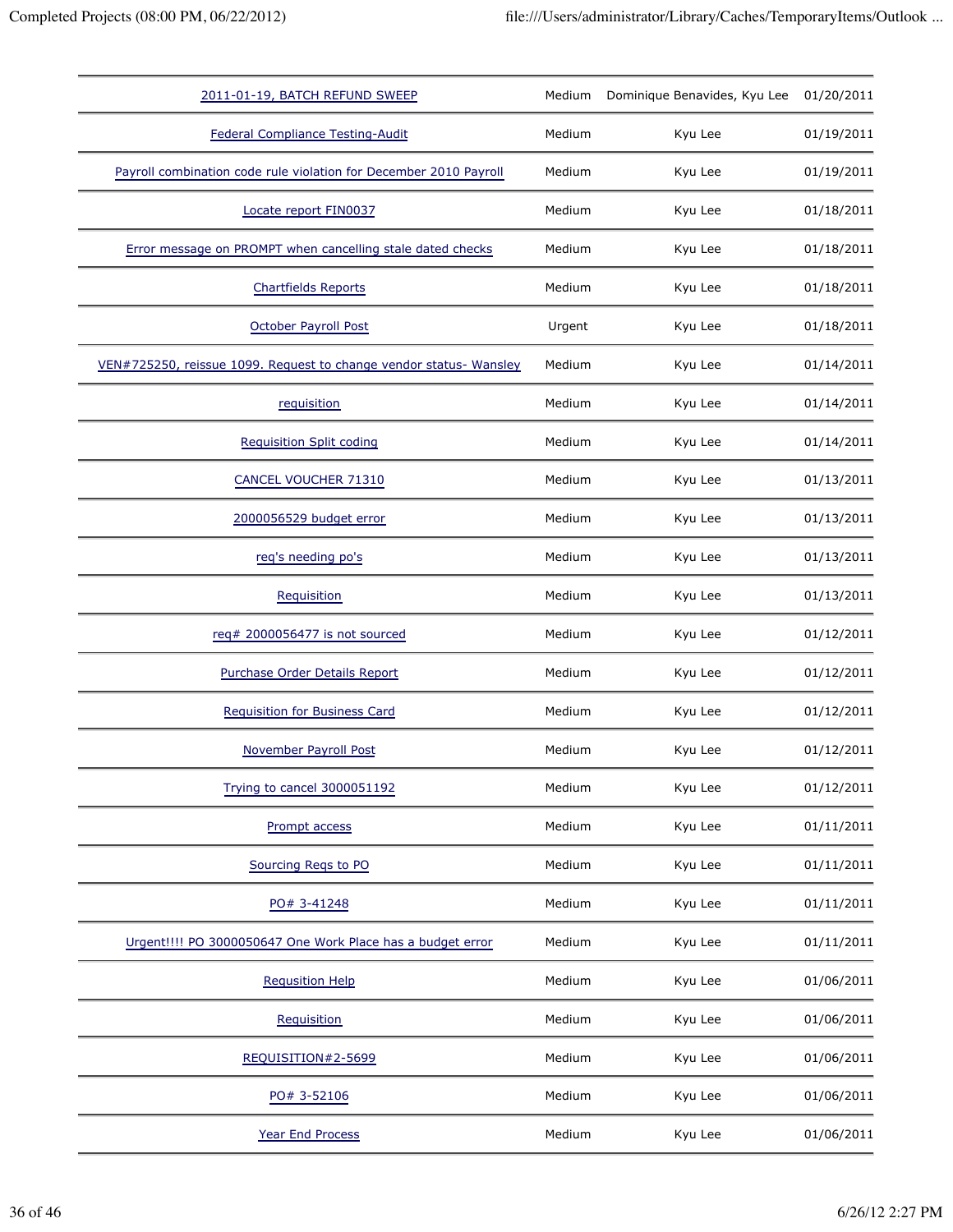| 1st Level Approval for Req# 2-56514                                                   | Medium | Kyu Lee                   | 01/05/2011 |
|---------------------------------------------------------------------------------------|--------|---------------------------|------------|
| <b>Promt-Finance Access</b>                                                           | Medium | Kyu Lee                   | 01/04/2011 |
| equisition 2000054222.                                                                | Medium | Kyu Lee                   | 01/04/2011 |
| Cancel Req 2000056171                                                                 | Medium | Kyu Lee                   | 01/04/2011 |
| reg #55930, Source PO                                                                 | Urgent | Kyu Lee                   | 12/16/2010 |
| Vendor 604147 prints with duplicated address                                          | Medium | Kyu Lee                   | 12/14/2010 |
| Voucher 70297 / PO 50386                                                              | Medium | Kyu Lee                   | 12/14/2010 |
| Issues with saving information in Promt, Budget Process times out.                    | Medium | Kyu Lee                   | 12/14/2010 |
| My PROMT account for preparing requisitions                                           | Medium | Kyu Lee                   | 12/13/2010 |
| I am constantly receiving this error message when trying to save requisitions. Medium |        | Kyu Lee                   | 12/13/2010 |
| Purchasing redicament                                                                 | Medium | Kyu Lee                   | 12/13/2010 |
| Req 55985                                                                             | Medium | Kyu Lee                   | 12/13/2010 |
| PO 3000050665                                                                         | Medium | Kyu Lee                   | 12/13/2010 |
| payroll journal entry                                                                 | Medium | Kyu Lee                   | 12/09/2010 |
| URGENT- # 55287                                                                       | Medium | Kyu Lee                   | 12/09/2010 |
| <b>HRPAY Detail report</b>                                                            | Medium | Kyu Lee                   | 12/08/2010 |
| access upgrades for Marie Kobase & MaryBeth Benvenutti                                | Medium | Kyu Lee                   | 12/08/2010 |
| <b>APVCHR</b> journal breakdown                                                       | Medium | Kyu Lee                   | 12/06/2010 |
| <b>PROMT</b>                                                                          | Medium | Kyu Lee                   | 12/06/2010 |
| Cancelled Req. #2-55607                                                               | Medium | Kyu Lee                   | 12/02/2010 |
| Hotel Shattcuk's invoice - REq#2-55808                                                | Medium | Kyu Lee                   | 12/02/2010 |
| <b>Access For Prom</b>                                                                | Medium | Kyu Lee                   | 12/02/2010 |
| Load benefit journal                                                                  | Medium | Kyu Lee                   | 12/01/2010 |
| Run PCC PY DATA ACCT NO ENC                                                           | Medium | Kyu Lee                   | 12/01/2010 |
| missing prompt data from 11/05/10                                                     | Medium | Raghuvir Goradia          | 11/30/2010 |
| <b>PeopleSoft Payroll Processing Accomodations</b>                                    | Medium | Raghuvir Goradia          | 11/30/2010 |
| PeopleSoft Access - priority for Michelle Lenh                                        | Medium | Raghuvir Goradia, Kit Hui | 11/30/2010 |
| POs don't budget check                                                                | Medium | Kyu Lee                   | 11/29/2010 |
| Mike Lenehan's notification issue                                                     | Medium | Kyu Lee                   | 11/23/2010 |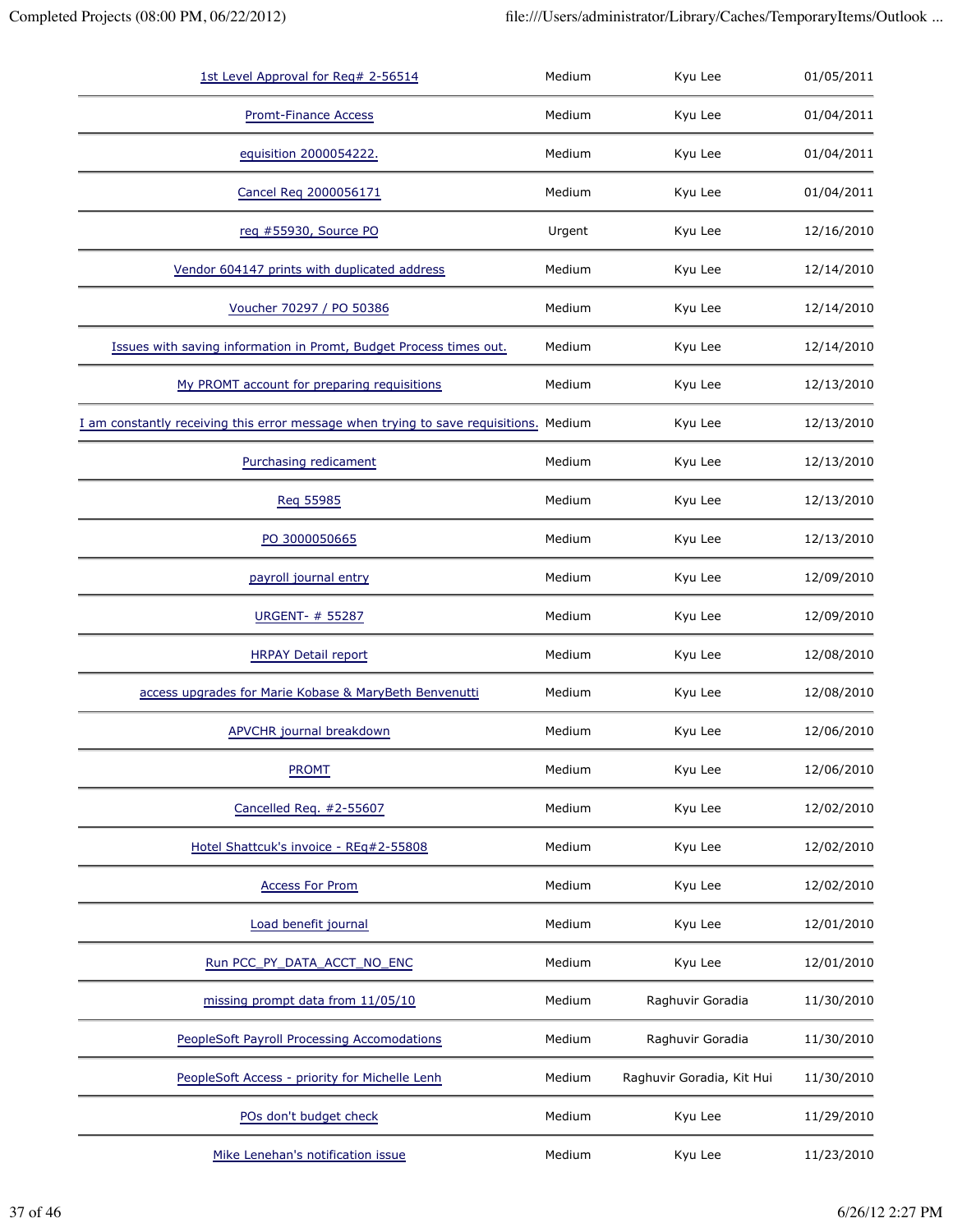| budget upload                                                                                          | Medium | Kyu Lee          | 11/22/2010 |
|--------------------------------------------------------------------------------------------------------|--------|------------------|------------|
| Requisition 2000055309, KK sync                                                                        | Medium | Kyu Lee          | 11/22/2010 |
| Unable to save requisitions in PROMT                                                                   | Medium | Kyu Lee          | 11/22/2010 |
| Reg#2-54275                                                                                            | Medium | Kyu Lee          | 11/22/2010 |
| Voucher 69570                                                                                          | Medium | Kyu Lee          | 11/16/2010 |
| 1099 correction                                                                                        | Medium | Kyu Lee          | 11/16/2010 |
| Department Chair Access                                                                                | Medium | Kyu Lee          | 11/05/2010 |
| <b>UPLOAD BUDGET JOURNAL</b>                                                                           | Medium | Kyu Lee          | 11/04/2010 |
| Reg#2-54629                                                                                            | Medium | Kyu Lee          | 11/02/2010 |
| FW: Budget error Req # 2000051880/ PO # 3000050585                                                     | Medium | Kyu Lee          | 11/02/2010 |
| payroll adjustments                                                                                    | Medium | Kyu Lee          | 11/02/2010 |
| teach us how to upload journal entries - Kyu needs someone one else to do it Medium                    |        | Kyu Lee          | 11/02/2010 |
| Reversal voucher access                                                                                | Medium | Kyu Lee          | 11/02/2010 |
| The Assignment process doesn't show DSPS and EOPS Students to be<br>scheduled for Appointments process | Urgent | Raghuvir Goradia | 10/28/2010 |
| new codings                                                                                            | Medium | Kyu Lee          | 10/27/2010 |
| Payment Information drill down access for Kanika Paris                                                 | Medium | Kyu Lee          | 10/27/2010 |
| Budget Error for Measure A Form #710 for PO 3000049199                                                 | Medium | Kyu Lee          | 10/27/2010 |
| Software Analyst hiring committee meeting                                                              | Medium | Kyu Lee          | 10/27/2010 |
| <b>Chair Person Access</b>                                                                             | Medium | Kit Hui, Kyu Lee | 10/27/2010 |
| Past Due June, July, Aug and Sept pmt Bay Area News Group Acct #2053193                                | Medium | Kyu Lee          | 10/27/2010 |
| prelim ProRata, combo pre-audit                                                                        | Medium | Kyu Lee          | 10/27/2010 |
| expense data for Brandon                                                                               | Medium | Kyu Lee          | 10/27/2010 |
| Payroll Combo error                                                                                    | Medium | Kyu Lee          | 10/27/2010 |
| Develop an App engine to update code for taxes in payroll                                              | Urgent | Kyu Lee          | 10/27/2010 |
| Combo Code error                                                                                       | Medium | Kyu Lee          | 10/26/2010 |
| run a query for me                                                                                     | Medium | Kyu Lee          | 10/26/2010 |
| journals where I clicked bypass budget check                                                           | Medium | Kyu Lee          | 10/26/2010 |
| Requisition #54995                                                                                     | Medium | Kyu Lee          | 10/26/2010 |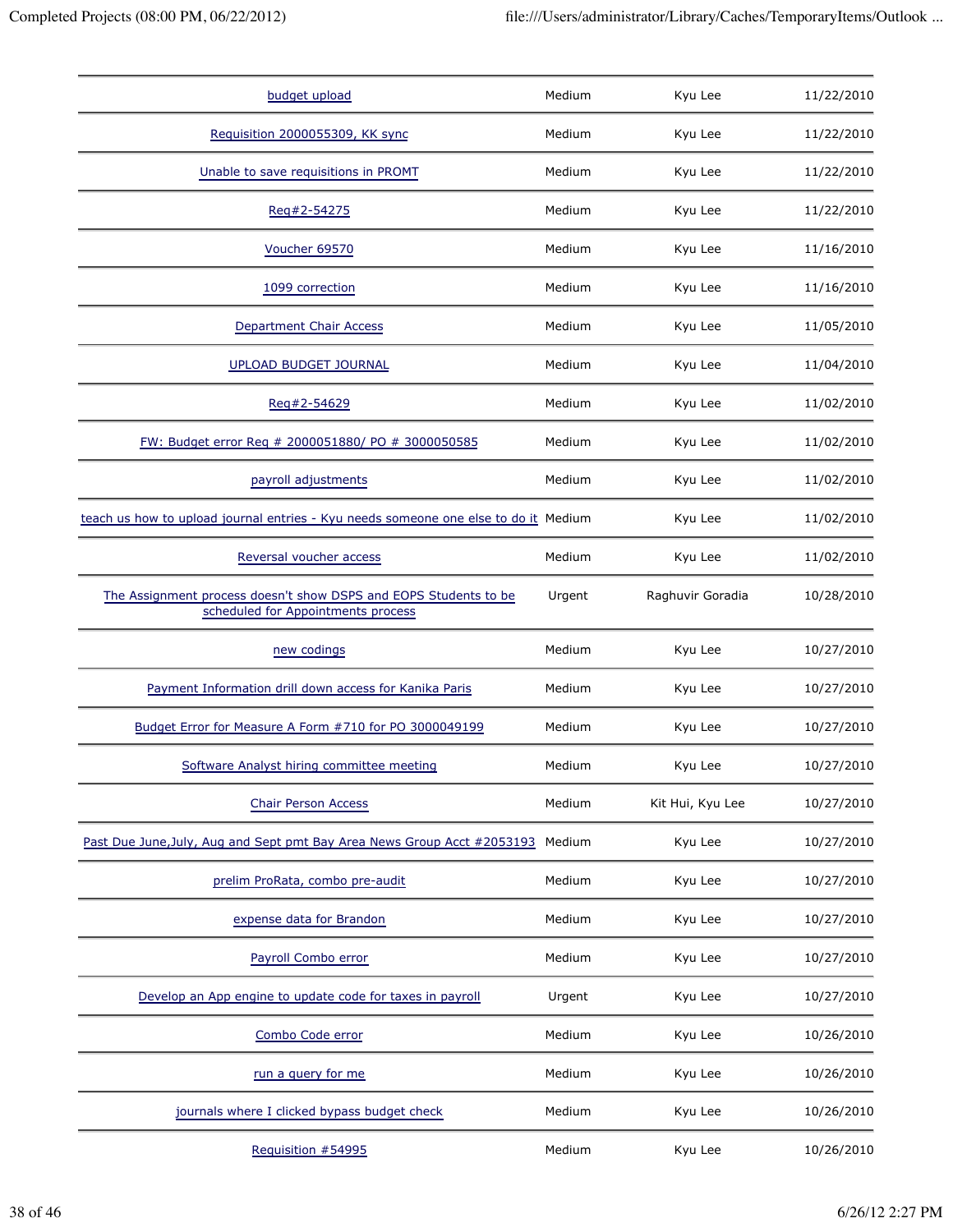| 2000053177, Pre-encumbrance                                             | Medium | Kyu Lee                      | 10/26/2010 |
|-------------------------------------------------------------------------|--------|------------------------------|------------|
| <b>Security Clearance Clarification</b>                                 | Medium | Kyu Lee                      | 10/21/2010 |
| Journal List                                                            | Medium | Kyu Lee                      | 10/21/2010 |
| Voucher# 00067508                                                       | Medium | Kyu Lee                      | 10/21/2010 |
| upgrade Sui Song's finance access                                       | Medium | Kyu Lee                      | 10/21/2010 |
| GL interface                                                            | Medium | Dominique Benavides, Kyu Lee | 10/21/2010 |
| Combo code error                                                        | Medium | Kyu Lee                      | 10/21/2010 |
| <b>Un-Encumber Funds</b>                                                | Medium | Kyu Lee                      | 10/21/2010 |
| <b>Procurement Reconciliation</b>                                       | Medium | Kyu Lee                      | 10/21/2010 |
| <b>BTR</b> approvals                                                    | Medium | Kyu Lee                      | 10/21/2010 |
| Chartfield combination error on project 2358                            | Medium | Kyu Lee                      | 10/20/2010 |
| PO 50198 / Reg 53626 / Sam Clar                                         | Medium | Kyu Lee                      | 10/20/2010 |
| access to data warehouse                                                | Medium | Kyu Lee                      | 10/20/2010 |
| <b>Access to Run Query</b>                                              | Medium | Kyu Lee                      | 10/19/2010 |
| <b>Req Cancelation</b>                                                  | Medium | Kyu Lee                      | 10/19/2010 |
| Pls Cancel Regs. 51607 and 52918 in my queue                            | Medium | Kyu Lee                      | 10/19/2010 |
| 2000053842 budget issue                                                 | Medium | Kyu Lee                      | 10/19/2010 |
| department budget changes                                               | Medium | Kyu Lee                      | 10/19/2010 |
| access journals for Dominique Benavides                                 | Medium | Kyu Lee                      | 10/18/2010 |
| Report Request from Vincent Koo                                         | Medium | Kyu Lee                      | 10/18/2010 |
| <b>Ed Services/ IT Staff Meeting</b>                                    | Medium | Kyu Lee                      | 10/15/2010 |
| nVision mod for Susan Rinne                                             | Medium | Kyu Lee                      | 10/15/2010 |
| <b>Budget Transfer access to David Betts</b>                            | Medium | Kyu Lee                      | 10/11/2010 |
| Query Results - COE Upload vs HRPAY Revised 9.22.2010                   | Medium | Kyu Lee                      | 10/11/2010 |
| invalid chartfield                                                      | Medium | Kyu Lee                      | 10/11/2010 |
| <b>Requisition Problem</b>                                              | Medium | Kyu Lee                      | 10/11/2010 |
| 2009-2010 payroll adjustments Need                                      | Medium | Kyu Lee                      | 10/11/2010 |
| Remove Budget Transfer from all but Ron Gerhard and Marybeth Benvenutti | Medium | Kyu Lee                      | 10/05/2010 |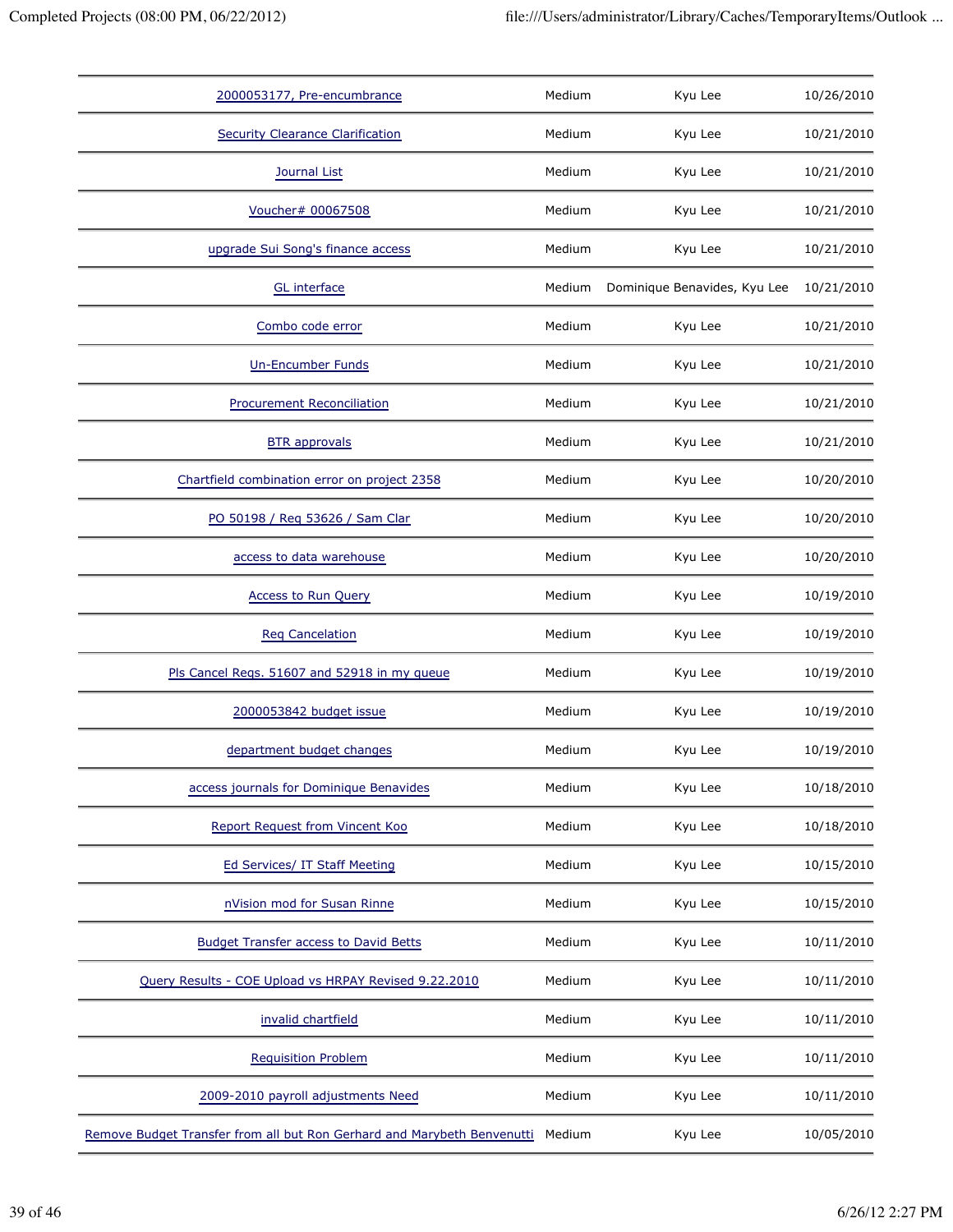| <b>Budget Transfer report link</b>                | Medium | Kyu Lee                      | 10/05/2010 |
|---------------------------------------------------|--------|------------------------------|------------|
| <b>Budget Overview Access</b>                     | Medium | Kyu Lee                      | 10/04/2010 |
| REQ 200054477                                     | Medium | Kyu Lee                      | 10/04/2010 |
| over charge tuition \$12,815.60 (fall 2009)       | Medium | Dominique Benavides          | 10/04/2010 |
| RCL employee paycheck                             | Medium | Raghuvir Goradia             | 09/30/2010 |
| PCT 10009496 Payroll adjustment                   | Medium | Kyu Lee                      | 09/27/2010 |
| new obj code/string- Journal won't post 20991     | Medium | Kyu Lee                      | 09/24/2010 |
| Printer near copy machine                         | Medium | Kyu Lee                      | 09/24/2010 |
| journal entry 20679                               | Medium | Kyu Lee                      | 09/24/2010 |
| <b>Credit Card Transaction report</b>             | Medium | Kyu Lee                      | 09/24/2010 |
| Chartfield combination error on project 2358      | Medium | Kyu Lee                      | 09/24/2010 |
| Req. #2000053427 - Status Unknown                 | Medium | Kyu Lee                      | 09/24/2010 |
| <b>Open Accounts</b>                              | Medium | Kyu Lee                      | 09/24/2010 |
| <b>IMPORTANT FW: cancelling requisitions</b>      | Medium | Kyu Lee                      | 09/23/2010 |
| Payment details for FCMAT                         | Medium | Kyu Lee                      | 09/23/2010 |
| Fringe Allocation break down by fund              | Medium | Kyu Lee                      | 09/22/2010 |
| PD_PAYROLL_BY_ACCOUNT, query issue                | Medium | Kyu Lee                      | 09/21/2010 |
| <b>PROMT Training</b>                             | Medium | Raghuvir Goradia, Kyu Lee    | 09/20/2010 |
| Berkeley studetn refund                           | Medium | Dominique Benavides, Kyu Lee | 09/20/2010 |
| Account code SETID issue                          | High   | Kyu Lee                      | 09/20/2010 |
| <b>Budget upload in Finance</b>                   | High   | Kyu Lee                      | 09/20/2010 |
| Which codes to Use                                | Medium | Raghuvir Goradia             | 09/17/2010 |
| <b>PERS Reporting</b>                             | Medium | Raghuvir Goradia             | 09/17/2010 |
| Positive Pay Report                               | Medium | Raghuvir Goradia             | 09/17/2010 |
| cannot save a requisition                         | Medium | Kyu Lee                      | 09/17/2010 |
| FY budget expenditure report, by vendor, by year- | Medium | Kyu Lee                      | 09/17/2010 |
| Daily cycle for stale dated checks                | Medium | Kyu Lee                      | 09/17/2010 |
| Checks print error                                | Medium | Dominique Benavides, Kyu Lee | 09/17/2010 |
| missing voucher                                   | Medium | Dominique Benavides, Kyu Lee | 09/17/2010 |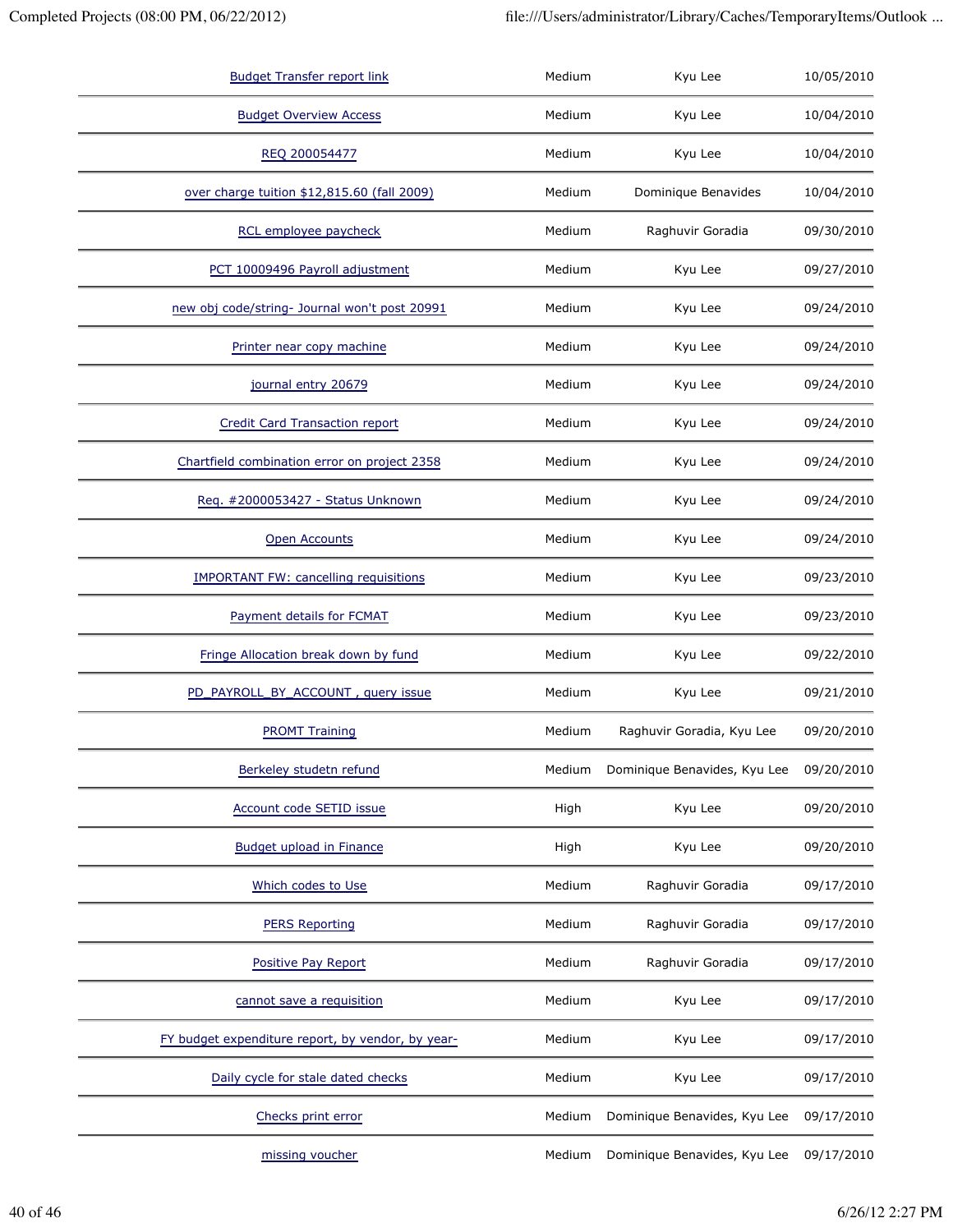| Error Msg in PROMT/No Budget Exists                     | Medium | Kyu Lee             | 09/16/2010 |
|---------------------------------------------------------|--------|---------------------|------------|
| Second copy of an invoice                               | Medium | Kyu Lee             | 09/15/2010 |
| Req. #53152                                             | Medium | Kyu Lee             | 09/15/2010 |
| <b>REQ 53312</b>                                        | Medium | Kyu Lee             | 09/15/2010 |
| Department SYNC in HR                                   | Medium | Kyu Lee             | 09/14/2010 |
| Payroll details of Alexis, FY 2010                      | Medium | Kyu Lee             | 09/13/2010 |
| access to finance data warehouse queries                | Medium | Kyu Lee             | 09/13/2010 |
| Kaiser file sort                                        | Medium | Kyu Lee             | 09/13/2010 |
| unposted q/l posted commitment controll                 | Medium | Kyu Lee             | 09/13/2010 |
| Approval of Requistions and Invoices                    | Medium | Kyu Lee             | 09/13/2010 |
| Req. #53152                                             | Medium | Kyu Lee             | 09/13/2010 |
| Payroll with errors                                     | Medium | Kyu Lee             | 09/13/2010 |
| Salary Adjustment: 2009-10 CalWORKs Budget- Project 993 | Medium | Kyu Lee             | 09/10/2010 |
| <b>Print Receipts</b>                                   | Medium | Dominique Benavides | 09/10/2010 |
| Requisition not showing in manager's queue              | Medium | Kyu Lee             | 09/10/2010 |
| A/P Worklist Queue                                      | Medium | Kyu Lee             | 09/10/2010 |
| Budget load Fund 63                                     | Medium | Kyu Lee             | 09/09/2010 |
| <b>Budget load Fund 68</b>                              | Medium | Kyu Lee             | 09/09/2010 |
| Manager's Approval for Requisitions Cost Center 133     | Medium | Kyu Lee             | 09/09/2010 |
| cost center 126 second level approval                   |        |                     |            |
|                                                         | Medium | Kyu Lee             | 09/08/2010 |
| Finance enhancements list                               | Medium | Kyu Lee             | 09/07/2010 |
| List of employees have access to Journal Edit           | Medium | Kyu Lee             | 09/07/2010 |
| Remove Ava's and Mike lenahan's journal edit access.    | Medium | Kyu Lee             | 09/07/2010 |
| journal 17221                                           | Medium | Kyu Lee             | 09/07/2010 |
| Salary query                                            | Medium | Kyu Lee             | 09/07/2010 |
| PO not sourced                                          | Medium | Kyu Lee             | 09/07/2010 |
| Revenue budget load                                     | High   | Kyu Lee             | 09/07/2010 |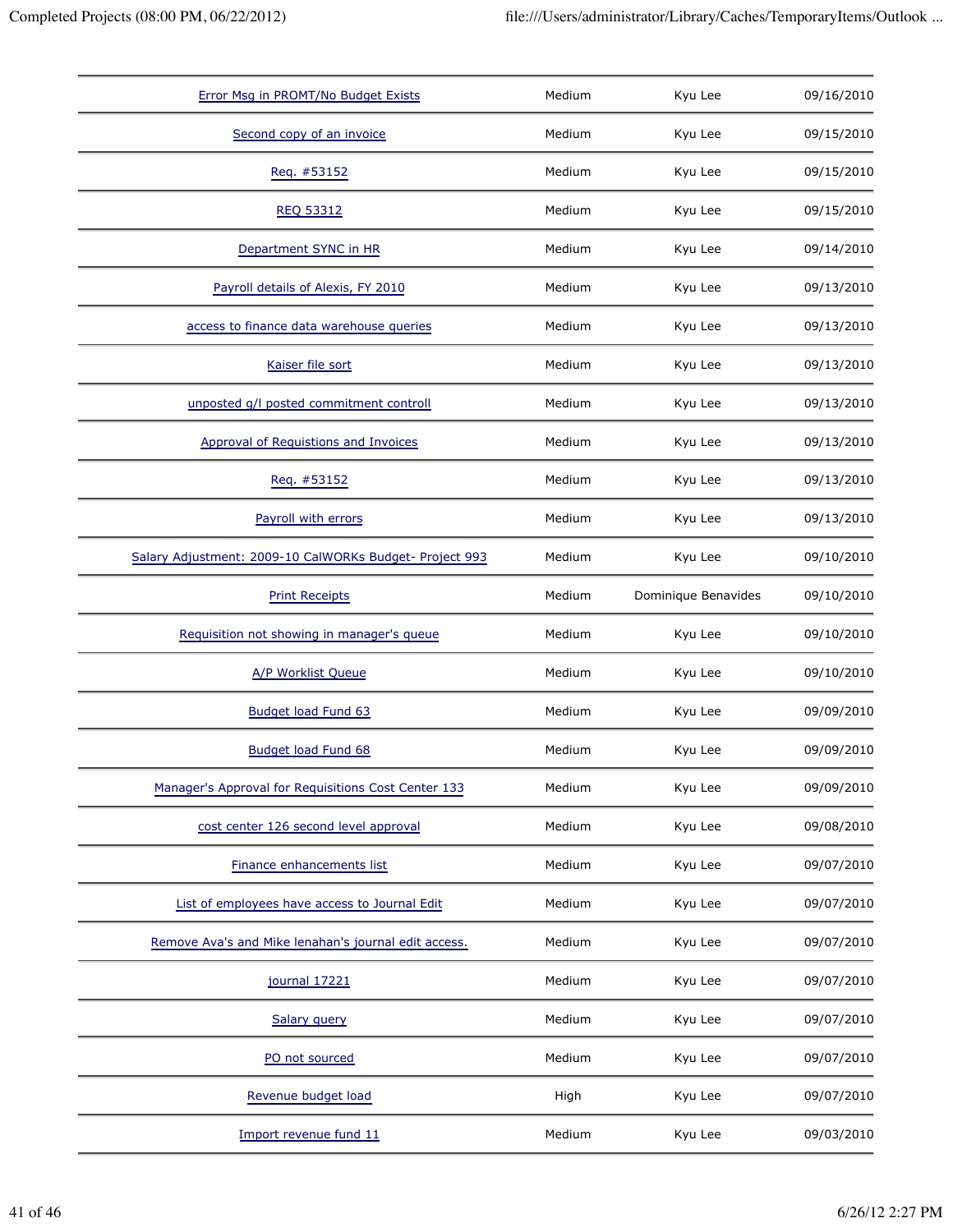| <b>Budget Transfer journal report</b>                                                                      | Medium | Kyu Lee          | 09/03/2010 |
|------------------------------------------------------------------------------------------------------------|--------|------------------|------------|
| Post journals reviewed                                                                                     | Medium | Kyu Lee          | 09/03/2010 |
| 9161 can't see SA                                                                                          | Medium | Kyu Lee          | 09/03/2010 |
| <b>Financial Aid couty process</b>                                                                         | Medium | Kyu Lee          | 09/03/2010 |
| Payroll adjustment, emplid 10000550                                                                        | Medium | Kyu Lee          | 09/03/2010 |
| AP weekly run                                                                                              | Medium | Kyu Lee          | 09/02/2010 |
| Budget code needs to be corrected on Department Budget in HR                                               | Urgent | Kyu Lee          | 09/02/2010 |
| AP Year End process                                                                                        | Urgent | Kyu Lee          | 09/02/2010 |
| Requisition Problems When Arthur Rosete Prepares CC:231 Requisitions                                       | Medium | Kyu Lee          | 09/01/2010 |
| Chartfield combination error on project 2358                                                               | Medium | Kyu Lee          | 09/01/2010 |
| Add Date of Hire to Current Query for Evaluations                                                          | Medium | Raghuvir Goradia | 09/01/2010 |
| <b>LTD Deduction</b>                                                                                       | Medium | Raghuvir Goradia | 09/01/2010 |
| give Ofelia access to copy journal                                                                         | Medium | Kyu Lee          | 09/01/2010 |
| <b>Requisition Approval History Route</b>                                                                  | Medium | Kyu Lee          | 09/01/2010 |
| Merritt gets old signature                                                                                 | Medium | Kyu Lee          | 09/01/2010 |
| Margaret Keeley's access and train                                                                         | Medium | Kyu Lee          | 09/01/2010 |
| <b>Promt is Slow</b>                                                                                       | Medium | Raghuvir Goradia | 08/31/2010 |
| AP voucher year end report                                                                                 | Medium | Kyu Lee          | 08/27/2010 |
| Meeting with Marybeth, Susan                                                                               | Medium | Kyu Lee          | 08/27/2010 |
| Cost Center 251 - new VPI Dr. Rebecca J. Kenney at College of Alameda                                      | Medium | Kyu Lee          | 08/27/2010 |
| Cancel a REQ                                                                                               | Medium | Kyu Lee          | 08/27/2010 |
| Payment detail report                                                                                      | Medium | Kyu Lee          | 08/25/2010 |
| Schedule Journal generator for SF to GL                                                                    | Medium | Kyu Lee          | 08/25/2010 |
| Jannett Jackson's worklist                                                                                 | Medium | Kyu Lee          | 08/25/2010 |
| Cash Balance deduction doesn't show on Payroll Register or Review Paycheck Medium<br>for employee 10003847 |        | Raghuvir Goradia | 08/25/2010 |
| Req. 53312                                                                                                 | Medium | Kyu Lee          | 08/24/2010 |
| Delete voucher                                                                                             | Medium | Kyu Lee          | 08/24/2010 |
| Payroll Adjustment for Ayele Lemma                                                                         | Medium | Kyu Lee          | 08/24/2010 |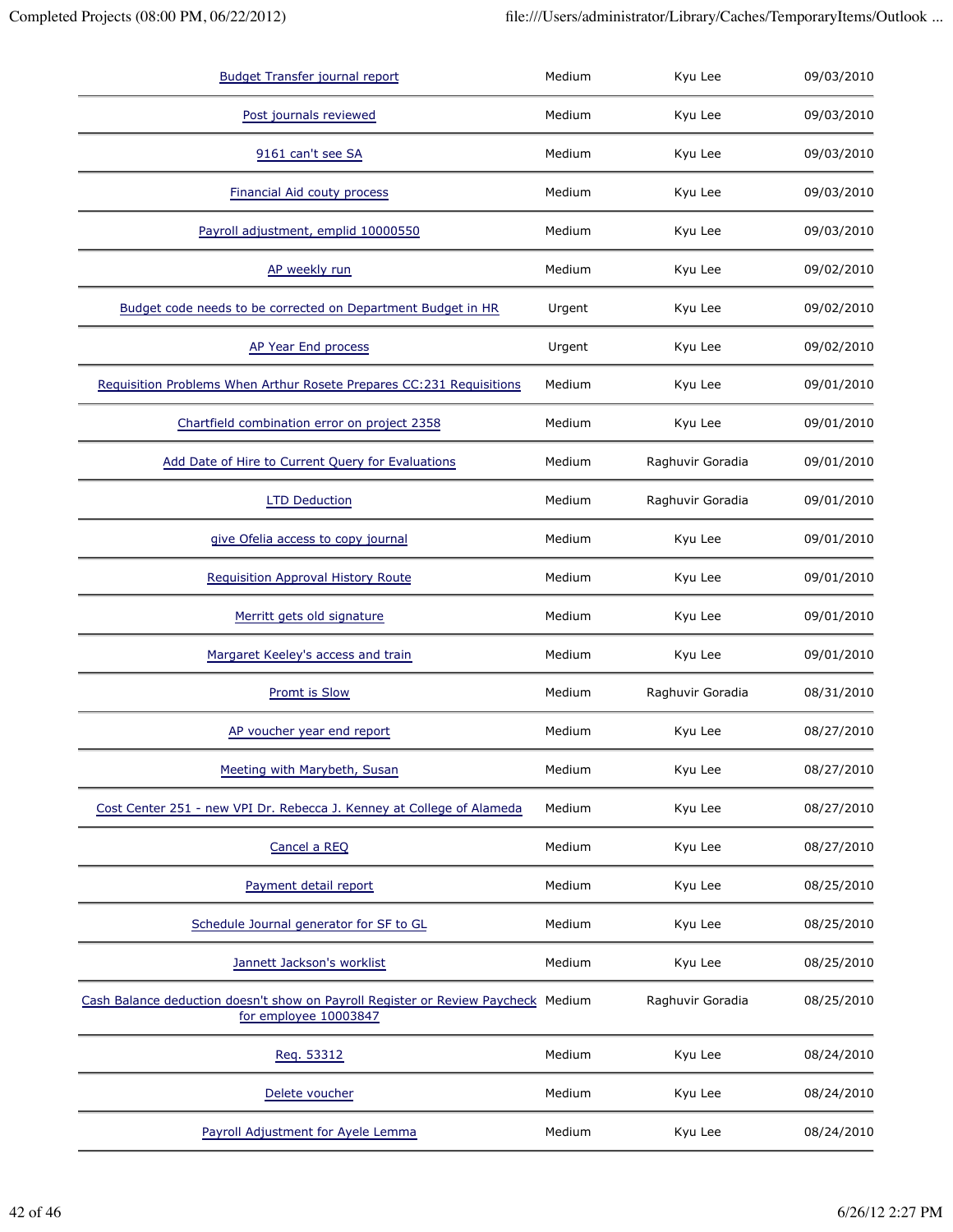| Trust Fund check printing issue                             | Medium | Kyu Lee                      | 08/24/2010 |
|-------------------------------------------------------------|--------|------------------------------|------------|
| Department 255 workflow route                               | Medium | Kyu Lee                      | 08/24/2010 |
| Cannot Locate Leave Plan in PeopleSoft                      | Medium | Raghuvir Goradia             | 08/23/2010 |
| Workflow route change for Jacob NG                          | Medium | Kyu Lee                      | 08/20/2010 |
| 2010 Payroll Accurual journal import                        | Medium | Kyu Lee                      | 08/20/2010 |
| Police Department transactions break down                   | Medium | Kyu Lee                      | 08/20/2010 |
| Student Refund checks didn't print                          | Medium | Kyu Lee                      | 08/20/2010 |
| <b>Meeting with Finance</b>                                 | Medium | Kyu Lee                      | 08/20/2010 |
| PO list by Reg requestor                                    | Medium | Kyu Lee                      | 08/19/2010 |
| Trust fund check - Berkeley's new signature not implemented | Medium | Kyu Lee                      | 08/19/2010 |
| Merritt Trust Fund check printed with incorrect signature   | Medium | Kyu Lee                      | 08/19/2010 |
| query for Non PO cancellation and voids for FY 09-10        | Medium | Kyu Lee                      | 08/19/2010 |
| Payroll Error Message                                       | Medium | Raghuvir Goradia             | 08/18/2010 |
| <b>Access</b>                                               | Medium | Kyu Lee                      | 08/17/2010 |
| Data Warehouse                                              | Medium | Kyu Lee                      | 08/17/2010 |
| Open Purchase Orders to date                                | Medium | Kyu Lee                      | 08/17/2010 |
| <b>AP Weekly Cycle</b>                                      | Medium | Kyu Lee                      | 08/17/2010 |
| Fringe Allocation Journal repost                            | Medium | Kyu Lee                      | 08/17/2010 |
| benefit journals                                            | Medium | Kyu Lee                      | 08/17/2010 |
| <b>Salary Query</b>                                         | Medium | Kyu Lee                      | 08/17/2010 |
| Please Cancel Req. it can no longer be filled               | Medium | Kyu Lee                      | 08/17/2010 |
| error on benefit reversal                                   | Medium | Kyu Lee                      | 08/17/2010 |
| payment was applied to financial adj                        | Medium | Dominique Benavides          | 08/17/2010 |
| Close PO                                                    | Medium | Kyu Lee                      | 08/16/2010 |
| <b>PERS</b>                                                 | Medium | Raghuvir Goradia             | 08/16/2010 |
| Apprentice wage setup                                       | Medium | Raghuvir Goradia             | 08/16/2010 |
| Can't Logon CS Resources                                    | Medium | Kit Hui, Kyu Lee             | 08/16/2010 |
| RCA pay group                                               | Medium | Raghuvir Goradia             | 08/13/2010 |
| <b>Financial Aid Couty file</b>                             | Medium | Dominique Benavides, Kyu Lee | 08/13/2010 |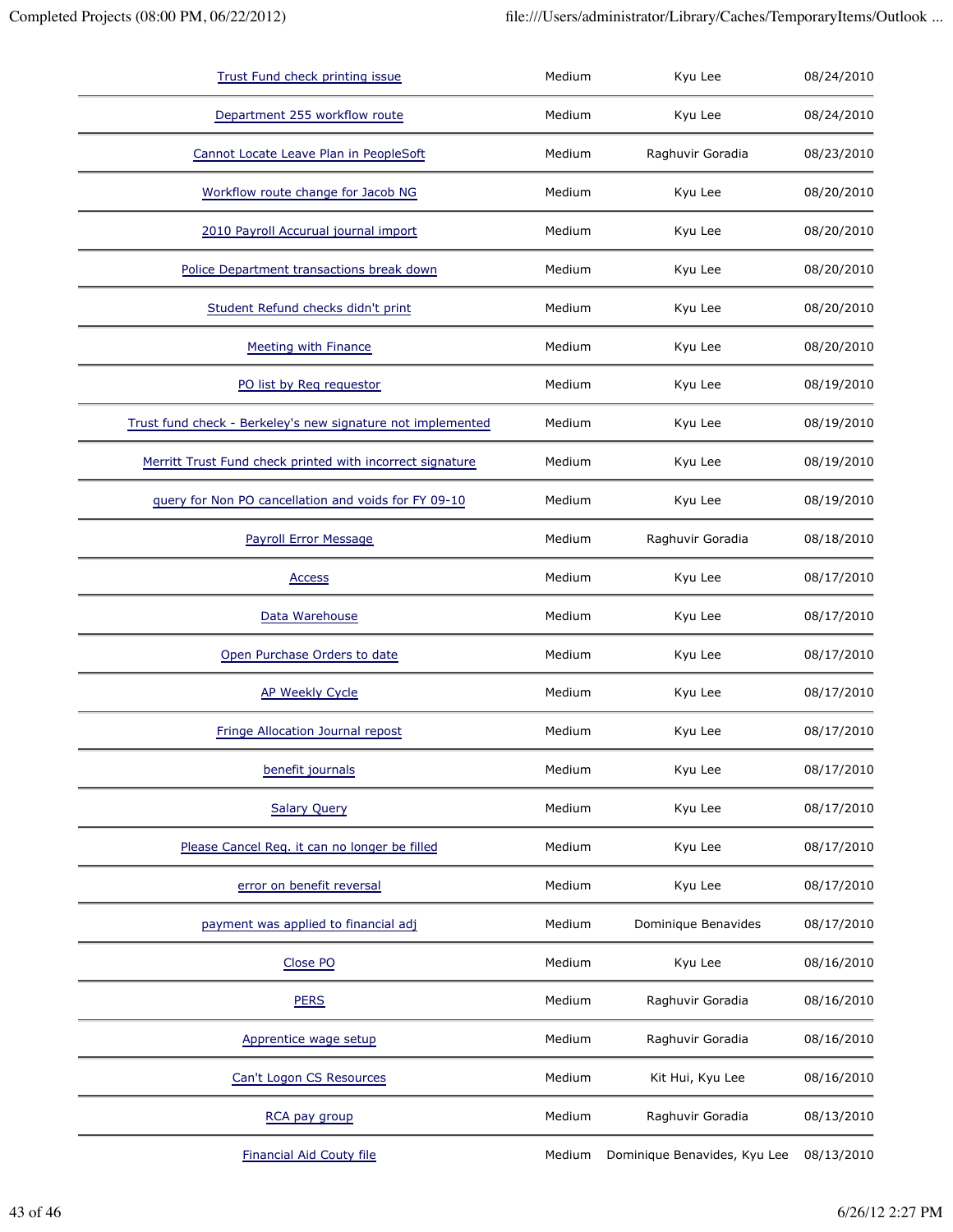| AP daily process for the previous year                                  | Medium | Kyu Lee                      | 08/12/2010 |
|-------------------------------------------------------------------------|--------|------------------------------|------------|
| access for Dettie DelRosario                                            | Medium | Kyu Lee                      | 08/12/2010 |
| access to build combination rules                                       | Medium | Kyu Lee                      | 08/12/2010 |
| Details of APCLS journals                                               | Medium | Kyu Lee                      | 08/12/2010 |
| 1101, 2102 don't match between KK and GL for Period 8,9,10 2010         | Medium | Kyu Lee                      | 08/12/2010 |
| Payroll Error report                                                    | Urgent | Kyu Lee                      | 08/12/2010 |
| P11, 2010-06 didn't come over                                           | Urgent | Kyu Lee                      | 08/12/2010 |
| AP daily cycle, Print check and copy                                    | Medium | Kyu Lee                      | 08/11/2010 |
| List of Journals with Budget header status V and header status with 'V' | Medium | Kyu Lee                      | 08/11/2010 |
| student refund checks                                                   | Medium | Dominique Benavides, Kyu Lee | 08/10/2010 |
| Payroll adjustment coding issue                                         | Medium | Kyu Lee                      | 08/10/2010 |
| Close PO                                                                | Medium | Kyu Lee                      | 08/10/2010 |
| <b>View Work List For Alice Marez</b>                                   | Medium | Kyu Lee                      | 08/10/2010 |
| close PO 3000046534 Cambium Complete and Paid                           | Medium | Kyu Lee                      | 08/10/2010 |
| <b>Fringe Allocation</b>                                                | Medium | Kyu Lee                      | 08/09/2010 |
| close PO 44618 and PO 44787                                             | Medium | Kyu Lee                      | 08/06/2010 |
| Apple file July 2010                                                    | Medium | Raghuvir Goradia             | 08/06/2010 |
| LGV Issue on June 30 PayCheck                                           | Medium | Raghuvir Goradia             | 08/04/2010 |
| RCL Off-Cycle Addtional Pay what Deductions needs to be taken?          | Medium | Raghuvir Goradia             | 08/04/2010 |
| Retirement Plan for Employee 10001003                                   | Medium | Raghuvir Goradia             | 08/04/2010 |
| guery for misc payroll ded                                              | Medium | Raghuvir Goradia             | 08/04/2010 |
| Access to Savings Plans on Base benefits (set up page)                  | Medium | Raghuvir Goradia             | 08/04/2010 |
| How to generate check register to send to county                        | Medium | Raghuvir Goradia             | 08/04/2010 |
| <b>SETID Error</b>                                                      | Medium | Kyu Lee                      | 08/04/2010 |
| Open Period Mass Update                                                 | Medium | Kyu Lee                      | 08/03/2010 |
| Req# 2-53194                                                            | Medium | Kyu Lee                      | 08/03/2010 |
| Person with error, Payroll adjustment                                   | Medium | Kyu Lee                      | 08/03/2010 |
| work list                                                               | Medium | Kyu Lee                      | 08/02/2010 |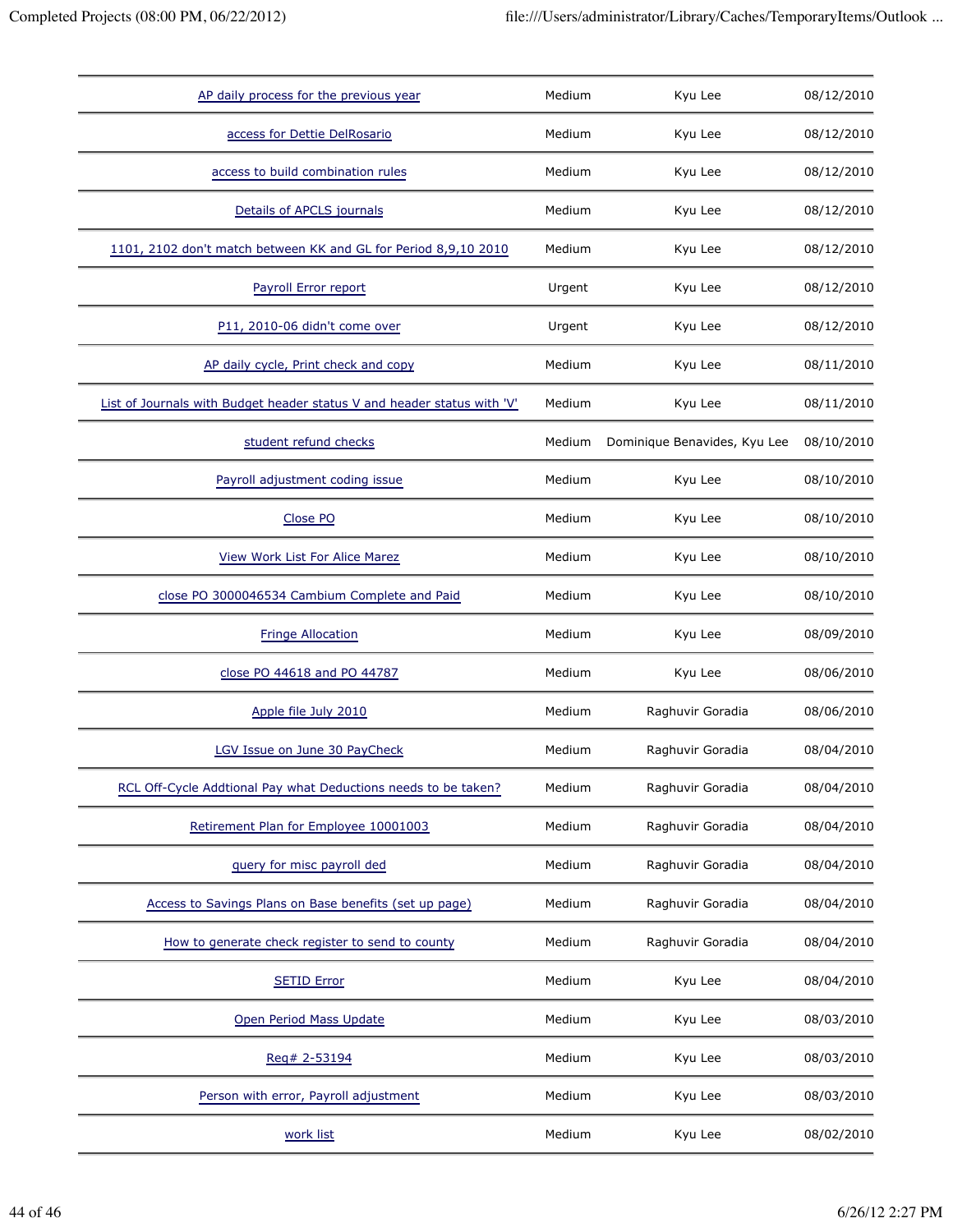| <b>Alvin Owens HR Access</b>                         | Medium | Kyu Lee          | 07/30/2010 |
|------------------------------------------------------|--------|------------------|------------|
| <b>Voucher Finalize</b>                              | Medium | Kyu Lee          | 07/30/2010 |
| Promt/PeopleSoft                                     | Medium | Kyu Lee          | 07/29/2010 |
| Payroll Adjustment 10004932                          | Medium | Kyu Lee          | 07/29/2010 |
| <b>VOUCHER 67230,67243</b>                           | Medium | Kyu Lee          | 07/29/2010 |
| Changing P.O. project numbers to 0938                | Medium | Kyu Lee          | 07/29/2010 |
| Manager Query ISSUE=413 PROJ=17                      | Medium | Raghuvir Goradia | 07/29/2010 |
| rolling positions in finance                         | Medium | Raghuvir Goradia | 07/29/2010 |
| Payroll Adjustment 10004861                          | Medium | Kyu Lee          | 07/29/2010 |
| PROMT Access for Atlas                               | Medium | Kyu Lee          | 07/29/2010 |
| Promt/PeopleSoft                                     | High   | Raghuvir Goradia | 07/29/2010 |
| Payment Status for Jason Zalinski Req 45775 PO 42155 | Medium | Kyu Lee          | 07/28/2010 |
| Reg 53111                                            | Medium | Kyu Lee          | 07/28/2010 |
| Vouchers created in the new fiscal year              | Medium | Kyu Lee          | 07/27/2010 |
| <b>Budget OverView Access to Horace Graham</b>       | Medium | Kyu Lee          | 07/27/2010 |
| RE: Req 52704 / PO 48608 / John Pang                 | Medium | Kyu Lee          | 07/27/2010 |
| req#2000048893, please push fund back to the acct.   | Medium | Kyu Lee          | 07/27/2010 |
| Reversal Voucher for 00058869                        | Medium | Kyu Lee          | 07/26/2010 |
| Test environment for Vu                              | Medium | Kyu Lee          | 07/26/2010 |
| Budget Transfer Access to Ron Perez and Linda Garcia | Medium | Kyu Lee          | 07/26/2010 |
| Reopen 3-46243, 3-46242, 3-46244, & 3-46239          | Medium | Kyu Lee          | 07/26/2010 |
| budget check override for PO                         | Medium | Kyu Lee          | 07/23/2010 |
| New Manager Training Session Binder                  | Medium | Kyu Lee          | 07/23/2010 |
| Stale dated checks processed with regular cycle      | Medium | Kyu Lee          | 07/23/2010 |
| Marie Hampton, the new buyer's PROMT profile         | Medium | Kyu Lee          | 07/22/2010 |
| reg 52931 denied                                     | Medium | Kyu Lee          | 07/21/2010 |
| Alexander, Alexis payroll adjustment                 | Medium | Kyu Lee          | 07/21/2010 |
| Requisition still shows error after budget override  | Medium | Kyu Lee          | 07/21/2010 |
| Promt/PeopleSoft                                     | Medium | Kyu Lee          | 07/21/2010 |